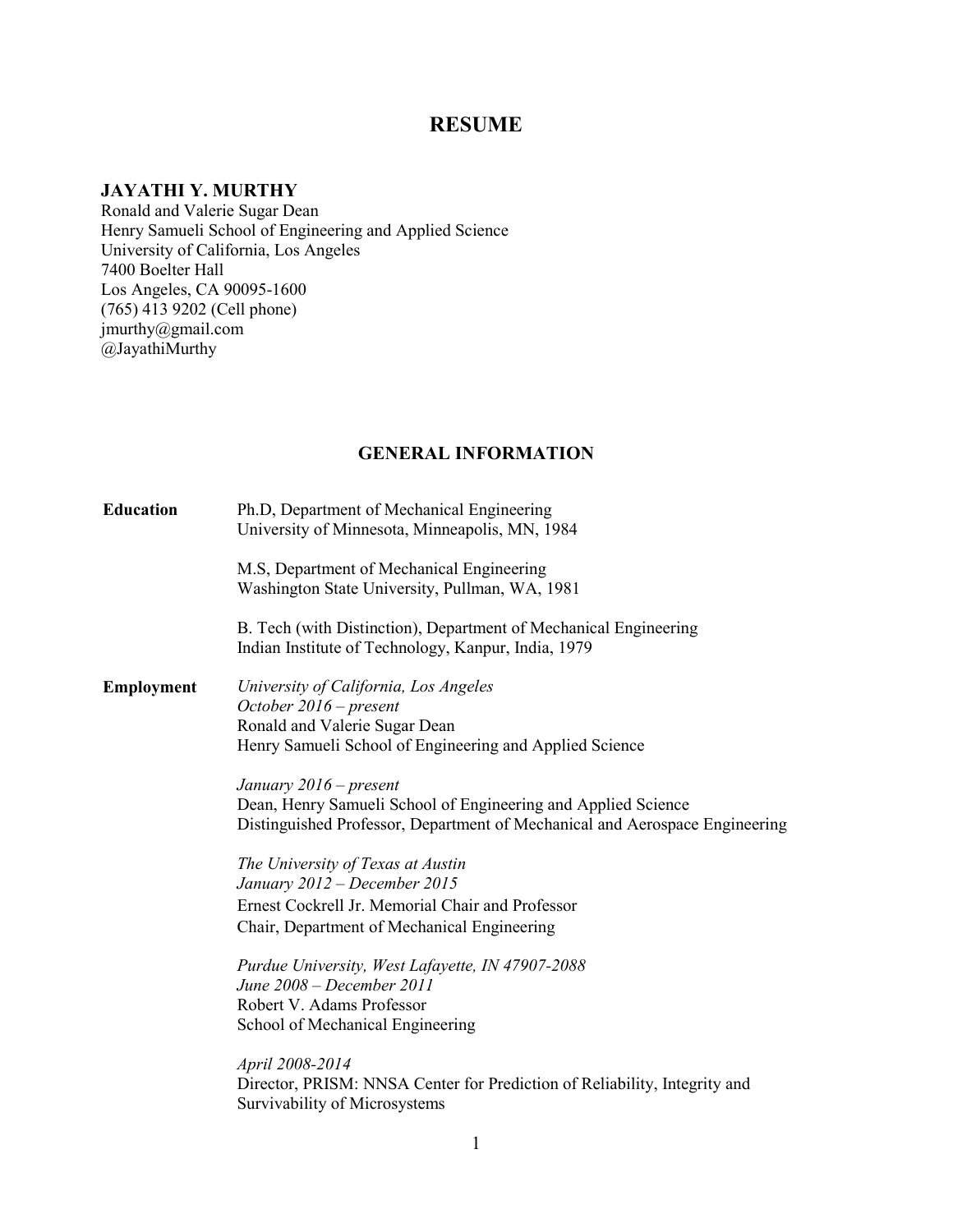|        | $August~2001 - December~2011$<br>Professor<br>School of Mechanical Engineering                                                                                                                                                                                                                                                                                                                                                                                                                                                                                                                                                                                                                                                                                                                                                                                                                                                                                                                                                                                                                                                                                                                                                                                                                                                                            |
|--------|-----------------------------------------------------------------------------------------------------------------------------------------------------------------------------------------------------------------------------------------------------------------------------------------------------------------------------------------------------------------------------------------------------------------------------------------------------------------------------------------------------------------------------------------------------------------------------------------------------------------------------------------------------------------------------------------------------------------------------------------------------------------------------------------------------------------------------------------------------------------------------------------------------------------------------------------------------------------------------------------------------------------------------------------------------------------------------------------------------------------------------------------------------------------------------------------------------------------------------------------------------------------------------------------------------------------------------------------------------------|
|        | Carnegie Mellon University, Pittsburgh, PA 15213<br>September 1998 - August 2001<br><b>Associate Professor</b><br>Department of Mechanical Engineering                                                                                                                                                                                                                                                                                                                                                                                                                                                                                                                                                                                                                                                                                                                                                                                                                                                                                                                                                                                                                                                                                                                                                                                                    |
|        | September 1999- August 2001<br>Director<br>Thermal Management, Electronics Cooling, and Packaging Laboratory<br>Institute for Complex Engineered Systems                                                                                                                                                                                                                                                                                                                                                                                                                                                                                                                                                                                                                                                                                                                                                                                                                                                                                                                                                                                                                                                                                                                                                                                                  |
|        | Fluent Inc., Lebanon, NH 03766<br>August 1988 - 1998<br>Served in various key positions including Manager, New Business Development Group<br>and Manager, R&D                                                                                                                                                                                                                                                                                                                                                                                                                                                                                                                                                                                                                                                                                                                                                                                                                                                                                                                                                                                                                                                                                                                                                                                             |
|        | Arizona State University, Tempe, AZ 85287<br>August 1984 - August 1988<br>Assistant Professor, Department of Mechanical and Aerospace Engineering                                                                                                                                                                                                                                                                                                                                                                                                                                                                                                                                                                                                                                                                                                                                                                                                                                                                                                                                                                                                                                                                                                                                                                                                         |
| Awards | Member, US National Academy of Engineering, 2020<br>Foreign Fellow, Indian National Academy of Engineering, 2020<br>Monte and Usha Ahuja Distinguished Lecture, Ohio State University, 2019<br>Inspiration Lecture, Virginia Tech College of Engineering, 2019<br>Plenary M.V. Krishnamurthy Endowed Lecture, International Heat and Mass Transfer<br>Conference, 2017<br>ASME Heat Transfer Memorial Award, 2016<br>Tedori-Callinan Distinguished Lecture, University of Pennsylvania, 2016<br>Plenary Lecture, ThermaCOMP 2016, Atlanta, Georgia, 2016<br>Hawkins Memorial Lecture, Purdue University, 2013<br>ASME EPPD Clock Award, 2012<br>Fellow, ASME, 2012<br>Distinguished Alumnus Award, IIT Kanpur, India, 2012<br>ASME EPPD Woman Engineer of the Year Award, 2009<br>InterPACK Best Paper Award, Emerging Technologies Track, 2009<br>InterPACK Best Poster Award, 2009<br>Purdue Team Excellence Award, 2009.<br>ASME Heat Transfer Division Best Paper Award, July, 2008.<br>ASABE Best Paper Award, 2007.<br>Purdue Acorn Award for high research productivity 2006, 2007, 2008, 2009, 2010, 2011<br>IBM Faculty Partnership Award 2003, 2004, 2005<br>Best Paper Award, Journal of Electronics Packaging, 2004.<br>Outstanding Teaching Award, University of Minnesota, 1984<br>University of Minnesota Graduate School Fellowship, 1981 |
|        | National Science Talent Scholarship, Government of India, 1974-1979                                                                                                                                                                                                                                                                                                                                                                                                                                                                                                                                                                                                                                                                                                                                                                                                                                                                                                                                                                                                                                                                                                                                                                                                                                                                                       |
|        |                                                                                                                                                                                                                                                                                                                                                                                                                                                                                                                                                                                                                                                                                                                                                                                                                                                                                                                                                                                                                                                                                                                                                                                                                                                                                                                                                           |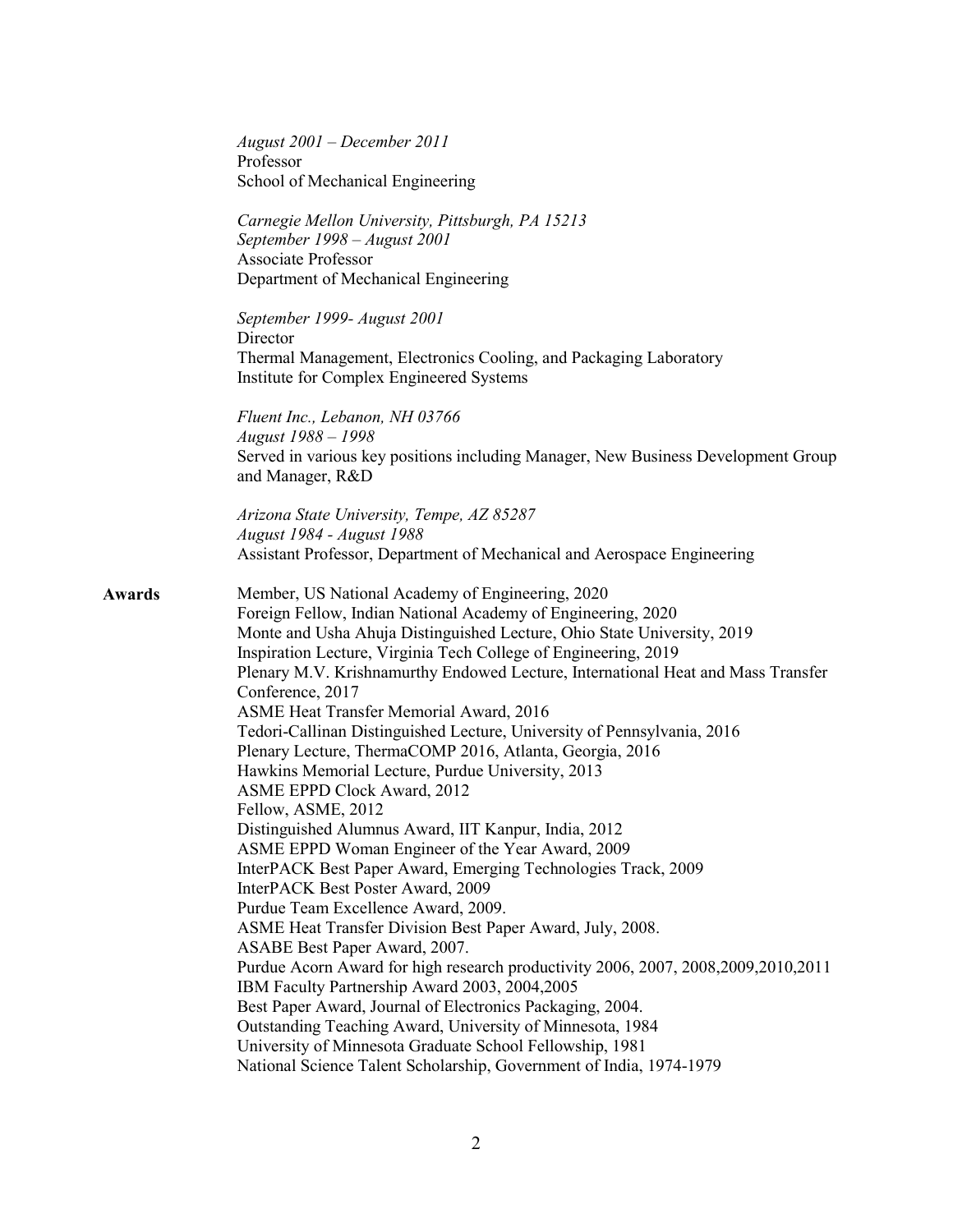| Research           | Computational fluid dynamics and heat transfer, numerical methods                                                            |  |  |
|--------------------|------------------------------------------------------------------------------------------------------------------------------|--|--|
| <b>Interests</b>   | Efficient computational techniques for sub-continuum thermal transport                                                       |  |  |
|                    | Modeling and petascale simulation of emerging microsystems                                                                   |  |  |
|                    | Modeling and simulation of multiphase flows, phase change with applications to<br>electronics cooling                        |  |  |
|                    | Applied CFD in electronics cooling, glass, materials and chemicals processing                                                |  |  |
| <b>Editorships</b> | Editorial Board, International Journal of Thermal Sciences, Elsevier.                                                        |  |  |
|                    | Editorial Board, Numerical Heat Transfer Journal, Taylor and Francis.                                                        |  |  |
|                    | Guest Editor, Special Issue on Computational Fluid Dynamics in Honor of Prof. S.V.                                           |  |  |
|                    | Patankar, ASME Journal of Heat Transfer, 2006.                                                                               |  |  |
|                    | Associate Editor, ASME Journal of Heat Transfer, 2007-2010.                                                                  |  |  |
|                    | Editor (with W.M. Minkowycz and E.M. Sparrow), Handbook of Numerical Heat<br>Transfer, 2 <sup>nd</sup> Edition, Wiley, 2006. |  |  |
|                    |                                                                                                                              |  |  |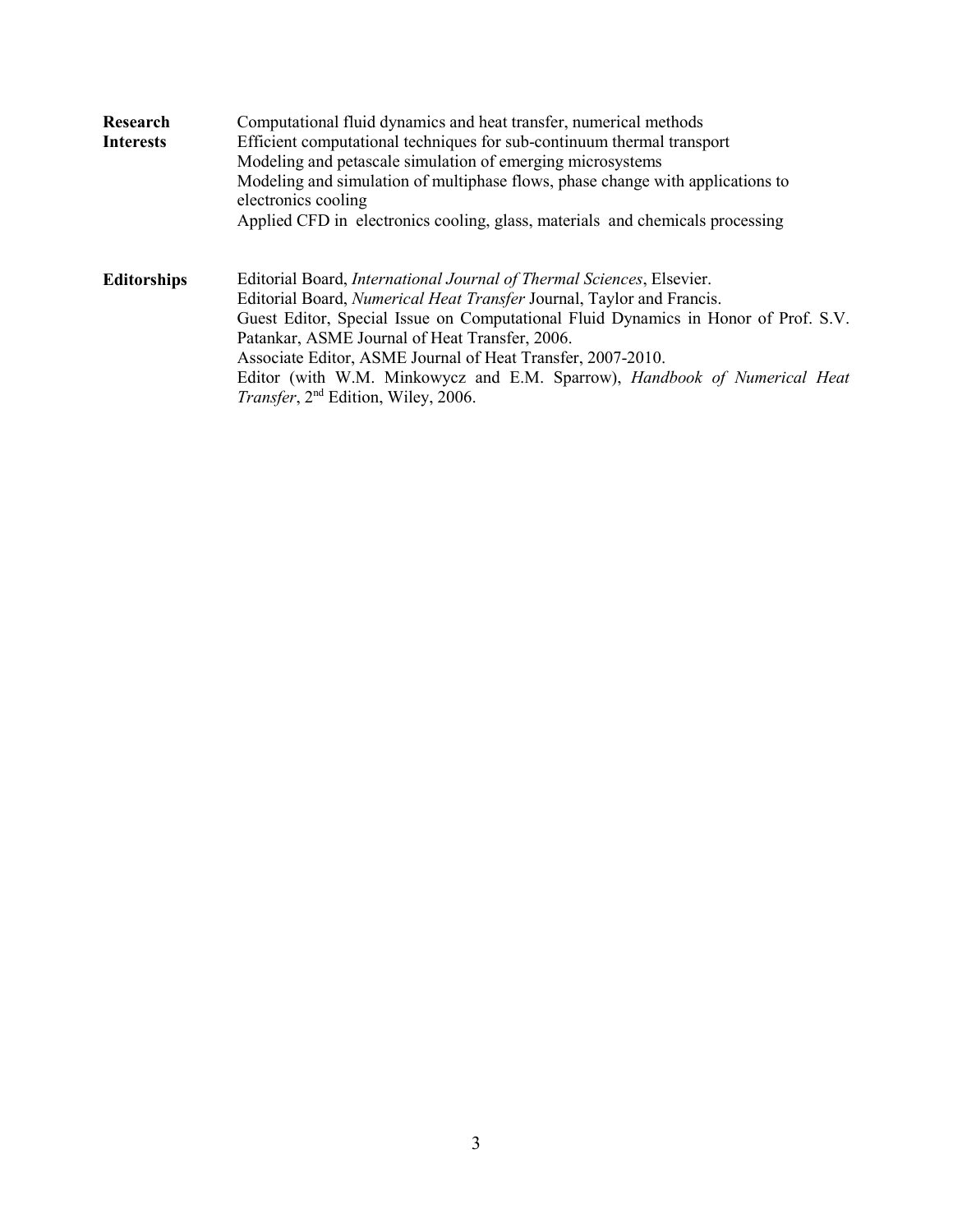## **Executive Experience**

## **Ronald and Valerie Sugar Dean, Henry Samueli School of Engineering and Applied Science, UCLA, January 2016 -- Present**

Administration

- Leading a highly-ranked engineering school ranked #9 among US publics by US News and World Report, #2 US public/#11 world by Times Higher Ed and #8 in the world by the QS World Rankings. UCLA is ranked #1 US public by US News and World Report, #2 US public/#9 world by Times Higher Education/Wall Street Journal and #13 in the world by the Shanghai Research Council's Academic Ranking of World Universities.
- Leading UCLA Samueli through ambitious expansion phase starting in 2016. The school is currently home to approximately 200 tenure/tenure-track faculty members, 4000 undergraduates, 2500 graduate students, 365 post-doctoral scholars, adjuncts, lecturers and research staff, and 200 administrative staff distributed across 7 departments. The school has grown student enrollment by 30% since 2016 and tenure/tenure track faculty are in the process of expanding by 30%. Hired over 60 new faculty members over the last 5 years.
- Managing an extraordinary flood of student interest in UCLA Samueli. We received about 35,000 engineering applications for 775 freshman slots for Fall 2022, and our admit rate, at 5.5% this year, is unprecedented among US publics.
- Led school through strategic planning exercise in 2016 to identify main thrusts for strategic investment.

Fund-Raising, External Affairs and Communications

- Raised over \$320M since 2016, doubling yearly fund-raising.
- School exceeded Centennial Campaign goal of \$250M by raising more than \$362M overall.
- Significant gifts include:
	- o \$100M gift from Henry and Susan Samueli
	- o Capital gifts of \$42.8M
	- o Discretionary funds of \$113.8M
	- o \$34M for scholarships and program support.
	- o \$10.25 M gift to fund Institute for Technology, Law and Policy jointly with UCLA Law School
	- o \$5M to endow Women in Engineering program WE@UCLA.
	- o \$5M gift to name the Dean position.
- Grew number of endowed chairs by 50% since 2016.
- Expanded fund-raising and communications groups. Revamped social media, newsletters and other collateral and built up departmental communications efforts.
- Constituted a Dean's Executive Board (DEB) and a Dean's Corporate Advisory Board (DCAB) to help guide the School. The DEB consists of high-capacity philanthropists and captains of industry who guide the school's strategic investments and support the school through significant 7-figure philanthropy. The DCAB consists of high-level corporate leaders. Significantly expanded both personal and corporate philanthropy.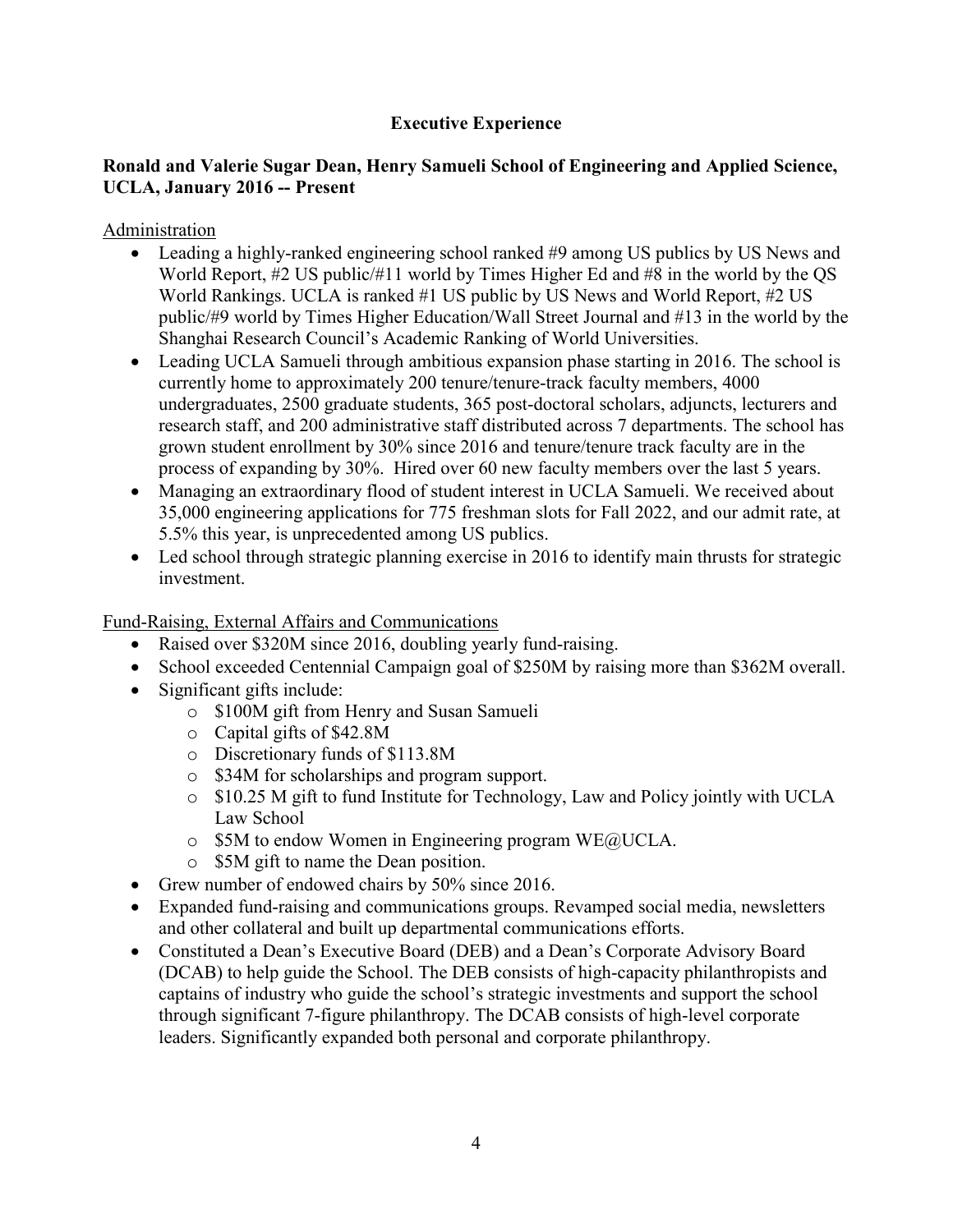## Research

- On track to expand faculty FTE by 30% over the next five years. Focus strongly on six chosen strategic areas: Engineering in medicine and biology; sustainable and resilient urban systems; AI, machine learning and data science; cryptography, cybersecurity and the future internet; advanced materials and manufacturing; and robotics and cyberphysical systems.
- Research awards grew 32% between 2016 and 2020.
- Established, supported and raised philanthropic funding for major institutes and centers in the school, including the Garrick Institute for the Risk Sciences, the Institute for Carbon Management, the NSF Engineering Research Center (ERC) TANMS on nanoscale multiferroics and the Center for Quantum Science and Engineering.
- Led major expansion and modernizing of research infrastructure.

## Space and Physical Resources

- Managed completion of Engineering VI, resulting in 150,000 sq. ft. of added space; arranged financing.
- Managing renovation of Boelter Hall and significant expansion of wet lab and office space in Engineering VI. Arranged financing for these efforts.
- Completed new makerspace for undergraduate education. Opened in September 2018.
- Developing new clean room facility with state-of-the art equipment. Arranged for funding of \$5M of new equipment.

Undergraduate and Graduate Education

- Renamed Electrical Engineering department as Electrical and Computer Engineering department. Established Computer Engineering undergraduate program.
- Established a program to improve the School's community college transfer experience and to provide better articulation with California community colleges to improve graduation rates.
- Established program to revamp undergraduate research and industry internships. At present 80% of our undergraduates have either a research or an industry internship or both.
- Established the Ronald and Valerie Sugar Distinguished Lecture Series to bring thought leaders to campus and to drive interest in entrepreneurship.
- Started new minor in Data Science and Engineering in the ECE department
- Established *Faculty Teaching Faculty to Teach* (FT<sup>2</sup>) program to introduce and deploy cutting-edge pedagogical methods in school.

On-line and Self-Supporting Degree Programs

- Leading a significant expansion of our Masters Online (MS On-line) program, which has been ranked either #1 or #2 by US News and World Report over the last few years. The program has grown from 298 students in 2015 to 507 students in Fall 2021. Our goal is to double enrollment again in the next five years.
- Led conversion of MS On-line program into hybrid MS Online program allowing students to spend up to two quarters on campus. This will expand range of courses offered, and help program expansion into countries where wholly online degrees are not currently recognized.
- Established a new on-campus self-supporting Master of Engineering program with specializations in AI, Data Science, IOT, Translational Medicine and other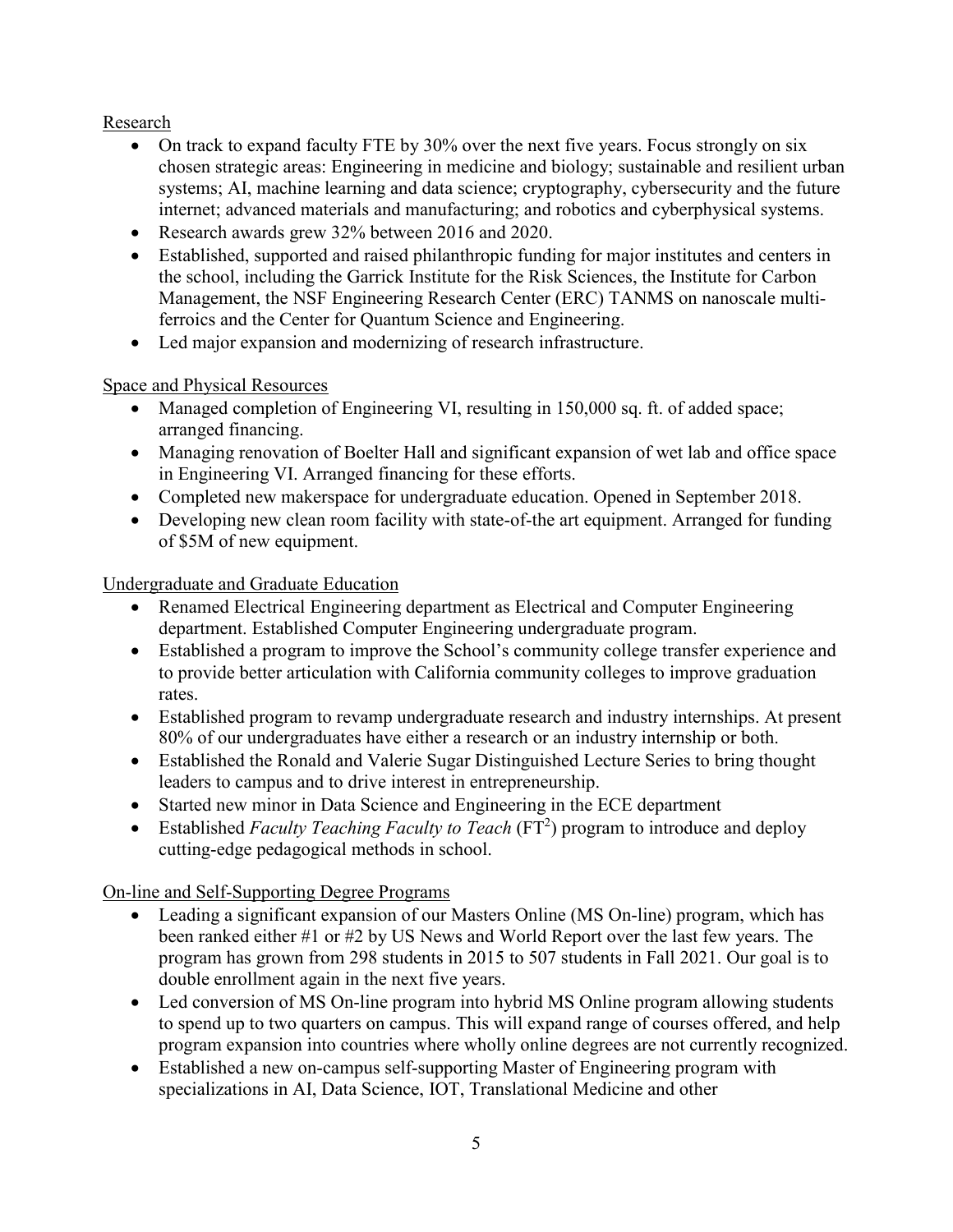multidisciplinary specialties. Focus is on marrying technical depth with management expertise. We seek to enroll 100 students in Fall 2022 and enrollment will grow to 200 students a year in the next 5 years.

### Cross-Campus Initiatives

- Established a new Department of Computational Medicine jointly with the UCLA David Geffen School of Medicine and in collaboration with UCLA Health, which serves over 2 million patients in LA County. Department will have 15 FTEs and focus on the intersection of computer science, medicine and data. Department Chair appointed and faculty hiring has been underway for the last two years.
- Established Center for Quantum Science and Engineering in collaboration with School of Physical Sciences. Interim Director appointed and faculty searches are underway.
- Established Institute for Technology, Law and Policy jointly with UCLA Law School and obtained \$10.25M gift to support it. The institute seeks "to conduct research, convene events and engage the wider academic community and the public about the benefits and risks of technologies including artificial intelligence and machine learning, robotics, cybersecurity and digital media and communications." Faculty hiring underway.
- Under the Rising to the Challenge initiative, hired a faculty member jointly between Civil and Environmental Engineering, the Luskin School of Public Policy and the Bunche Center for African American Studies in the area of transportation equity to study how the design of transportation infrastructure impacts underserved communities.
- Supported the Internet Research Initiative (IRI) led by Prof. Len Kleinrock by raising philanthropic support and serving as mentor. IRI supports undergraduate research projects at the intersection of technology and society across campus. My advisees have been students in Media Arts, Theater Film and Television, Mathematics and others.

## Equity, Diversity and Inclusion

- Established a new Associate Dean for Equity, Diversity and Inclusion and Faculty Affairs to drive our diversity efforts and oversee faculty support programs.
- Started WE@UCLA in 2017, a new Women-in-Engineering program focused on significantly increasing the percentage of women students in our school. Hired director and staff.
- Increased percentage of undergraduate women from 23% in 2015 to nearly 30% in 2020. We welcomed a freshman class of 36% women in Fall 2021.
- Raised philanthropic funding to support a new Mathematics Advancement Program, an ambitious 5-year pilot program to provide year-long weekend math and engineering enrichment to students in grades 9-12 from LA Unified School District. Most of these students are from under-represented and socio-economically challenged communities. Our intent is to enrich the pipeline of students applying to UCLA Samueli.
- Started a major program, the Mentor Professor Program, to improve the diversity of our faculty. We seek to hire faculty who are not only excellent researchers and teachers but also passionate about supporting and mentoring our underrepresented minority students. Hired the first three faculty members under this initiative; embarking on the second year of the program with an intent to hire 7 faculty members.
- Initiated effort to expand research in the broad area of engineering and equity by hiring two faculty FTE in the area of transportation equity and environmental equity, the former jointly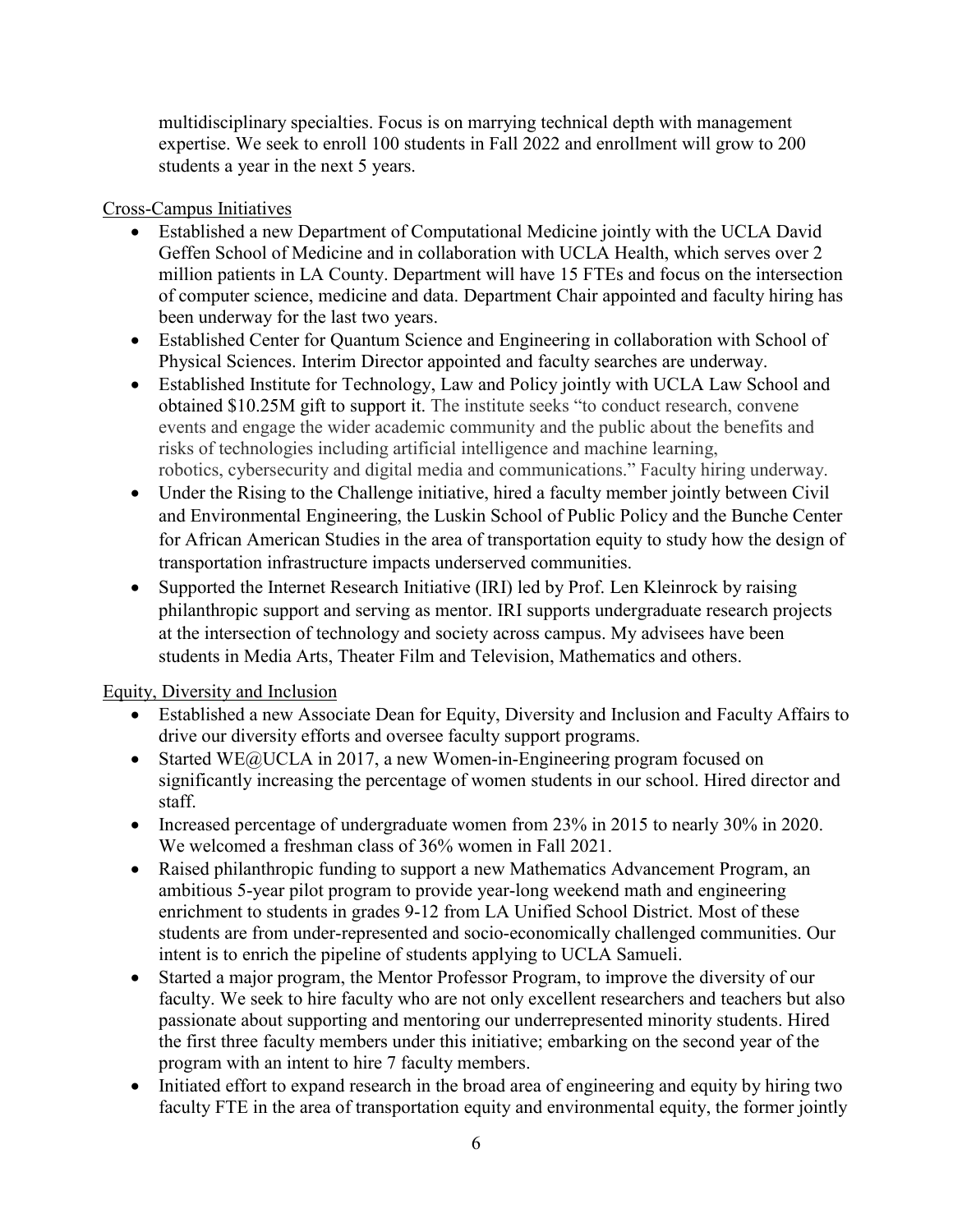with the Luskin School of Public Policy and the Bunche Center for African American Studies. Sponsored panels and speaker series to spur discussions and research about engineering and equity.

• Launched *Awareness to Action* workshop to improve climate for women and underrepresented minority students and integrated it into the undergraduate curriculum and in TA training.

International Collaborations

- Expanded and nurtured an extensive network of educational and research collaborations across the world, particularly in East and Southeast Asia. The school collaborates with a number of universities in Taiwan and China, especially through our MS Online and hybrid MS Online programs.
- Maintained strong connections to universities and research entities in Israel, Taiwan, China and India through service on advisory and review committees, major prize juries, and governmental conferences and panels.
- Raised significant philanthropic funding from international alumni for scholarships and fellowships, endowed chairs and named spaces in our newest building, Engineering VI.

National, Industrial and Community Relations

- Served on ASEE Engineering Deans' Council (EDC) Public Policy Committee. EDC is a national organization of more than 350 engineering deans and its public policy committee organizes outreach and communication with the US Congress and lobbying for engineering education and research. Served as Program Chair of the 2022 Engineering Deans Institute.
- Served as chair and on review committees of Lawrence Livermore National Laboratories, Lawrence Berkeley National Laboratories, National Energy Technologies Laboratories and other national level bodies.
- Maintain and nurture a network of relationships with industries, including defense and aerospace giants in Southern California, IT and software industry in Northern California and across all engineering sectors important to the school's strategic directions. Senior leaders from these industries serve on the Dean's Corporate Advisory Board and provide strategic guidance, employment, internships and philanthropic support for the school's efforts.
- Maintain and nurture a network of relationships with California's community colleges through the Engineering Liaison Council to improve articulation with community colleges and support of students transferring to UCLA Samueli. Transfers from community college constitute 15% of UCLA Samueli enrollment and are disproportionately first-generation-incollege and low socioeconomic status.
- Maintain and nurture a network of relationships with Los Angeles high schools in the LA Unified School District, an entity with over 600,000 students, and with California high schools more generally. Our Center for Excellence in Engineering and Diversity runs a variety of high school programs for mathematics and science enrichment to develop diverse freshman pipelines into UCLA Samueli.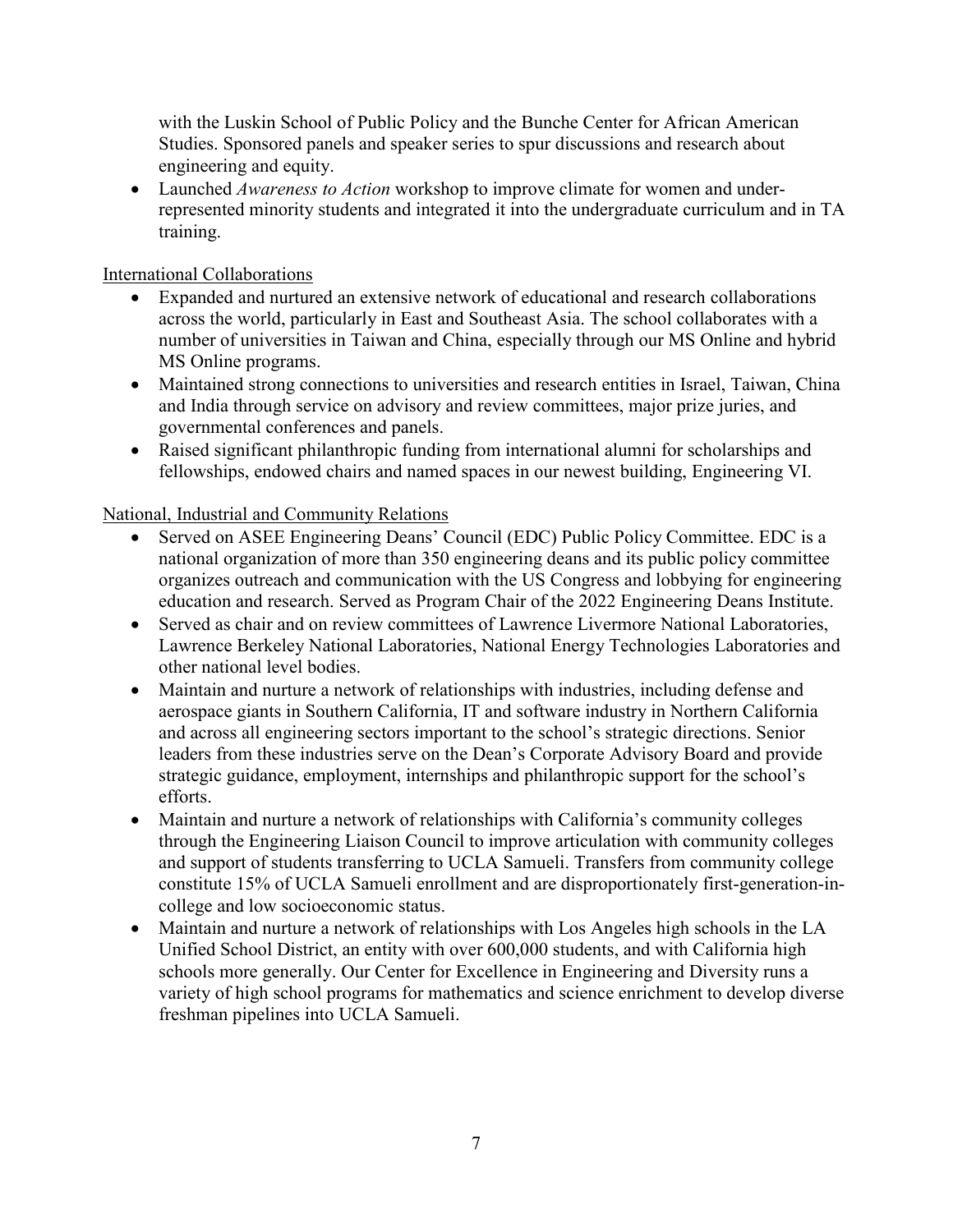### **Chair, Department of Mechanical Engineering (ME), The University of Texas at Austin, January 2012 --December 2015**

Administration

- Led a department of approximately 68 faculty members, 1200 undergraduates, 400 graduate students and 30 staff. Managed promotion and tenure, faculty and staff hiring and strategic planning**.** Managed budgets, staffing, space, safety, information technology, and other services.
- Managed three graduate programs, in Mechanical Engineering, Operations Research and Industrial Engineering (ORIE), and Materials Science and Engineering (MSE).
- Department was ranked #13 overall in US News and World Report rankings for graduate and #10 overall for undergraduate programs.

Strategic Research/Hiring Initiatives

- Hired a total of 13 new faculty members during 2012-2015. Of the 13 faculty members hired during 2012-2015, 5 were women.
- Drove expansion of department from 62 to 68 faculty during 2012-2015.
- Strongly re-oriented departmental research directions to focus on advanced manufacturing, defense/medical robotics, biomechanics/bio-medicine, energy materials, data analytics and the gas and oil sector.

Fund-Raising and Communications

- Led departmental efforts in stewardship of UT ME's 12,000 living alumni, corporate sponsors and foundations; fund-raising for endowments and cash gifts. Coordinated with Cockrell School fund-raising office to enhance college-level initiatives.
- Inducted distinguished alumni annually into ME's Academy of Distinguished Alumni and organized annual induction event.
- Obtained gifts to support 35-in-5 Women in ME initiative, including topping scholarships to support approximately 20-25% of all incoming female freshmen.
- Obtained recurring corporate support of Chevron Frontiers of Engineering Seminar Series.
- Expanded ME Fall Tailgate event to about 400 people (from previous 50) and secured recurring Phillips 66 funding for event.
- Started quarterly newsletter to disseminate departmental highlights. Expanded outreach events across Texas.

Undergraduate and Graduate Education

- Led reorganization of undergraduate curriculum to improve 4- and 6-year graduation rates. Reorganized flow chart, removed unnecessary prerequisites, significantly opened up choice of electives to promote breadth in curriculum, and modernized computational components.
- Developed Longhorn Maker Studio to promote hands-on do-it-yourself innovation and entrepreneurship. The program was later adopted by the Cockrell School of Engineering, moved to the new EERC building and expanded significantly.
- Developed Freshman Introduction to Research in Engineering (FIRE) to attract best students to ME undergraduate program. Significant fraction  $(\sim 50\%)$  was female.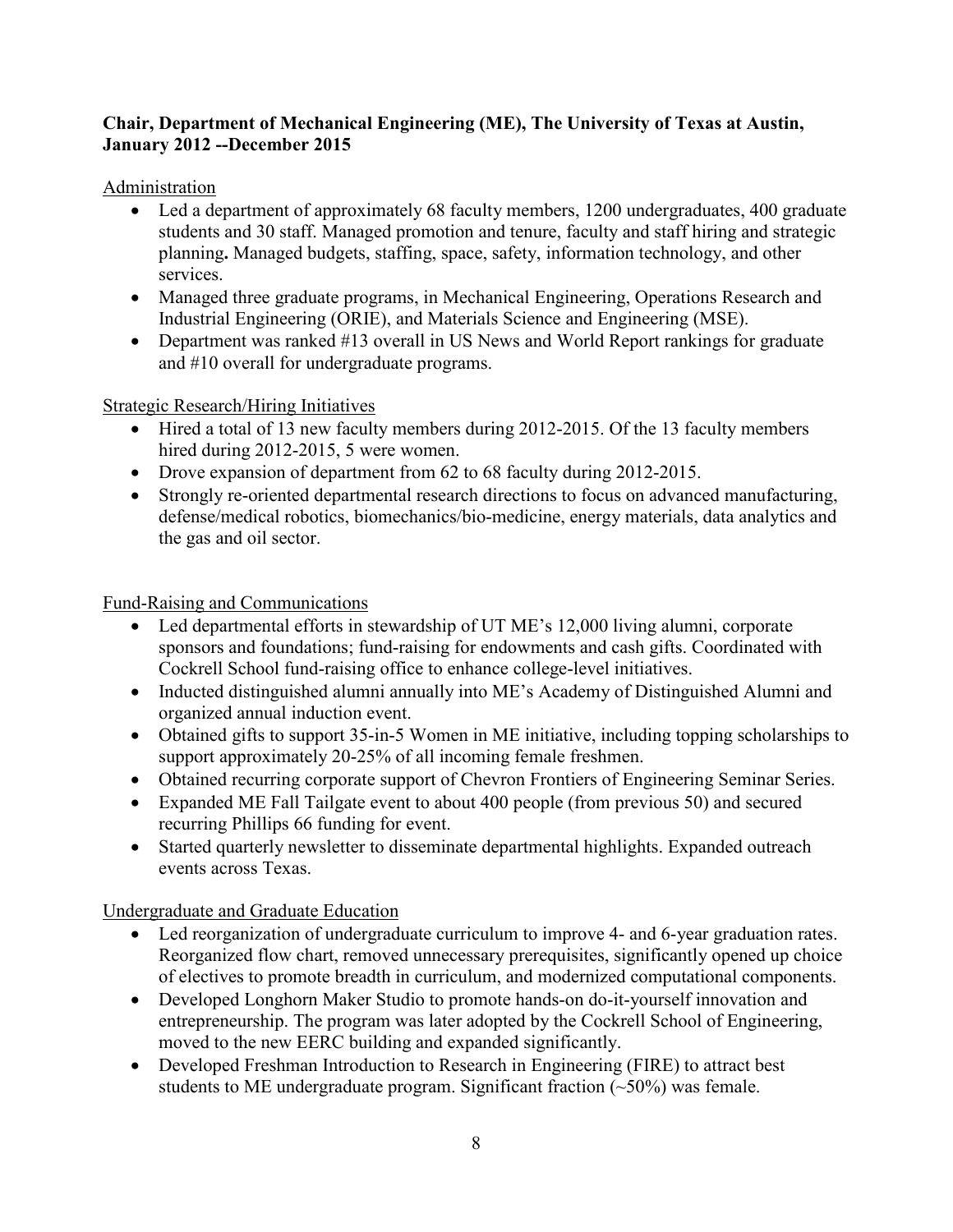On-line and Executive Education

• Led creation of fully asynchronous on-line executive MS program in Mechanical Engineering, first ever at UT; program debuted in Spring 2016 after I left UT Austin.

35-in-5 Women in ME Initiative

- Aim was to increase the percentage of female freshmen students from 19% in 2013 to 35% in 2018. After two years of operation, achieved 25% women in our freshmen cohort in Fall 2015.
- Hired endowment-funded Program Coordinator.
- Held recruiting events in Austin, Dallas and Houston hosted and funded by industry and alumni.
- Developed high school ambassadors program in conjunction with UT's Women in Engineering Program.

## **Director, NNSA PRISM: Center for Prediction of Reliability, Integrity and Survivability of Microsystems, 2008—2014**

- Directed PRISM, a \$21M center funded by DOE's National Nuclear Security Administration (NNSA), during 2008-2014. Focus on uncertainty quantification and predictive simulation of microsystem reliability; among the largest centers ever funded at Purdue.
- Built interdisciplinary PRISM team and hired staff; 50% of leadership team was female. Developed and supported young faculty who have now gone on to leadership in their areas.
- Established PRISM's external advisory board, including luminaries from industry, national labs and academia, and ran yearly advisory meetings.
- Established a summer internship program for all NNSA-funded PRISM students at the national labs. Every student spent at least three months at the labs and many are employed there today.
- Developed MEMOSA software suite for microsystem simulation and uncertainty quantification which is now being used by academic researchers and industry, including Intel and Qualcomm.

# **Fluent Inc., 1988 – 1998**

- Fluent Inc., now a part of Ansys Inc., is a well-known developer and vendor of computational fluid dynamics (CFD) software.
- Hired as  $7<sup>th</sup>$  employee of fledgling company. Revenues were  $\leq 2M$  when Fluent Inc. was formed, with about 20 employees.
- As Manager, R&D, developed funding pipelines to develop CFD software products without need for venture capital. Led extensive consulting projects in nearly every major industry sector.
- Led development of CFD algorithms and software for unstructured solution-adaptive meshes; these still form the core of the FLUENT software today. FLUENT was extraordinarily successful and cemented lead in CFD industry for decades to come. Today it is the most widely used CFD software in the world.
- Led newly-formed New Business Development group to vet acquisition opportunities.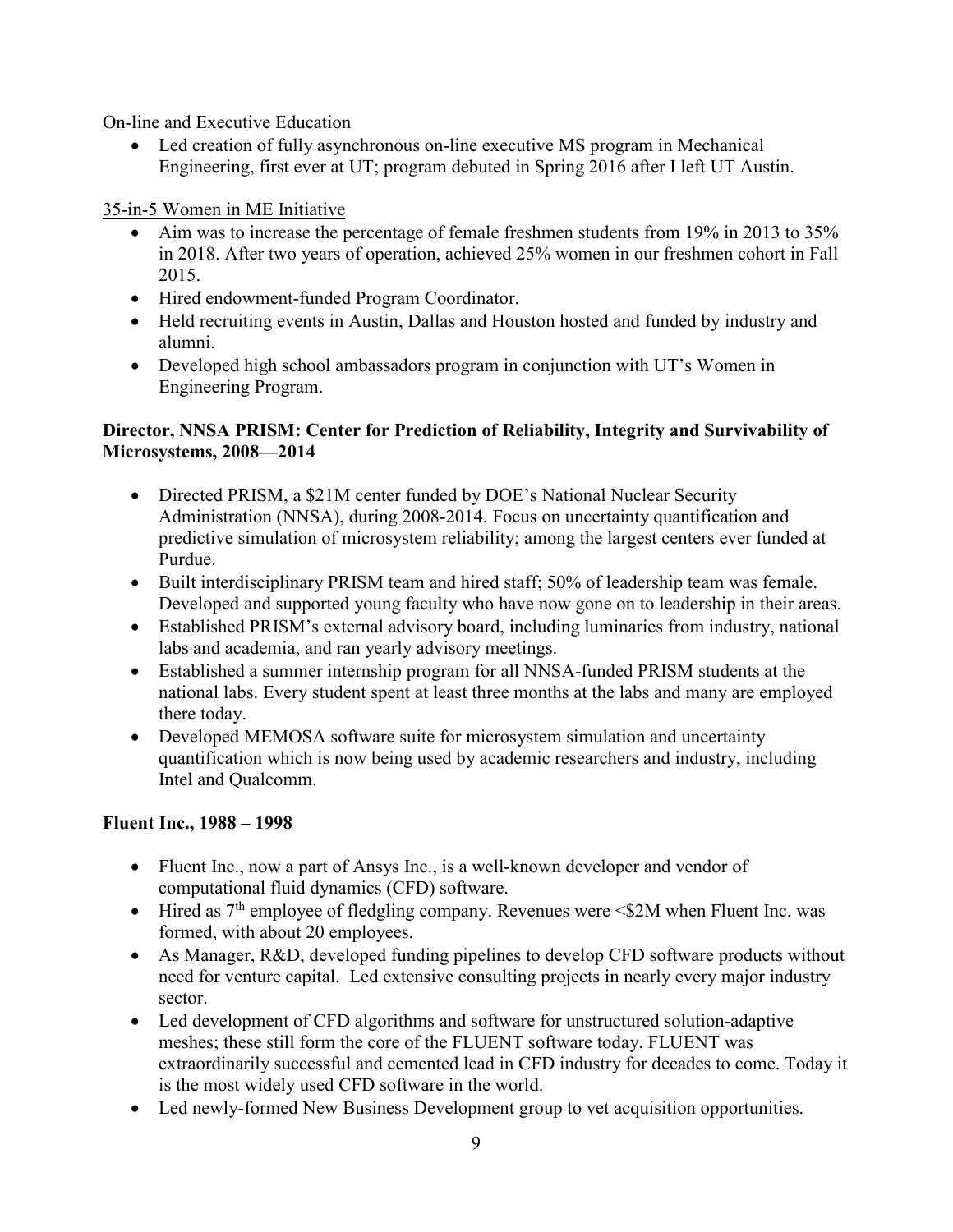• Fluent Inc. was acquired by Ansys Inc. for \$660M in 2006, and employed about 800 people world-wide at time of the acquisition.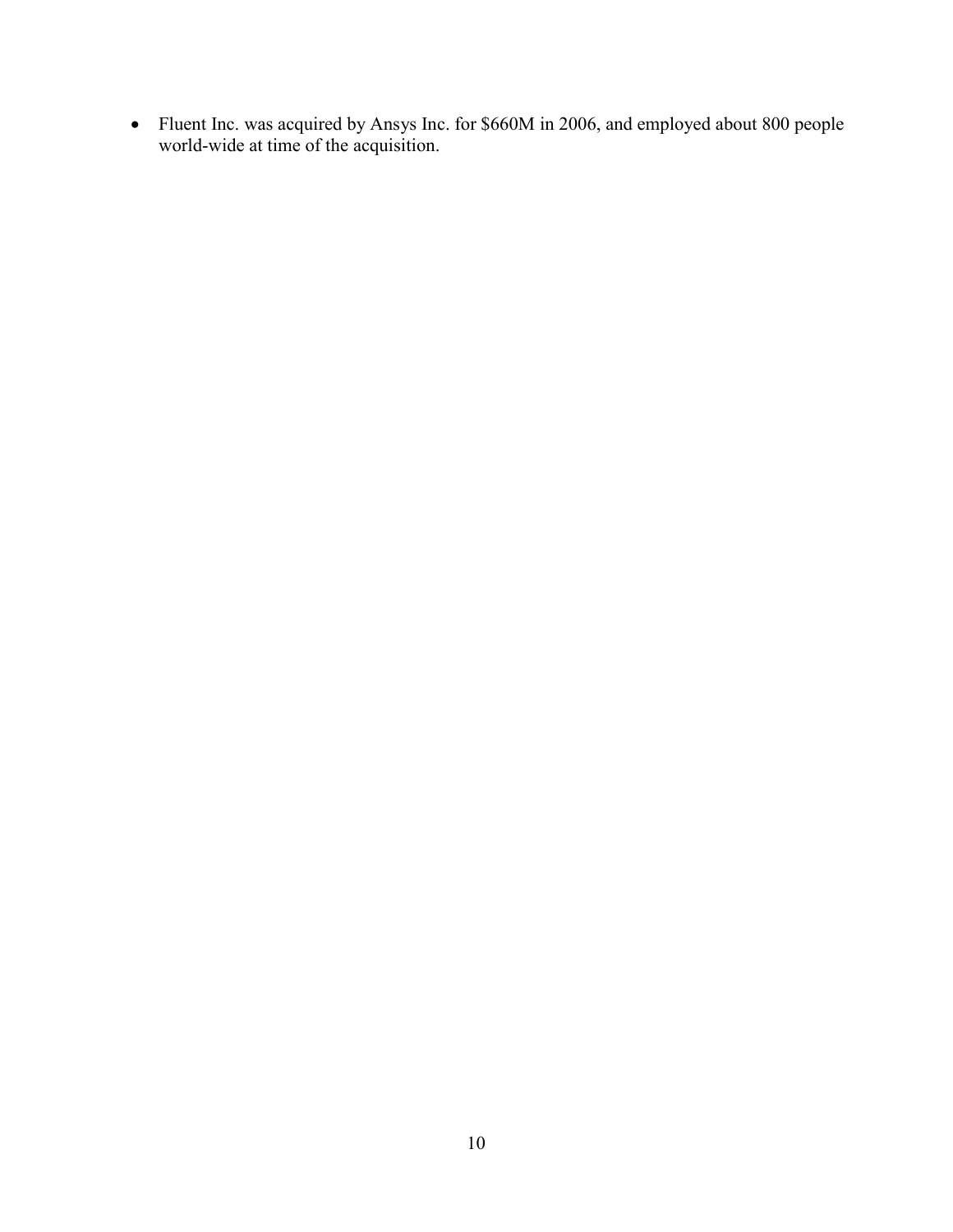### **PRISM: NNSA CENTER FOR PREDICTION OF RELIABILITY, INTEGRITY AND SURVIVABILITY OF MICROSYSTEMS**

Prof. Murthy was director of the PRISM center, a \$21.2M center funded during 2008-2014 by the Department of Energy's National Nuclear Security Administration under their *Advanced Simulation and Computing* program.

PRISM aimed to significantly accelerate the integration of MEMS technologies into civilian and defense applications through the use of uncertainty quantification, predictive validated science and petascale computing. PRISM was centered at Purdue University where Prof. Murthy was previously employed, with the University of Illinois, Urbana-Champaign, University of New Mexico, and Vanderbilt University as partners. It consisted of about 20 faculty and 7 staff, and supported over 50 graduate students and post-docs during its tenure. PRISM faculty were drawn from aerospace, mechanical, electrical and materials engineering, mathematics and computer science. The Center sought to understand, control, and improve the long-term reliability and survivability of MEMS by using multiscale multiphysics simulation, from atoms to micro-devices, to address fundamental failure mechanisms. The central focus was on a single class of contacting radio-frequency (RF) metal-dielectric capacitive MEMS switches, though the advances made in PRISM will impact the development of a wide range of civilian and military MEMS as well.

PRISM developed a single coherent simulation system called MEMOSA which leveraged internal and DOE codes, and integrated four Center thrusts addressing (i) *contact physics,* including dielectric charging, current channeling, contact-area damage, and stiction, (ii) the *electro-thermo-mechanical membrane response*, including macro-scale materials modeling based on microstructural evolution of defects, dislocations and vacancies, and thermal modeling coupling sub-micron and continuum descriptions, (iii) *multiscale modeling of aerodynamic damping,* transitioning dynamically from continuum to rarefied descriptions as the metal-dielectric contact closes, and (iv) uncertainty quantification in this complex multiscale multiphysics environment.. These thrusts were supported by three cross-cutting technologies: *Computational Science and Engineering (CSE)* to provide a strong backbone of algorithmic and petascale computing expertise; *Software Engineering*, to design, develop, maintain and support high-quality software, and (iii) *Verification and Validation (V&V)*, a substantial Center effort to address the critical V&V issues specific to multiscale multiphysics simulations in microsystems.

The multiscale resolution of failure mechanisms requires billion-atom simulations over 1-10 million time steps at the atomic scale, and tens of millions of degrees of freedom over 1-10 million time steps at the macroscale; the inclusion of uncertainty quantification increases computational effort by an order of magnitude, calling for petascale computing. A strongly-leveraged experimental program was conducted at Purdue's state-of-the-art Birck Nanotechnology Center to augment published data with validation-quality measurements, particularly on microstructural characterization, and to develop a first-of-its-kind validation database for uncertainty quantification in microsystems. Another contribution of PRISM was the development of cyber resources such as simulation software, experimental data, lectures and seminars to the MEMS, NEMS, micro-and nanotechnology communities; these are now offered through nanoHUB (http://www.nanohub.org). PRISM also developed the MEMOSA software suite which is now being deployed in industry.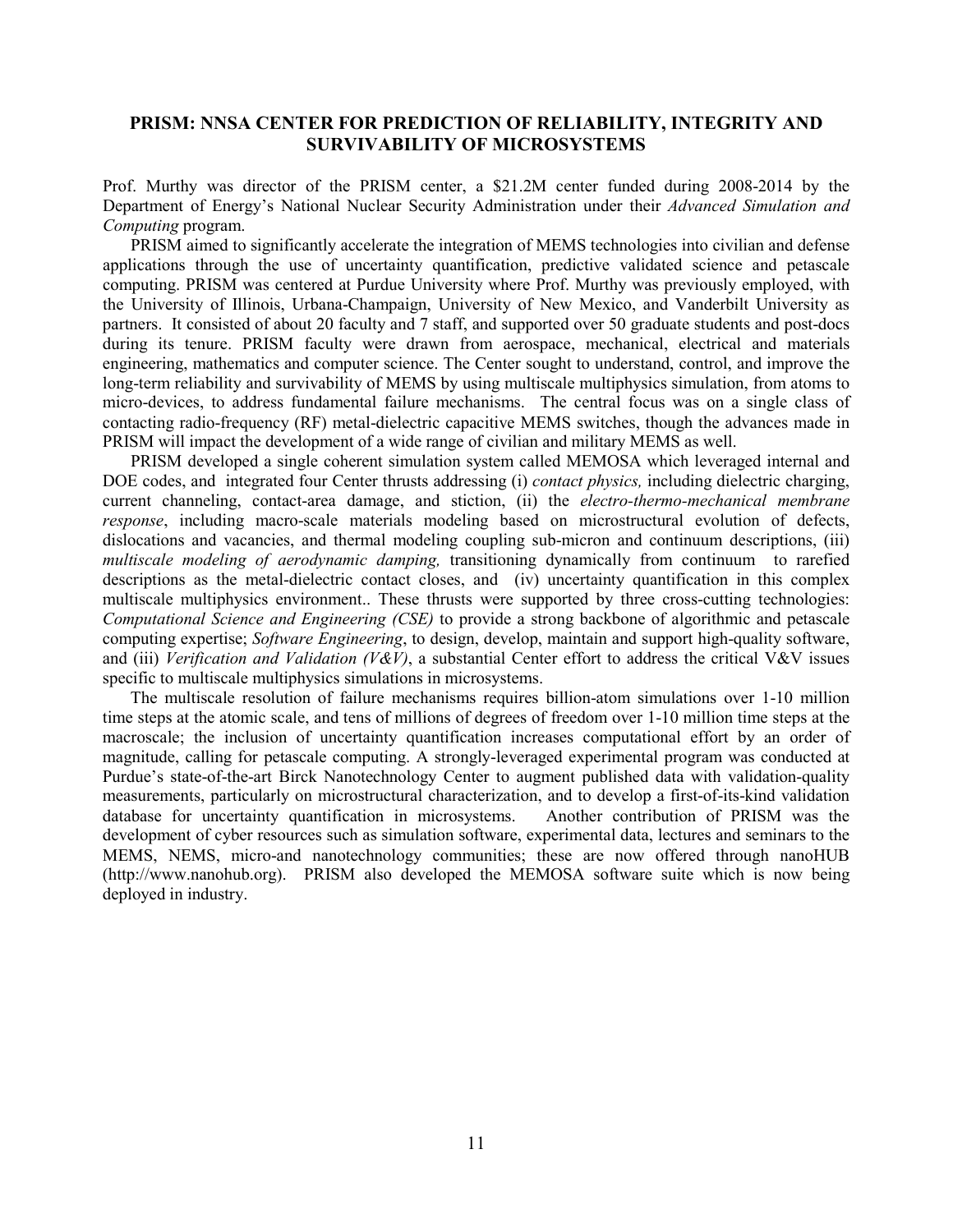#### **INDUSTRIAL EXPERIENCE**

Prof. Murthy spent approximately 10 years (1988-1998) at Fluent Inc., a leading developer and vendor of computational fluid dynamics (CFD) software. She served in a number of different capacities there, including Manager R&D, and manager of their New Business Development group. In 1988, when Prof. Murthy started at Fluent, the commercial computational fluid dynamics (CFD) market was virtually non-existent, and CFD was thought to be the purview of a few experts, either in academia or in industrial R&D laboratories. Today, CFD is considered an essential ingredient of the industrial design cycle. The transition to widespread use required not only the conceptualization of a user-friendly software product and the development of sustainable business models, but also the invention of robust CFD methodologies that would survive use over enormous ranges of physics and by users of widely-varying abilities. Fluent Inc. pioneered this transition, and Prof. Murthy is proud to have played a key role in it.

Prof. Murthy joined Fluent when it was a division of Creare, Inc. in Hanover, NH, a small consulting business which has been very successful in providing engineering, consulting and development services. In the mid-80's, Creare had developed a small computational fluid dynamics group, and Prof. Murthy was the 7<sup>th</sup> employee to be hired into this group. In 1990, this group, then about 20-strong, with revenues of \$2M, broke away from Creare to form what eventually became Fluent Inc. in 1991. Prof. Murthy's first role in the nascent company was to head their R&D group, with the charter to raise government and industry funding to support the development of Fluent software. This she did successfully, garnering a variety of large projects in critical areas such as the development of unstructured-mesh methods for combustion, turbulence, turbomachinery, fluid-structure interaction and the like. These projects developed Fluent's technology base, and helped ensure that Fluent Inc. could grow without the need for venture capital.

As Fluent Inc. grew, the sale of CFD software began to generate sufficient revenues to fund significant internal CFD research. Prof. Murthy then turned her attention to the development of robust unstructured solution-adaptive CFD solvers. Heretofore, Fluent's CFD products (and indeed nearly all other CFD products) were based on structured-mesh methods which severely limited their ability to address industrial applications. Prof. Murthy led the development of new robust unstructured pressure-based methodologies suitable for Fluent's customers. This effort culminated in the release in 1994 of Fluent/UNS 3.2 to the automotive industry, with subsequent releases addressing an ever-widening set of applications. This software product expanded the range of industrial problems that could be addressed by Fluent, a fact that is reflected in the sharp increase in its *rate* of revenue growth after 1994. This growth gave Fluent a decisive and enduring lead in the market, and allowed it to consolidate its leadership of the CFD business thereafter. In addition, Prof. Murthy also led a newly-formed group within Fluent Inc., the New Business Development Group, to perform evaluations of emerging software and computational technologies, and to identify new business and acquisition opportunities for Fluent.

The CFD technology created by Prof. Murthy still forms the basis of Fluent Inc.'s products today, and its success in the marketplace is attested to by the fact that in 2006, Fluent employed about 800 people worldwide and was acquired by Ansys Inc. for over \$660M. Prof. Murthy is thus well-versed not only in the scientific and technological aspects of CFD, but also in the entrepreneurial aspects of business development, and the management of technology and software development groups.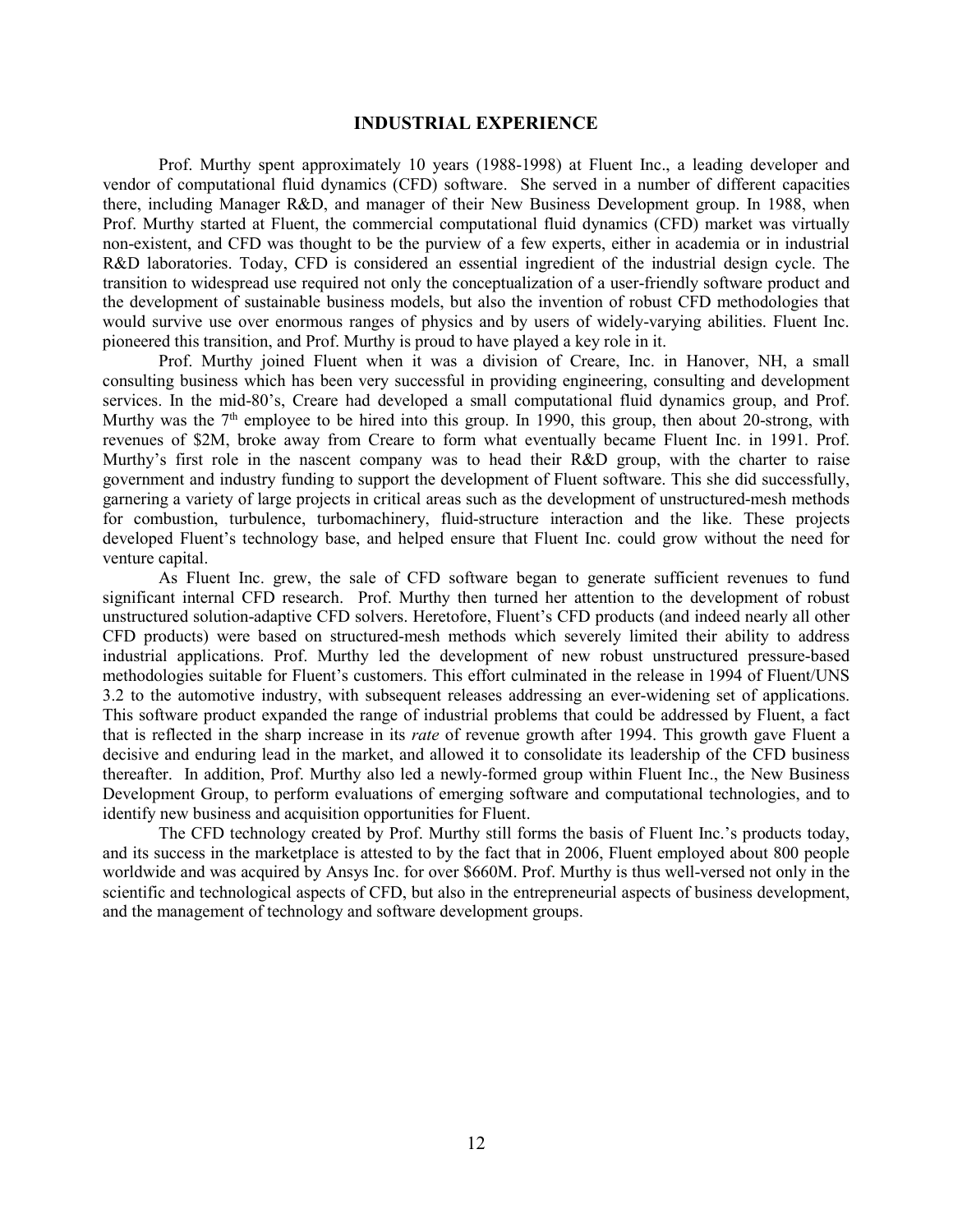### **PUBLICATIONS**

#### **Books and Edited Volumes**

. Minkowycz, W.J., Sparrow, E.M., and Murthy, J.Y., Handbook of Numerical Heat Transfer, 2<sup>nd</sup> Edition, Wiley, 2006.

Mathur, S. and Murthy, J.Y.; *The Finite Volume Method*; (in preparation). This is a textbook intended for use in senior/first-year graduate CFD classes. The main body of the text has been developed. Example problems and homework exercises will be added based on material already developed for ME 608, *Numerical Methods for Heat, Mass and Momentum Transfer*. The expected page length is about 250 pages. Preliminary discussions were initiated with Taylor and Francis, and a preliminary abstract for the book was positively reviewed.

Kececioglu, I. and Murthy, J.Y., Editors; *Adaptive Computational Methods in Environmental Transport Processes*; HTD-Vol 208, ASME, 1992.

Georgiadis, J. and Murthy, J.Y., Editors; *Parallel and Vector Computations in Heat Transfer*; HTD-Vol. 133, ASME, 1990.

#### **Archival Refereed Book Chapters**

10. Marepalli, P., Mathur, S.R. and Murthy, J.Y.; *An Unintrusive Approach to Accurate Thermal Property Computation and Sensitivity Analysis for Carbon-Based Nanomaterials*; Thermal Behavior and Application of Carbon-based Nanomaterials: Theory, Methods and Applications, Elsevier, Eds. D. Papavassiliou, H. Duong and F. Gong, 2020.

9. Bodla, K. K., Murthy, J. Y., Garimella, S. V.; *Optimization Under Uncertainty for Electronics Cooling Design*; Festschrift Book in Honor of Dr. Avram Bar-Cohen (invited), (M. Iyengar, K.J. L. Geisler and B. Sammakia, Editors), World Scientific, 2014.

8. Kumar, S., Alam, M.A., and Murthy, J.Y; *Simulation of Thermal and Electrical Transport in Nanotube and Nanowire Composites;* New Frontiers of Nanocomposite Materials – Novel Principles and Techniques; (A. Oeschner, Editor), Springer, 2012.

7. Krishnan, S., Murthy, J.Y., and Garimella, S.V.; *Metal Foams as Passive Thermal Control Systems*; in Emerging Topics in Heat and Mass Transfer in Porous Media, (P. Vadasz, Editor) Springer, 2007.

6. Krishnan, S., Garimella, S., and Murthy, J. Y.; *Thermal Characterization of Open-Celled Metal Foams by Direct Simulation*; in Thermal Properties of Cellular and Porous Materials (A. Oechsner, Editor), Wiley, 2007.

5. Murthy, J.Y., Minkowycz, W.J., Sparrow, E.M. and Mathur, S.R.; *Survey of Numerical Methods*; Handbook of Numerical Heat Transfer, pp. 3-52, Editors: W.J. Minkowycz, E.M. Sparrow and J.Y. Murthy, Editors, Wiley, 2006.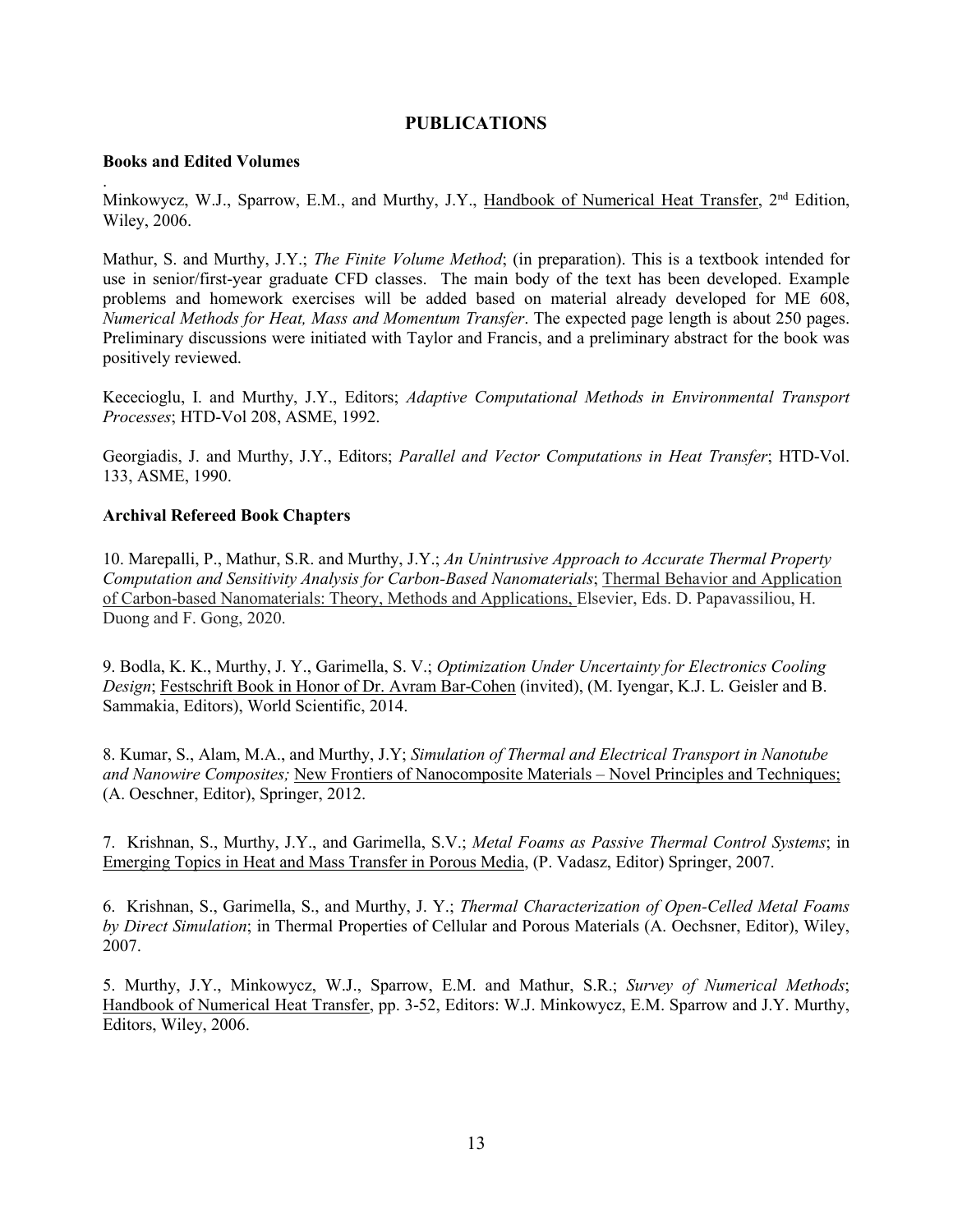4. Mathur, S.R., Minkowycz, W.J., Sparrow, E.M. and Murthy, J.Y.; *Overview of Numerical Methods and Recommendations*; Handbook of Numerical Heat Transfer, pp. 921-945, Editors: W.J. Minkowycz, E.M. Sparrow and J.Y. Murthy, Wiley, 2006.

3. Murthy, J.Y. and Mathur, S.R.; *Computational Techniques for Sub-Micron Thermal Conduction;* Thermal Challenges in Next Generation Electronics Systems, Y. K. Joshi and S.Garimella, Editors, pp. 45-60, Millpress, Rotterdam, 2002.

2. Mathur, S.R., and Murthy, J.Y.; *Unstructured Finite Volume Methods for Multi-Mode Heat Transfer*; Advances in Numerical Heat Transfer, Volume 2, W.J. Minkowycz and E.M. Sparrow, Editors, Taylor and Francis, pp. 37-67, 2001.

1. Murthy, J.Y., and Mathur, S.R.; *Unstructured Mesh Methods for Combustion Problems*; CFD in Industrial Combustion, C.E. Baukal and X. Li, Editors, CRC Press, pp. 61-94, 2001.

#### **Archival Journal Papers**

145. Yuksel, A. Yu, E.T., Cullinan, M., and Murthy, J.Y.; *Near-field Plasmonics of Gold Nano-particles in Dielectric Media*; J. Quantitative Spectroscopy and Radiative Transfer, Vol. 254, 107207, October 2020.

144. Mohaghegh, F., M. A. Alam and Murthy, J.Y.; *Rapid Phase-resolved Prediction of Non-linear Dispersive Waves Using Machine Learning*; Applied Oceanic Research, Vol. 117, 102920, 2021.

143. Yuksel, A. Yu, E.T., Cullinan, M., and Murthy, J.Y.; *Electromagnetic Thermal Energy Transfer in Nanoparticle Assemblies below the Diffraction Limit*; Journal of Thermal Science and Engineering Applications, July 2020. DOI: [10.1115/1.4047631.](https://www.researchgate.net/deref/http%3A%2F%2Fdx.doi.org%2F10.1115%2F1.4047631)

142. Yuksel, A. Yu, E.T., Cullinan, M., and Murthy, J.Y.; *Investigation of Heat Transfer Modes in Plasmonic Nanoparticles*; International Journal of Heat and Mass Transfer, Vol.156, August 2020, 119869.

141. Zhou, Y., Tranchida, J., Ge, Y., Murthy, J.Y., and Fisher, T.S.; *Atomistic Simulations of Phonon and Magnon Thermal Transport across the Ferro-Paramagnetic Transition*; Physical Review B, 101, 224303, June 2020.

140. Trembacki, B. L., Vadakkepatt, A., Roberts, S. and Murthy, J.Y.; *Volume-Averaged Electro-chemical Transport Modeling of 3D Interpenetrating Battery Electrode Architectures*; Journal of the Electrochemical Society, Vol. 167, No. 1, 013507, 2020.

139. Marepalli, P., Mathur, S.R. and Murthy, J.Y.; *Automatic Differentiation Approach for Property Computations in Nanoscale Thermal Transport*; Computer Physics Communications, 107138, January 2020. DOI: [https://doi.org/10.1016/j.cpc.2020.107138.](https://doi.org/10.1016/j.cpc.2020.107138)

138. Marepalli, P., Singh, D. and Murthy, J.Y.; *Spectrally-Resolved Thermal Conductivity of Graphene Nano-Ribbons*; Journal of Applied Physics, Vol. 125, No. 23, 2019. DOI:10.1063/1.5085887.

137. Moser, D., Cullinan, M. and Murthy, J.Y.; *Multiscale Modeling of Residual Stress in Selective Lase Melting with Uncertainty Quantification*; Additive Manufacturing, Vol. 29, 100770, 2019.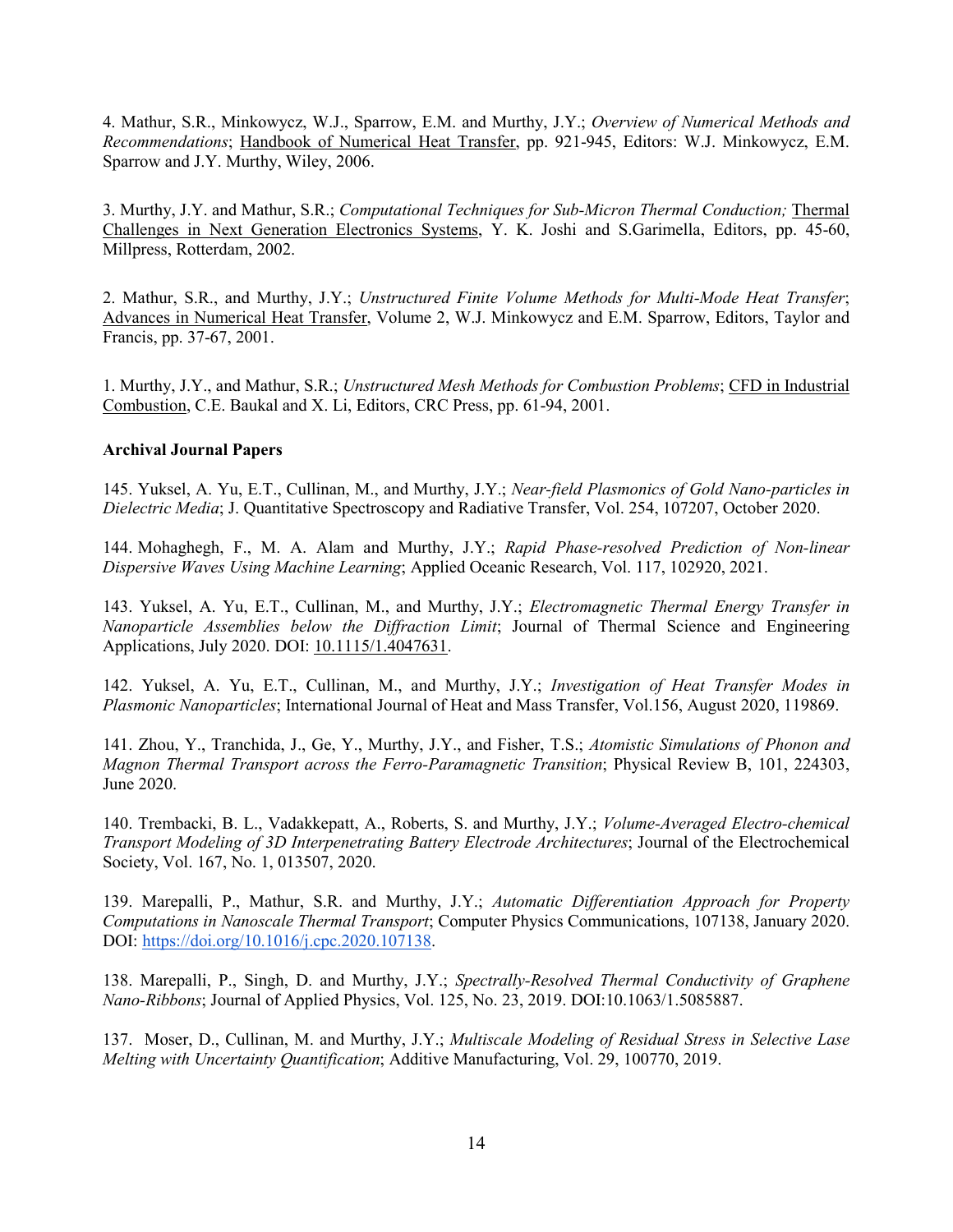136. Yuksel, A., Yu, E., Cullinan, M., and Murthy, J.Y; *Thermal Transport in Nanoparticle Packings Under Laser Irradiation*; Journal of Heat Transfer, Vol. 142, No. 3, 032501, 2020. DOI: <https://doi.org/10.1115/1.4045731>

135. Trembacki, B., Duoss, E., Oxberry, G., Stadermann, M., and Murthy, J.Y.; *Mesoscale Electrochemical Performance Simulation of 3D Interpenetrating Lithium-ion Battery Electrodes*; J. Electrochemical Soc., Vol. 166, No. 6, A923-A934, 2019. DOI: 10.1149/2.0031906jes

134. Yuksel, A., Yu, E., Cullinan, M., and Murthy, J.Y; *Effect of Particle Size Distribution on Near-Field Thermal Energy Transfer Within Nanoparticle Packings*; Journal of Photonics for Energy, Vol. 9, No.3, 032707, 2019. Doi: [10.1117/1.JPE.9.032707](https://doi.org/10.1117/1.JPE.9.032707)

133. Vadakkepatt, A., Trembacki, B., Mathur, S., and Murthy, J.Y.; *Topology Optimization for Heat Conduction Problems Using an Unstructured Finite Volume Method;* International Journal of Numerical Methods in Fluids, Vol. 28, No. 2, pp. 439-471, 2018.

132. Yuksel, A., Yu, E., Murthy, J., Cullinan, M.; *Effect of Substrate and Nanoparticle Spacing on Plasmonic Enhancement in 3D Nanoparticle Structures*; ASME Journal of Micro- and Nano-Manufacturing, Vol. 5, No. 4, 2017. doi:10.1115/1.4037770

131. Moser, D., Yuksel, A., M. Cullinan and J.Y. Murthy; *Use of Detailed Particle Melt Modeling to Calculate Effective Melt Properties for Powders;* ASME J. Heat Transfer, Vol. 140, No. 5, 052301, 2018. doi:10.1115/1.4038423

130. Doty, J., Yerkes, K., Byrd, L., Murthy, J., Alleyne, A., Wolff, M., Heister, S. and Fisher, T.S.; *Dynamic Thermal Management for Aerospace Technology: Review and Outlook*; J. Thermophysics and Heat Transfer, Vol. 31, No. 1, pp. 86-98, 2017.

129. Sullivan, S., Vallabhaneni, A., Kholmanov, I., Ruan, X., Murthy, J.Y., and Shi, L.; *Optical Generation and Detection of Local Non-Equilibrium Phonons in Suspended Graphene*; Nano Letters, Vol. 17, No. 3, pp. 2049-2056, 2017.

128. Vallabhaneni, A., Singh, D., Bao, H., Murthy, J. and Ruan, X.; *Reliability of Raman Measurements of Thermal Conductivity of Single-Layer Graphene and Other Two-dimensional Materials;* Physical Review B, 93, 125432, 2016.

127. Vadakkepatt, A., Trembacki, B., Mathur, S., and Murthy, J.Y.; *Bruggemann's Exponents for Effective Thermal Conductivity of Lithium Ion Battery Electrodes*; J. Electrochemical Society, Vol. 163, No. 2, A119- A130, 2015. doi: 10.1149/2.0151602jes

126. Moser, D., Pannala, S., and Murthy, J.Y.; *Computation of Effective Thermal Conductivity of Powders for Selective Laser Sintering Simulations*; ASME Journal of Heat Transfer, Vol.138, No. 8, 082002, 2016.

125. Hunt, M., Haley, B., McLennan, M., Koslowski, M., Murthy, J.Y., and Strachan, A.; *PUQ: A Code for Non-Intrusive Uncertainty Propagation in Computer Simulations*; Computer Physics Communications, Vol. 194, pp. 97–107, 2015. DOI: [10.1016/j.cpc.2015.04.011](http://dx.doi.org/10.1016/j.cpc.2015.04.011)

124. Moser, D., Pannala, S., and Murthy, J.Y; *Computation of Effective Radiative Properties of Powders for Selective Laser Sintering Simulations*; J. of the Minerals, Metals and Materials Society, Vol. 67, No. 5, pp. 1194-1202, 2015.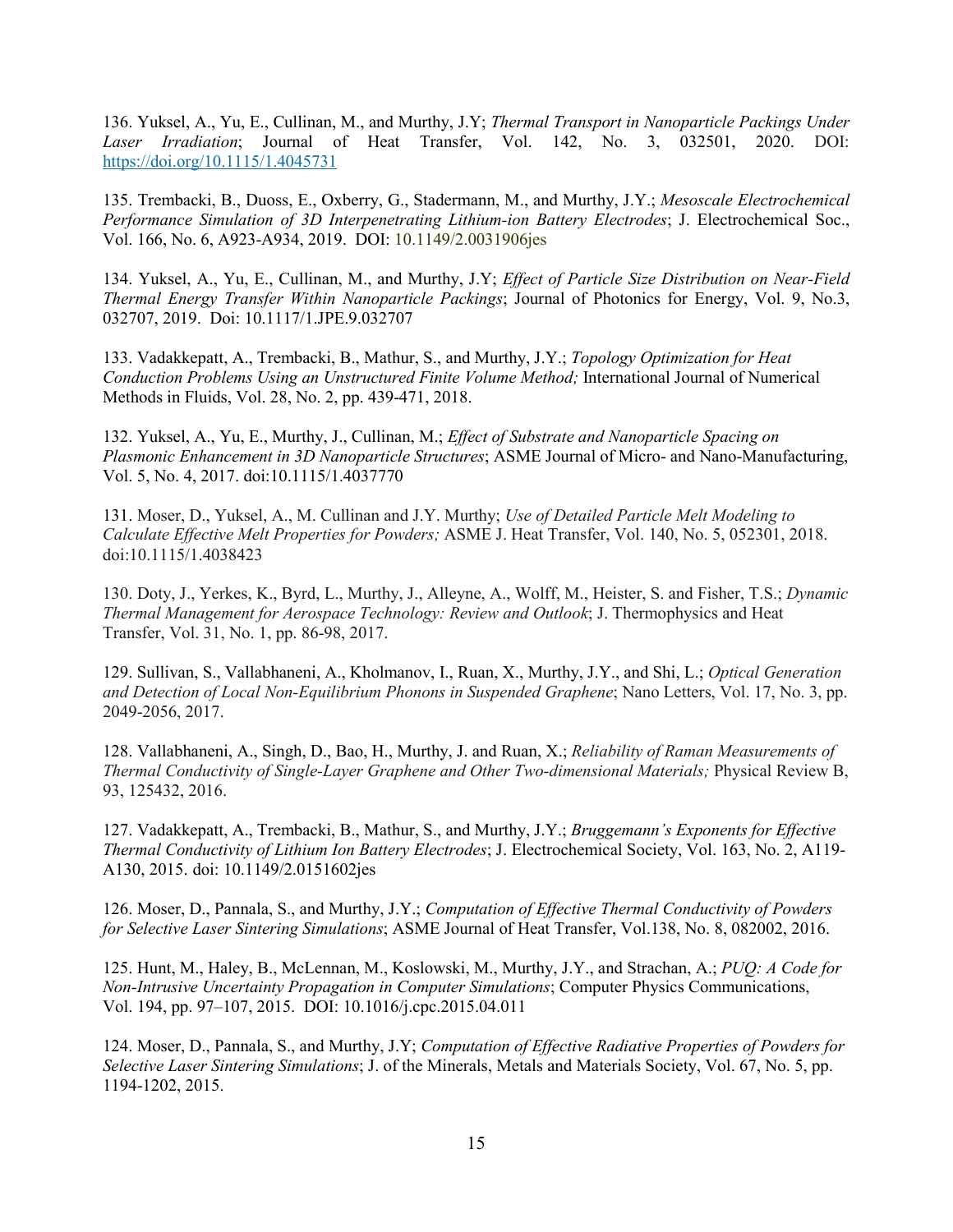123. Das, S., Mathur, S.R., Alexeenko, A., and Murthy, J.Y; *A Coupled Ordinates Method for Solution Acceleration of Rarefied Gas Dynamics Simulations;* J. Comp. Phys. Vol. 289, pp. 96-115, 2015.

122. Bodla, K.K., Garimella, S.G. and Murthy, J.Y.; *3D Reconstruction and Design of Porous Media from Thin Sections*; Int. J. Heat and Mass Transfer, 73C, pp.250-264, 2014.

121. Loy, J.M., Mathur, S.R., and Murthy, J.Y.; *A Coupled Ordinates Method for Convergence Acceleration of the Phonon Boltzmann Transport Equation*; ASME J. Heat Transfer, 137(1), 012402-012402-10, 2015.

120. Marepalli, P., Qui, B., Ruan, X. and Murthy, J.Y.; *Quantifying Uncertainty in Multiscale Heat Conduction Calculations*; ASME J. Heat Transfer, 2014, doi:10.1115/1.4027348.

119. Yildirim, B., Sun, L., Mathur, S. and Murthy, J. Y.; *A Parallel Implementation of Fluid-Solid Interaction Solver Using an Immersed Boundary Method*; Computers and Fluids, Vol. 86, pp.251-274, 2013.

118. Sarangi, S., Bodla, K.K., Garimella, S.G. and Murthy, J.Y.; *Manifold Microchannel Heat Sink Design Using Optimization Under Uncertainty*; Int. J. Heat Mass Transfer, Vol. 69, pp. 92-105, 2014.

117. Bodla, K., Murthy, J.Y, and Garimella, S.G*; Optimization Under Uncertainty Applied to Heat Sink Design*; ASME J. Heat Transfer, Vol. 135, 011-012, 2013.

116. Bodla, K., Murthy, J.Y., and Garimella, S; *Evaporation Analysis in Sintered Wick Microstructures*; International Journal of Heat and Mass Transfer, Vol. 61, pp. 729-741, 2013.

115. Vallabhaneni, A., Rhoads, J., Ruan, X., and Murthy, J.Y.; *Defect-induced Mechanical Mode Splitting in Carbon Nanotube Resonators*; ASME J. Vibration and Acoustics, 024504, Vol 135, 2013.

114. Loy, J., Singh, D. and Murthy, J.Y.; *A Fast Hybrid Fourier-BTE Solver for Non-Gray Phonon Transport*; ASME J. Heat Transfer, (invited), Vol. 135, 011008-1, 2013.

113. Murthy, J.Y.; *Computational Heat Transfer in Complex Systems: A Review of Needs and Opportunities*;" ASME Journal of Heat Transfer (invited), 134, 031016, 2012.

112. Annapragada, S. R., Murthy, J.Y., and Garimella, S.; *Prediction of Droplet Dynamics on an Incline;* Vol. 55, pp. 1466-1474; Int. J. Heat Mass Transfer, 2012.

111. Dhavaleswarapu, H. K., Murthy, J.Y. and Garimella, S.;*Numerical Investigation of an Evaporating Meniscus in a Channel;* Int. J. Heat and Mass Transfer, Vol. 55, pp. 915-924, 2012.

110. Annapragada, S. R., Murthy, J.Y., and Garimella, S.;*Droplet Retention on an Incline*; Int. J. Heat Mass Transfer, Vol. 55, pp. 1457-1465, 2012 .

109. Vallabhaneni, A., Ruan, X., Rhoads, J. and Murthy, J.Y.; *A Band-Pass Filter Approach within Molecular Dynamics for the Prediction of Intrinsic Quality Factors of Nano-Resonators;* Journal of Applied Physics, 112(7), 074301, 2012.

108. Mathur, S.R. Sun, L., Das, S. and Murthy, J.Y.; *Application of Immersed Boundary Method to Fluid, Structure and Electrostatics Interaction in MEMS;* Numerical Heat Transfer B: Fundamentals, Vol. 62, No. 6, pp. 399-418, 2012.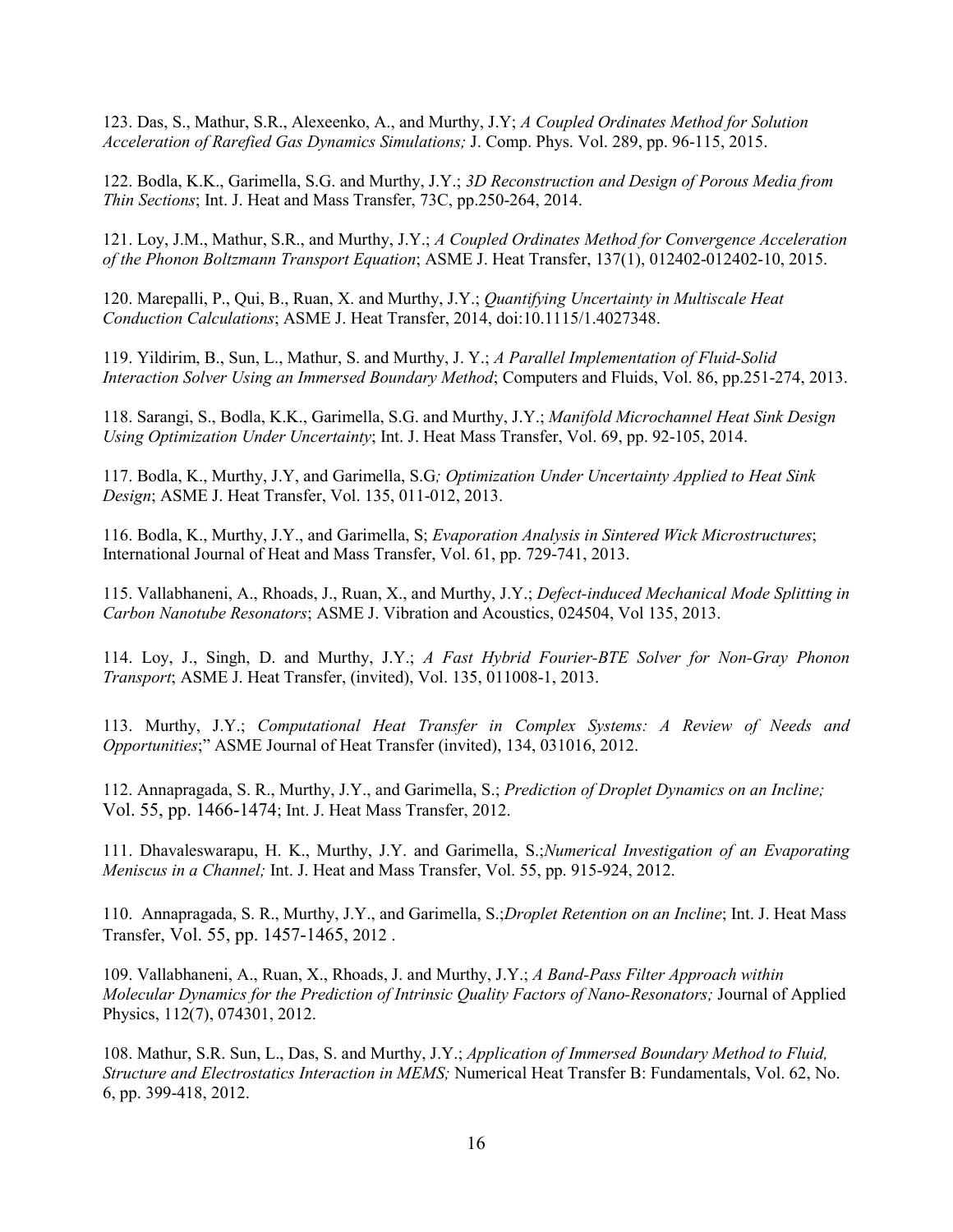107. Ni, C. Aksamija, Z., Murthy, J.Y. and Ravaioli, U.; *Coupled Electrothermal Simulation of MOSFETS*; J. Computational Electronics, Vol. 11, No. 1, pp. 93-105, 2012.

106. Ni, C. and Murthy, J.Y.; *Phonon Transport Modeling using Boltzmann Transport Equation with Anisotropic Relaxation Times*; J. Heat Transfer, 134, 082401, 2012.

105. Ranjan, R., Murthy, J.Y., Garimella, S.V., Altman, D. and North, M.T.; *Modeling and Design Optimization of Ultra-Thin Vapor Chambers for High Heat Flux Applications;* IEEE Transactions on Components and Packaging Technologies, 2(9), 1465-1479, 2012.

104. Das,S., Mathur, S.R., and Murthy; J.Y.; *Finite Volume Method for Structural Analysis of Thin RF MEMS Devices using the Theory of Plates*; Numerical Heat Transfer B: Fundamentals, 61(2), 71-90, 2012.

103. Ranjan, R., Patel, A., Garimella, S., and Murthy, J; *Wicking and Thermal Characteristics of Micropillared Structures for Use in Passive Heat Spreaders*; International Journal of Heat and Mass Transfer, Vol. 55, pp. 586-596, 2012.

102. Singh, D., Murthy, J.Y. and Fisher, T.S.; *On the Validity of Classical and Long Wavelength Approximations for Phonon Transport in Graphene*; J. Applied Physics, Vol. 110, No. 11, 113510, 2011.

101. Ranjan, R., Murthy, J.Y., and Garimella, S.; *Transport in Passive High Thermal Conductivity Heat Spreaders;* ASME Journal of Heat Transfer, 133, 080911, 2011.

100. Annapragada, R., Dash, S., Garimella, S. and Murthy, J.Y.; *Dynamics of Droplet Motion Under Electrowetting Actuation*; Langmuir, Vol. 27, pp. 8198-8204, 2011.

99. Ranjan, R., Garimella, S. and Murthy, J.Y.; *Assessment of Nanostructured Capillary Wicks for Passive Two-Phase Heat Transport;* Nanoscale and Microscale Thermophysical Engineering, Vol. 15, pp. 179-194, 2011.

98. Singh, D., Murthy, J.Y. and Fisher, T.S; *Mechanism of Thermal Conductivity Reduction in Few-Layer Graphene*; J. Applied Physics, Vol.110, No. 4, 044317, 2011.

97. Singh, D., Murthy, J.Y. and Fisher, T.S; *Spectral Dependence of Phonon Scattering and Thermal Conductance in Graphene*; J. Applied Physics, Vol.110, No. 9, 094312, 2011.

96. Varanasi, C., Murthy, J.Y. and Mathur, S.R; *Numerical Schemes for the Convection Diffusion Equation Using a Meshless Finite Difference Method*; Numerical Heat Transfer B, Vol. 62, No. 1, pp. 1-27. 2012.

95. Bodla, K., Murthy, J.Y., and Garimella, S.; *Direct Simulation of Thermal Transport through Sintered Wick Microstructures;* ASME Journal of Heat Transfer, Vol. 134, No. 1, 012601, 2011.

94. Huang, Z., Murthy, J.Y. and Fisher, T.S.; *Modeling of Polarization-Specific Transmission Functions through Interfaces*; ASME Journal of Heat Transfer, 133, 114502, 2011.

93. Das, S., Mathur, S.R. and Murthy, J.Y.; *An Unstructured Finite Volume Method for Structure Electrostatics Interaction in MEMS*; Numerical Heat Transfer, 60(6), 425-451, 2011.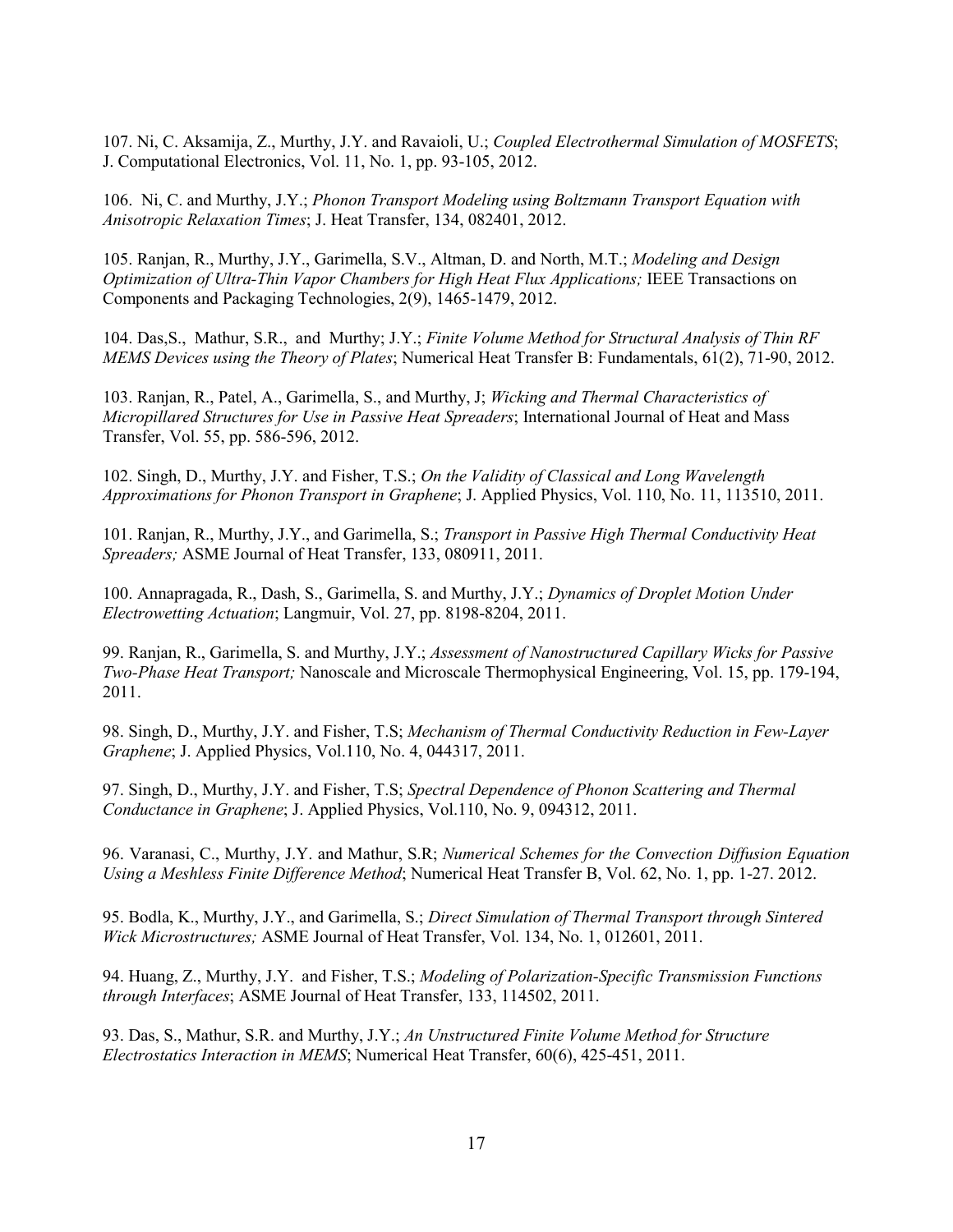92. Vallabhaneni, A., Rhoads, J., Ruan, X. and Murthy,J.Y.; Observations of *Nonclassical Scaling Laws in the Quality Factors of Cantilevered Carbon Nanotube Resonators*; Journal of Applied Physics, 110(3), 034312, 2011.

91. Huang, Z., Fisher, T.S., and Murthy, J.Y*.; "An Atomistic Study of Metal-Graphene Nanoribbon Interface Thermal Conductance,"* J. Applied Physics, 109 (7) ,074305,2011.

90. Ranjan, R., Murthy, J.Y., Garimella, S and Vadakkan, U..; *A Numerical Model for Transport in Flat Heat Pipes Considering Wick Microstructure Effects;* Int. J. Heat Mass Transfer, 54(1-3), 153-168, 2011.

89. Ranjan, R., Murthy, J.Y. and Garimella, S.; *A Microscale Model for Thin-film Evaporation in Capillary Wick Structures*; Int. J. Heat Mass Transfer, 54(1-3), 169-179, 2011.

88. Weibel, J., Garimella, S., Murthy, J. and Altman, D.; *Design of Integrated Nanostructured Wicks for High-Performance Vapor Chambers*; IEEE Transactions on Components and Packaging, Vol. 1, No. 6, pp. 859-867, 2011.

87. Singh, D., Murthy, J.Y. and Fisher, T.S.; *Phonon Transport Across Mesoscopic Constrictions*; J. Heat Transfer, 133, 042402, 2011.

86. Singh, D., Murthy, J.Y. and Fisher, T.S.; *Effect of Phonon Dispersion on Thermal Conduction across Si/Ge Interface*; Journal of Heat Transfer, 133, 122401, 2011.

85. Ranjan, R., Murthy, J.Y. and Garimella, S.; *Marangoni Convection and Thin-Film Evaporation in Microstructured Wicks for Heat Pipes*; J. Heat Transfer, 132,080902, 2010.

84. Huang, Z., Fisher,T.S., and Murthy, J.Y*.; Simulation of Thermal Conduction Across Dimensionally-Mismatched Graphene Interfaces* ; J. Applied Physics, 108, 114310, 2010.

83. Huang, Z., Fisher,T.S., and Murthy, J.Y*.; Simulation of Phonon Transmission through Graphene and Graphene Nanoribbons with a Green's Function Method;* J. Applied Physics, 108, 094319,2010 .

82. Bodla, K., Murthy, J.Y., and Garimella, S.; *Microtomography-Based Simulation of Transport through Open-Cell Metal Foams*; Numerical Heat Transfer, A: Applications, 58 (7), pp. 1521-0634, 2010.

81. Kumar, S., Pimparkar, N., Murthy, J.Y., and Alam, M.A; *Self-Consistent Electro-Thermal Analysis of Nanotube Network Transistors*; Journal of Applied Physics, 109(1),014315,2010.

80. Bodla, K., Murthy, J.Y., and Garimella, S; *Resistance Network-Based Thermal Conductivity Model for Metal Foams*; Journal of Computational Materials Science, 50(2), pp. 622-632, 2010.

79. Sun, L., Mathur, S.R. and Murthy, J.Y.; *An Unstructured Finite-Volume Method for Incompressible Flows with Complex Immersed Boundaries*; Numerical Heat Transfer, Part B (Fundamentals), pp. 217-241, 2010.

78. Sun, L. and Murthy, J.Y.; *Molecular Dynamics Simulation of Phonon Scattering at Silicon-Germanium Interfaces*; ASME J. Heat Transfer, 132, 102403, 2010.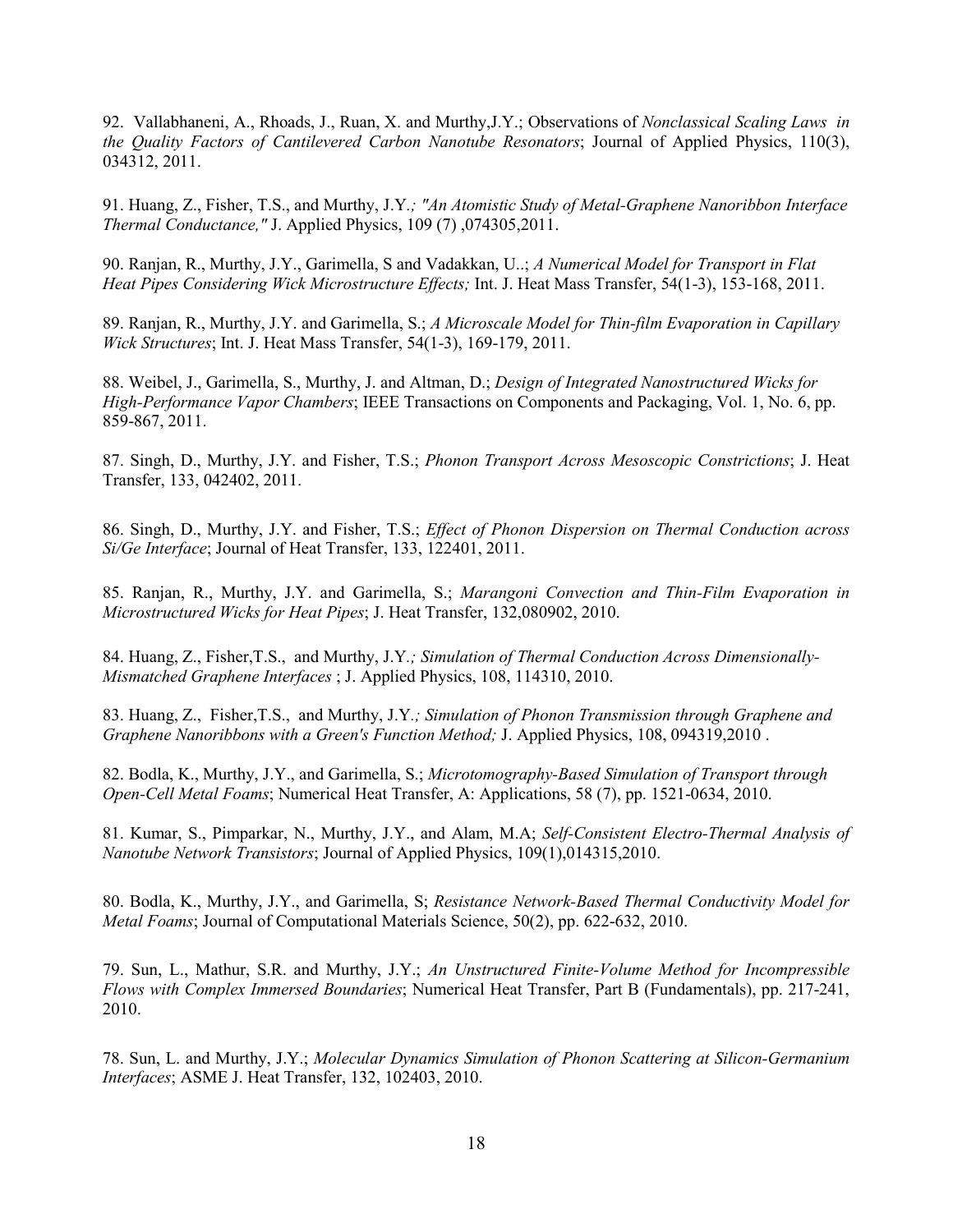77. Dhavaleswarapu, H., Migliaccio, C., Garimella, S., and Murthy, J.Y.; *Experimental Investigation of Evaporation from Low-Contact Angle Sessile Droplets*; Langmuir 26 (2),880-888, 2010.

76. Varanasi, C., Murthy, J.Y. and Mathur, S.R.; *A Meshless Finite Difference Method for Conjugate Heat Transfer Problems*; ASME Journal of Heat Transfer, 132, 081303, 2010.

75. Wen, S.Y., Shin, Y.C., Murthy, J.Y., and Sojka, P.E.; *Modeling of Coaxial Powder Flow for the Laser Direct Deposition Process*; Int. J. Heat Mass Transfer, 52(23-24), 5867-5877, 2009.

74. Pascual-Gutierrez, J.A., Murthy, J.Y. and Viskanta, R.V; *Thermal Conductivity and Phonon Transport Properties of Silicon using Perturbation Theory and the Environment-Dependent Interatomic Potential;* Journal of Applied Physics, Vol. 106, No. 6, pp. 063532-063532-13, 2009.

73. Ranjan, R., Murthy, J.Y., and Garimella, S.V; *Analysis of Wicking and Thin-Film Evaporation Characteristics of Microstructures*; ASME Journal of Heat Transfer, 131, 101001,2009.

72. Kumar, S. and Murthy, J.Y.; *Interfacial Thermal Transport Between Nanotubes*; Journal of Applied Physics, 106,084302, 2009.

71. Guo, X., Singh, D., Murthy, J.Y., Alexeenko, A.; *Numerical Simulation of Gas-Phonon Coupling in Thermal Transpiration Flows*; Physical Review E 80, 046310, 2009.

70. Ni, C. and Murthy, J.Y.; *Parallel Computation of the Phonon Boltzmann Transport Equation*; Numerical Heat Transfer B: Fundamentals, 55(6),435-446, 2009.

69. Singh, S., Guo, X., Alexeenko, A., Murthy, J.Y. and Fisher, T.S.;*Modeling of Sub-Continuum Thermal Transport Across Semiconductor-Gas Interfaces*; Journal of Applied Physics, Vol. 106, No. 2, 024314, 2009.

68. Dhavaleswarapu, H.K., Garimella, S.V., and Murthy, J.Y; *Microscale Thermal Measurements Near the Triple Line of an Evaporating Liquid Meniscus;* Vol. 131, No.6, 161501, 2009.

67. Mathur, S.R. and Murthy, J.Y; *A Multigrid Method for the Poisson-Nernst-Planck Equations*; International Journal of Heat and Mass Transfer, Vol. 52, pp. 4031-4039,2009.

66. Wang, H., S.V. Garimella and J.Y. Murthy; *An Analytical Solution for the Total Heat Transfer in the Thin Film Region of an Evaporating Meniscus*; Int. J. Heat Mass Transfer, 51 (25-26), 6317-6322, 2008.

65. Annapragada, S.R., Murthy, J.Y., and Garimella, S.; *Permeability and Thermal Transport in Compressed Open-Celled Foams;* Numerical Heat Transfer, Part B: Fundamentals, Vol. 54, No. 1, pp. 1-22, 2008.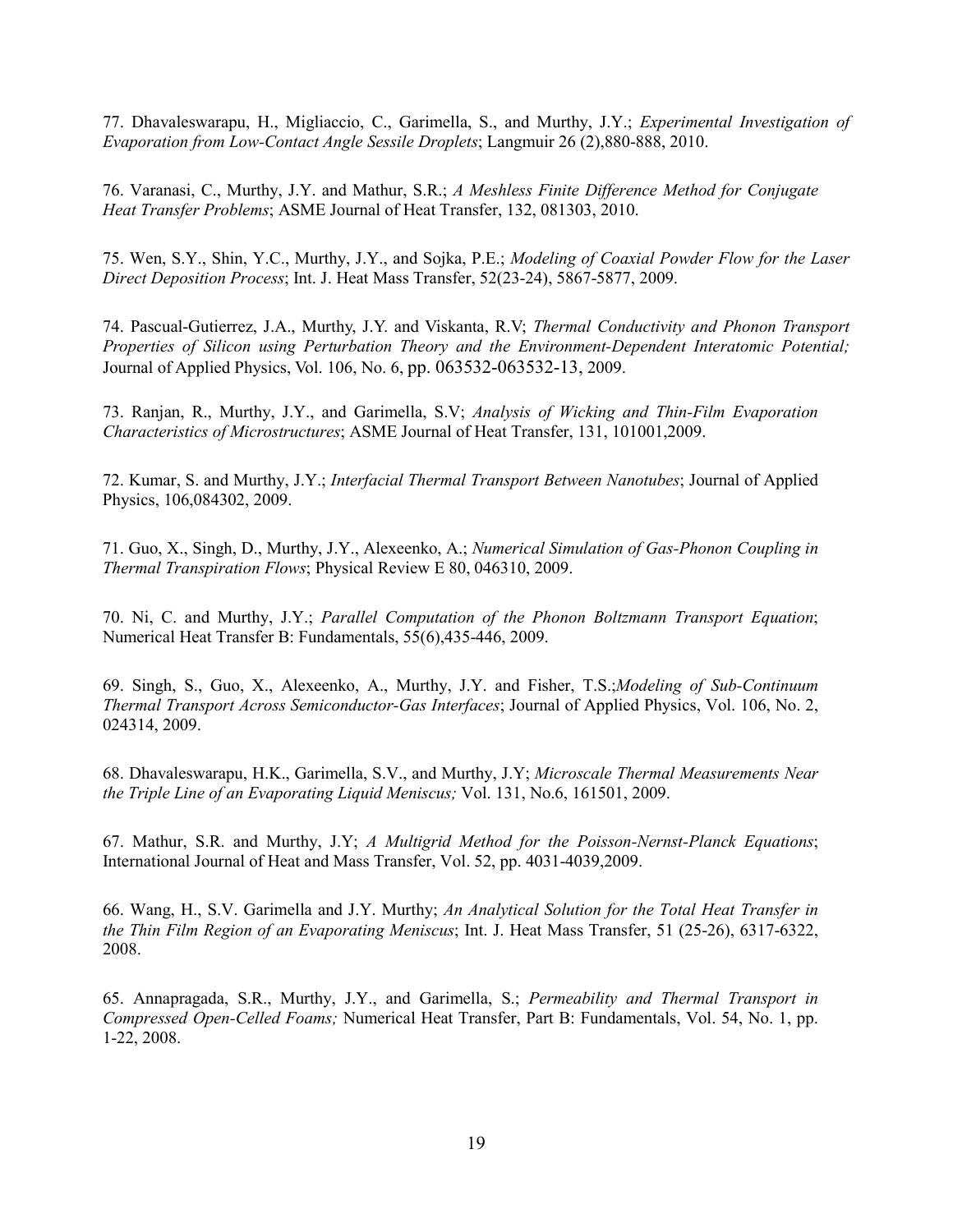64. Krishnan, S., Garimella, S. and Murthy, J.Y.; *Simulation of Thermal Transport in Open-Cell Metal Foams: Effect of Periodic Unit Cell Structure*; Journal of Heat Transfer, Vol. 130, 024503, February 2008.

63. Dhavaleswarapu, H., Chamarthy, P., Garimella, S. and Murthy, J.Y; *Experimental Investigation of Buoyant-Thermocapillary Convection Near an Evaporating Meniscus;* Physics of Fluids, Vol. 19, 082103, 2007.

62. Wang, H., Murthy, J.Y. and Garimella, S.; *Transport from a Volatile Meniscus inside an Open Microtube*; International Journal of Heat and Mass Transfer, 51(11-12), 3007-3017, 2007.

61. Chayaprasert,W., Maier, D.E., Ileleji, K.E., and Murthy, J.Y.; *Development and Validation of Computational Fluid Dynamics Models for Precision Structural Fumigation;* Journal of Stored Products Research, Vol. 44, No. 1, pp. 11-20, 2007.

60. Gutierrez, J.A. P., Viskanta, R.V. and Murthy, J.Y.; *Limits of Size Confinement in Silicon Thin Films and Wires;* Journal of Applied Physics, Vol. 102, 034315, 2007.

59. Chamarthy, P., Dhavaleswarapu, H., Garimella, S.V., Murthy, J.Y., and Wereley, S.; *Visualization of Convection Patterns Near an Evaporating Meniscus using*  $\mu$ *PIV; Experiments in Fluids, 2007. doi* 10.1007/s00348-007-0376-1.

58. Wang, H., Garimella, S., and Murthy, J.Y.; *Characteristics of an Evaporating Thin Film in a Microchannel*; International Journal of Heat and Mass Transfer, vol. 50, pp. 3933-3942, 2007.

57. Choi, J.H., Bansal, A., Meterelliyoz, M., Murthy, J.Y. and Roy, K.; *Self-consistent Approach for Leakage Power and Temperature Estimation to Predict Thermal Runaway in FinFET Circuits*; IEEE Transactions on Computer-Aided Design of Integrated Circuits and Systems*,* Vol. 26, No. 1, pp. 2059-2068, November, 2007.

56. Kumar, S., Alam, M.A. and Murthy, J.Y.; *Effect of Percolation on Thermal Transport in Nanotube Composites*; Applied Physics Letters, vol. 90, 104105, 2007.

55. Acharya, S., Baliga, B.R., Karki, K., Murthy, J.Y., Prakash, C. and Vanka, S.P.; *Pressure-Based Finite-Volume Methods for Computational Fluid Dynamics*; ASME Journal of Heat Transfer, Vol. 129, pp. 407- 424, 2007.

54. Sun, L., Le, C., Saied, F. and Murthy, J.Y.; *Performance of Parallel Molecular Dynamics Program of Computation of Thermal Properties*; Numerical Heat Transfer B: Fundamentals, Vol. 51, No. 3, 315-331, 2007.

53. Krishnan, S., Murthy J.Y., and Garimella,S.V.; *Analysis of Solid-Liquid Phase Change under Pulse Heating;* ASME Journal of Heat Transfer, Vol. 129, pp. 395-400, 2007.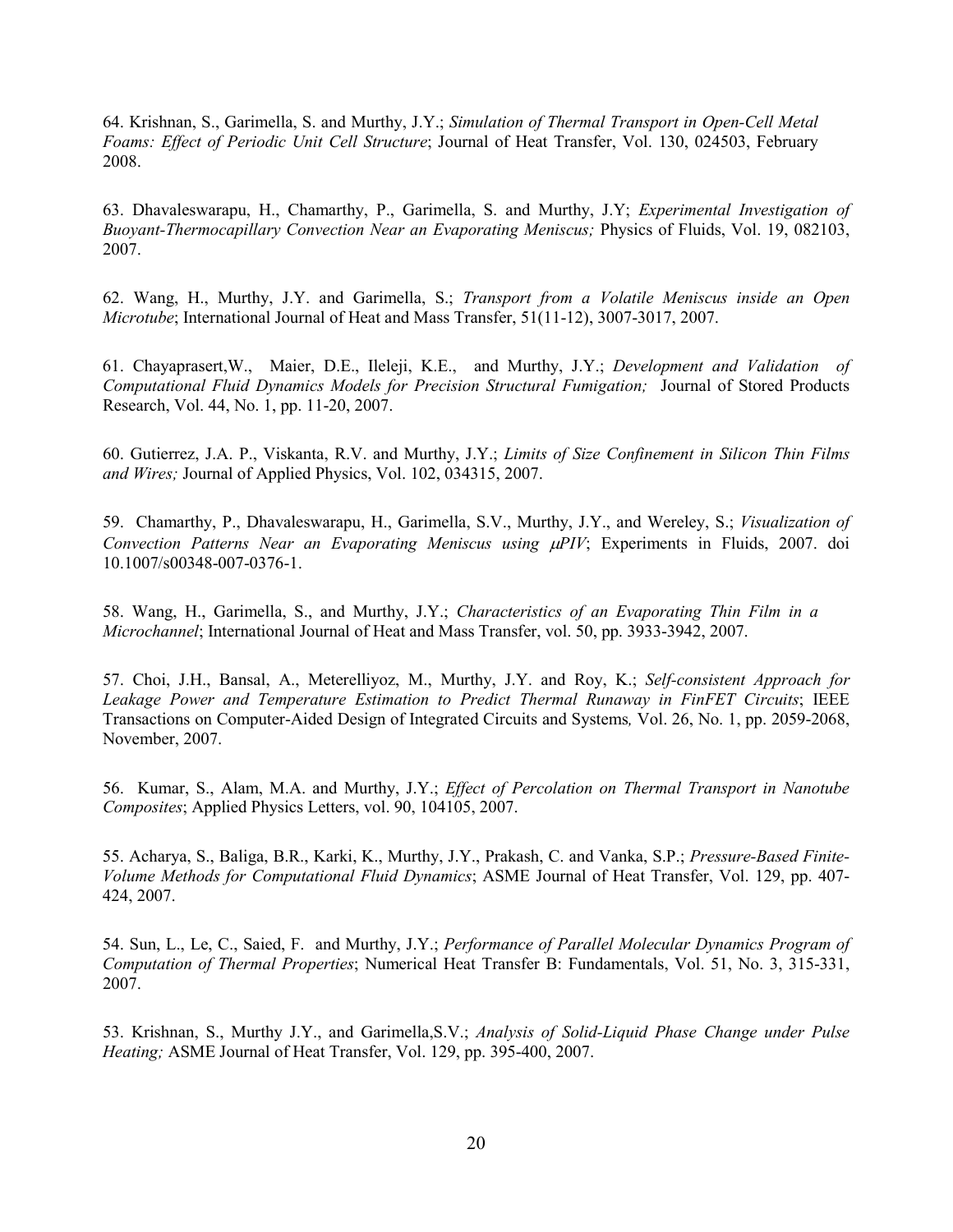52. Pimparkar, N., Cao, Q., Kumar, S., Murthy, J.Y., Rogers, J., and Alam. M.A.; *Current-Voltage Characteristics of Long-Channel Nanobundle Thin-Film Transistors: A Bottom-up. Perspective*; Electron Device Letters, Vol. 28, No.2, pp.157-160, 2007.

51. Kumar, S., Alam, M., and Murthy, J.Y.; *Computational Method for Transport in Nanotube Composites with Applications to Macroelectronics*; Journal of Heat Transfer, Vol. 129, pp. 500-508, 2007.

50. Kumar,S., Blanchet, G.B., Hybertsen, M., Murthy, J.Y., and Alam, M.A. ; *Performance of Carbon Nanotube Dispersed Thin Film Transistors*; Applied Physics Letters, 89, 143501,2006.

49. Sun, L. and Murthy, J.Y.; *Domain Size Effects in Molecular Dynamics Simulation of Phonon Transport in EDIP Silicon*; Applied Physics Letters, Vol. 89, 171919, 2006.

48. Kumar, S., Pimparkar, N., Murthy, J. Y., and Alam, M. A.; *Theory of Transfer Characteristics of Nanotube Network Transistors;* Applied Physics Letters, vol. 88, 123505, 2006.

47. Krishnan, S., Murthy, J.Y., and Garimella,S.V.; *Direct Simulation of Transport in Open-Cell Metal Foams*; ASME Journal of Heat Transfer, Vol. 12, No. 8, pp. 793-799, 2006.

46. Narumanchi, S.V.J., Murthy, J.Y., and Amon, C.H.; *Boltzmann Transport Equation-Based Thermal Modeling Approaches for Hot Spots in Microelectronics*; Heat and Mass Transfer, Vol. 42, No. 6, 478-491, 2006.

45. Alam, M.A., Pimparkar, N., Kumar, S., and Murthy, J.Y.; *Nanocomposite Network Transistor Model*; Material Research Society Bulletin (Invited), June 2006.

44. Reuss, R. Alam, M.A., Murthy, J.Y., et al; *Macroelectronics: Perspectives on Technology and Applications;* (Invited) Proceedings of IEEE, Special Issue on Flexible Electronics Technology, Part I: Systems and Applications, Vol. 93, No. 7, 1239—1256, July 2005.

43. Kumar, S., Murthy, J.Y. and Alam, M.A.; *Percolating Conduction in Finite Nanotube Networks*; Physical Review Letters, Vol. 95, No. 6, Aug. 2005.

42. Krishnan, S., Murthy, J.Y. and Garimella, S.; *A Two-Temperature Model for Solid-Liquid Phase Change in Metal Foams;* J. Heat Transfer, Vol. 127, pp. 995--1004, September 2005.

41. Kumar, S. and Murthy, J.Y: *A Numerical Technique for Computing Effective Thermal Conductivity of Fluid-Particle Mixtures*; Numerical Heat Transfer B: Fundamentals, Vol.47, No. 6, pp. 555-572, June 2005.

40. Murthy, J. Y., S.V.J. Narumanchi, J.A. Pascual-Gutierrez, T. Wang, C. Ni and S.R. Mathur; *Review of Multiscale Simulation in Sub-Micron Heat Transfer*; International Journal for Multiscale Computational Engineering, Vol. 3, No. 135, pp. 5-32, 2005.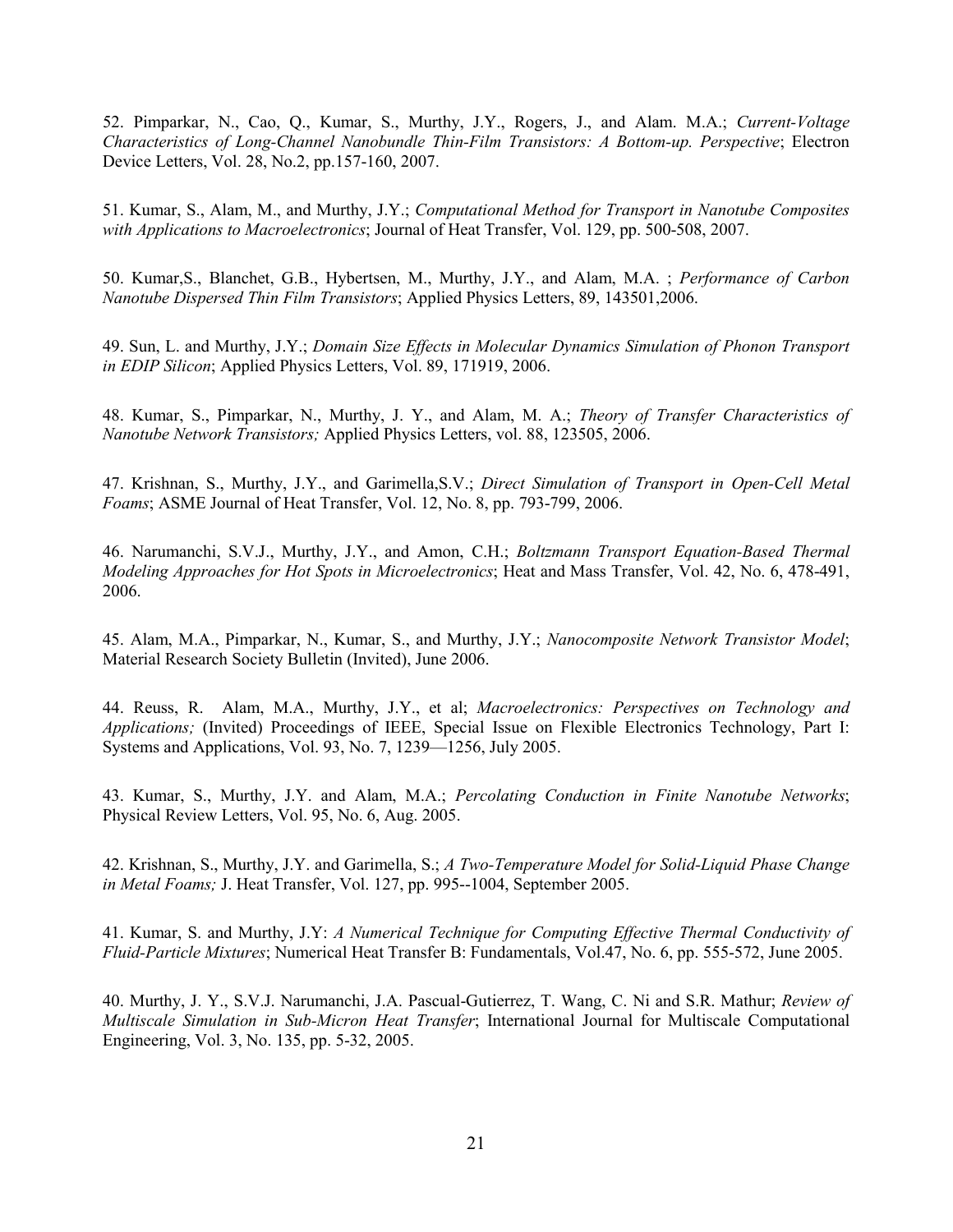39. Narumanchi, S.V.J., Murthy, J.Y., and Amon, C.H.; *Comparison of Different Phonon Transport Models in Predicting Heat Conduction in Sub-Micron Silicon-On-Insulator Transistors*; ASME Journal of Heat Transfer, Vol. 127, no. 7, pp. 713-723, July 2005.

38. Zhang, J., Sandison, G., Murthy, J.Y and Xu, L.X.; *Numerical Simulation for Heat Transfer in Prostrate Cancer Cryosurgery*; J. Biomechanical Engineering; Vol. 127, No. 2, pp. 279-294, 2005.

37. Narumanchi, S.V.J., Murthy, J.Y., and Amon, C.H.; *Sub-Micron Heat Transport Model in Silicon Accounting for Phonon Dispersion and Polarization*; ASME Journal of Heat Transfer, Vol. 126, pp. 946— 955, 2004.

36. Narumanchi, S.V.J., Murthy, J.Y., and Amon, C.H.; *Boltzmann Transport Equation-Based Thermal Modeling Approaches for Microelectronics*; Thermal Sciences Online, Vol. 2, 751-762, 2004.

35. Vadakkan, U., Garimella, S. and Murthy, J.Y.; *Transport in Flat Heat Pipes at High Heat Fluxes from Multiple Discrete Heat Sources*; J. Heat Transfer, Vol. 126, pp. 347--354, 2004.

34.Krishnan, S., Murthy, J.Y. and Garimella, S.; *A Two-Temperature Model for the Analysis of Passive Thermal Control Systems*; J. Heat Transfer, Vol. 126, No. 4, pp.628—637,2004.

33. Singhal, V., Garimella, S. and Murthy, J.Y.; *Low Reynolds Flow Through Nozzle-Diffuse Elements in Valveless Micropumps*; Sensors and Actuators A: Physical, Vol. 113, No. 2, pp. 226-235, 2004.

32. Rostami, A., Murthy, J.Y., and Hajaligol, M.; Modeling *of the Smoldering Process in a Porous Biomass Fuel Rod*; Fuel, Vol. 83, No. 11-12, pp. 1527-1536, 2004.

31. Boyalakuntla, D., Murthy, J.Y. and Amon, C.H.; *Computation of Natural Convection in Channels with Pin Fins*; IEEE Transactions on Components, Packaging and Manufacturing Technologies, Vol. 27, No. 1, pp. 138-146, March 2004.

30. Rostami, A., Murthy, J.Y., and Hajaligol, M.; *Modeling of a Smoldering Cigarette*; J. Analytical and Applied Pyrolysis, Vol. 66, pp. 281-301, 2003.

29. Xia, C. and Murthy, J.Y.; *A Finite Volume Based Time-Splitting Scheme for Computation of Electrodeposition*; Numerical Heat Transfer B: Fundamentals, Vol. 44, pp. 309—328, 2003.

28. Murthy, J.Y. and Mathur, S.R.; *An Improved Computational Procedure for Sub-Micron Heat Conduction*; J. Heat Transfer, vol. 125, pp. 904-910, 2003.

27. Narumanchi, S.V.J., Murthy, J.Y. and Amon, C.H.; *Simulations of Small Heat Source Effects in Sub-Micron Heat Conduction*; J. Heat Transfer, Vol. 125, pp. 896—903, 2003.

26. Narumanchi, S.V.J., Amon, C.H. and Murthy, J.Y.; *Influence of Pulsating Submerged Liquid Jets on Chip-Level Thermal Phenomena*; Journal of Electronics Packaging, Vol. 125, pp. 354—361,2003.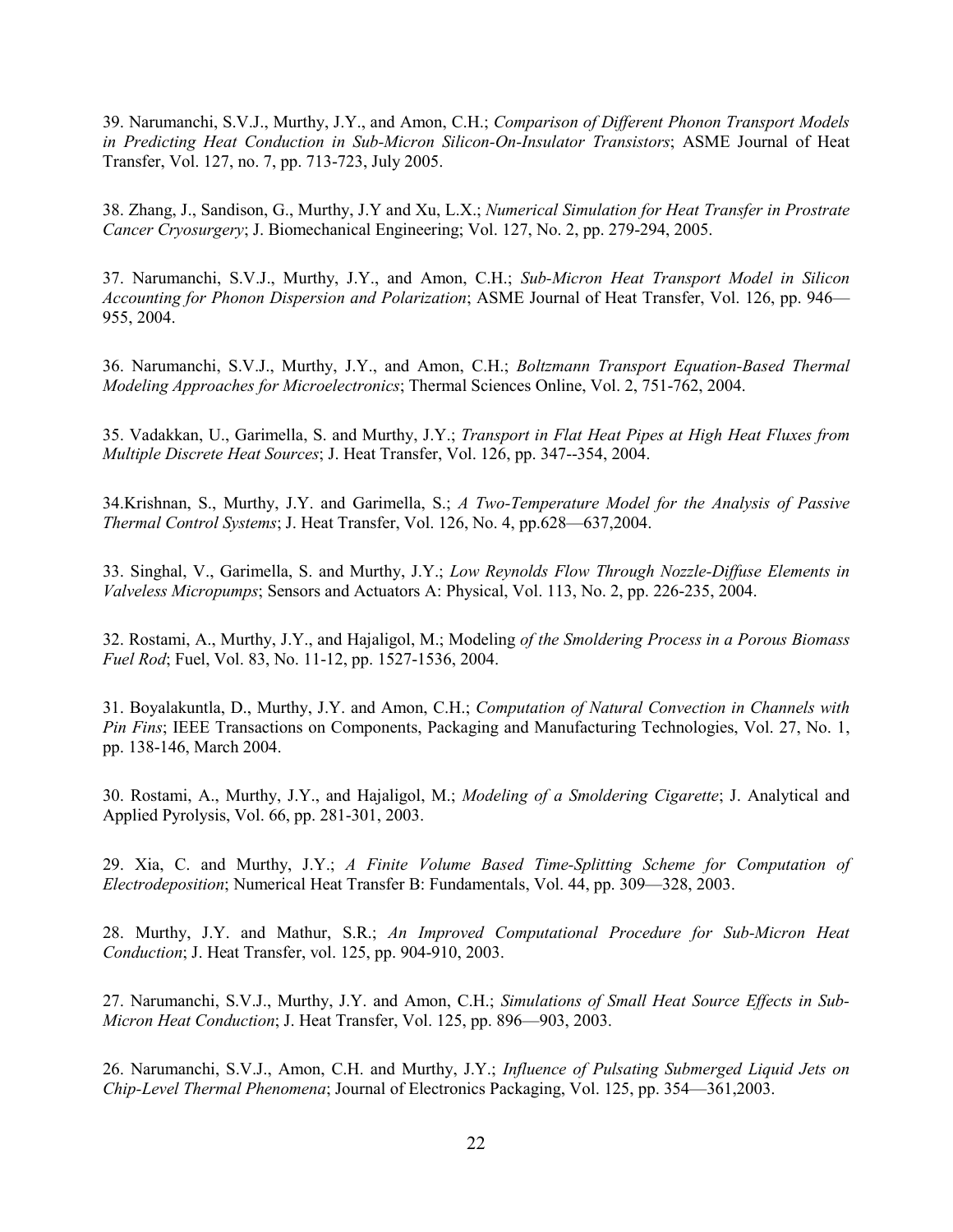25. Boyalakuntla, D. and Murthy, J.Y.; *Hierarchical Compact Models for Simulation of Electronic Chip Packages*; IEEE Transactions on Components, Packaging and Manufacturing Technologies, Vol. 25, No. 2, pp. 192-203, June 2002.

24. Xia, C. and Murthy, J.Y.; *Buoyancy-Driven Flow Transitions in Deep Cavities Heated from Below*; J. Heat Transfer, Vol. 124, No. 4, pp. 650-659, 2002.

23. Murthy, J.Y. and Mathur, S.R.; *Computation of Sub-Micron Thermal Transport Using an Unstructured Finite Volume Method;* J. Heat Transfer, Vol. 124, No. 6, pp. 1176-1181, 2002.

22. Amon, C.H., Murthy, J.Y., Yao, S.C., Narumanchi, S.V.J., Wu, C-F, and Hsieh, C-C; *MEMs Enabled Thermal Management of High-Heat Flux Devices: EDIFICE – Embedded Droplet Impingement for Integrated Cooling of Electronics*; Experimental and Thermal Fluid Science, Vol. 25, pp. 231-242, 2001.

21. Mathur, S.R. and Murthy, J.Y.; *Acceleration of Anisotropic Scattering Computations Using Coupled Ordinate Method* (COMET); Journal of Heat Transfer, Vol. 123, 2001, pp. 607-612.

20. Murthy, J.Y., and Mathur, S.; *A Finite Volume Scheme for Radiative Heat Transfer in Semi-Transparent Media*; Numerical Heat Transfer B: Vol. 31, No. 1, pp. 25-43, 2000.

19. Mathur, S.R. and Murthy, J.Y.; *Coupled Ordinate Method for Multi-Grid Acceleration of Radiation Calculations*; Journal of Thermophysics and Heat Transfer, Vol. 13, No. 4, 1999, pp. 467-473.

18. Murthy, J.Y., and Mathur, S.R.; *A Conservative Numerical Scheme for the Energy Equation*; Journal of Heat Transfer, Vol. 120, 1998, pp. 1081-1085.

17. Murthy, J.Y., and Mathur, S.R.; *Radiative Heat Transfer in Axisymmetric Geometries Using an Unstructured Finite Volume Method*; Numerical Heat Transfer B: Fundamentals, Vol. 33, No.4, 1998, pp. 397-416.

16. Murthy, J.Y., and Mathur, S.R.; *Computation of Anisotropic Conduction Using Unstructured Meshes*; Journal of Heat Transfer, Vol. 120, 1998, pp. 583-591.

15. Murthy, J.Y., and Mathur, S.R.; *Finite Volume Method for Radiative Heat Transfer Using Unstructured Meshes*; Journal of Thermophysics and Heat Transfer, Vol. 12, No. 3, 1998, pp. 313-321.

14. Mathur, S.R. and Murthy, J.Y.; *Radiative Heat Transfer in Periodic Geometries Using a Finite Volume Scheme*; Journal of Heat Transfer, Vol. 121, 1998, pp. 357-364.

13. Mathur, S. and Murthy, J.Y.; *A Pressure-Based Method for Unstructured Meshes*; Numerical Heat Transfer, Vol. 31, No. 2, 1997, pp. 195-216.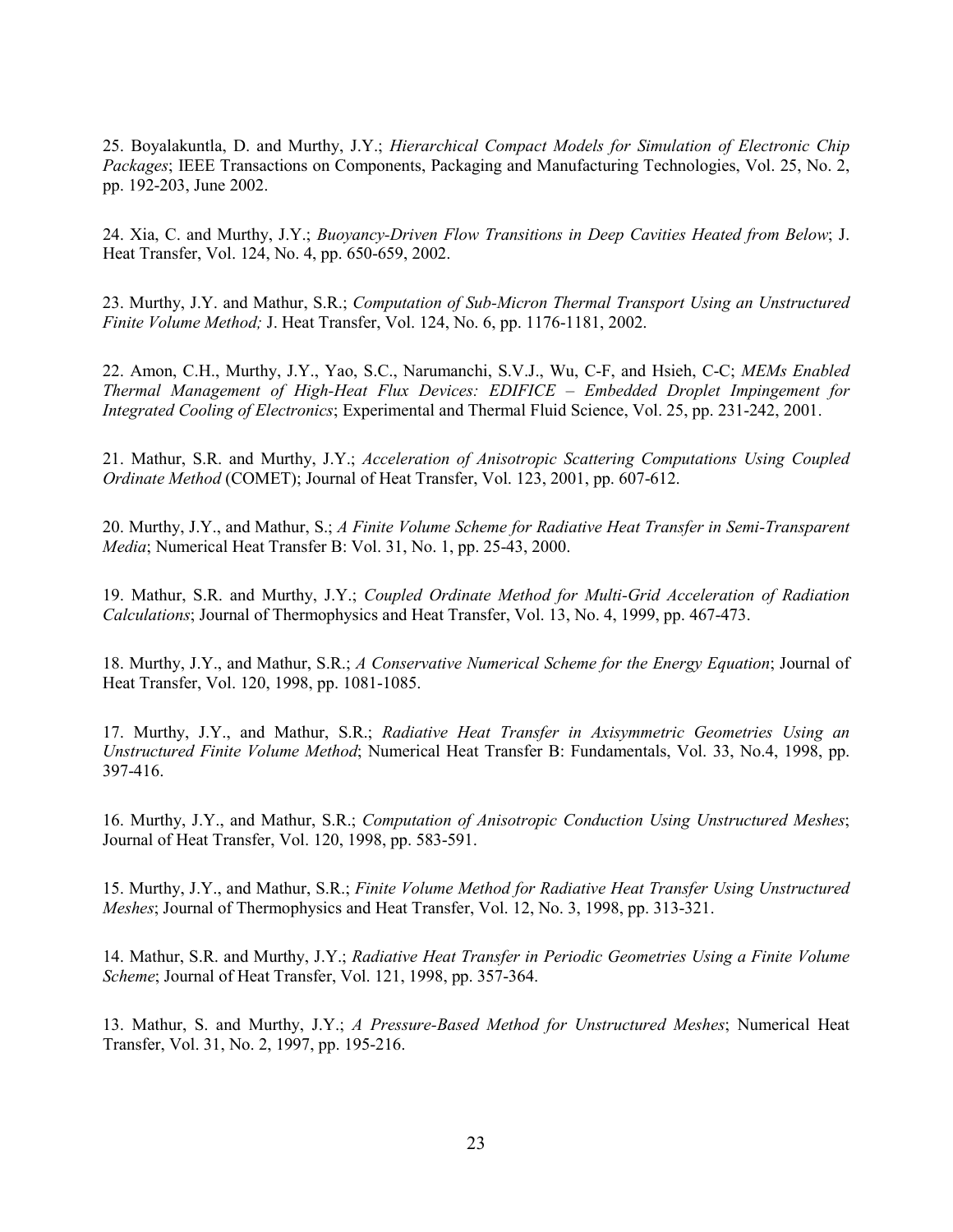12. Murthy, J.Y., and Mathur, S.; *Periodic Flow and Heat Transfer using Unstructured Meshes*; International Journal of Numerical Methods in Fluids, Vol. 25, 1997, pp. 659-677.

11. Mathur, S. and Murthy, J.Y.; *Pressure Boundary Conditions for Incompressible Flow Using Unstructured Meshes*; Numerical Heat Transfer B, Vol. 32, No. 2, 1997, pp. 283-298.

10. Chen, S., Ou, J., Dukat, A.J., and Murthy, J.Y.; *Dynamics of Fluid Mixing at a T-Junction with Implications for Natural Gas Processing*; I&EC Research, Vol. 29, 1990.

9. Murthy, J.Y. and Patankar, S.V.; *A Partially Parabolic Calculation Procedure for Duct Flows in Irregular Geometries, Part I: Formulation*; Numerical Heat Transfer B, Vol. 16, 1989, pp. 1-16.

8. Murthy, J.Y. and Patankar, S.V.; *A Partially Parabolic Calculation Procedure for Duct Flows in Irregular Geometries, Part II: Test Problems*; Numerical Heat Transfer B, Vol. 16, 1989, pp. 17-30.

7. Majumdar, D., Murthy, J.Y., and Roy, R.P.; *Natural Convection Heat Transfer in Inclined Parallel Plate Channels with Asymmetric Heating*; Journal of Thermophysics and Heat Transfer, Vol. 3, No. 4, 1989, pp. 435-440.

6. Murthy, J.Y.; *Study of Heat Transfer from a Finned Rotating Cylinder*; Journal of Thermophysics and Heat Transfer, Vol. 2, No. 3, 1988, pp. 250-256.

5. Murthy, J.Y.; *The Influence of Secondary Convection on Axial Segregation in a Floating Zone*; Journal of Heat Transfer, Vol. 110, No. 5, 1988, pp. 662-669.

4. Murthy, J.Y., and Lee, P.; *Thermosolutal Convection in a Floating Zone: The Case of an Unstable Solute Gradient*; International Journal of Heat and Mass Transfer, Vol. 31, No. 9, 1988, pp. 1923-1932.

3. Lee, P. and Murthy, J.Y.; *The Influence of Schmidt Number and Reynolds Number on the Behavior of Rotating Ring-Disk Electrodes*; Journal of Electroanalytical Chemistry, Vol. 234, 1987, pp. 55-69.

2. Murthy, J.Y.; *A Numerical Simulation of Flow, Heat and Mass Transfer in a Floating Zone at High Rotational Reynolds Numbers*; Journal of Crystal Growth, Vol. 83 ,1987, pp. 23-34.

1. Murthy, J.Y., and Patankar, S.V.; *A Numerical Study of Heat Transfer from a Rotating Cylinder with External Longitudinal Fins*; Numerical Heat Transfer, Vol 6, No. 4, 1983.

#### **Refereed Conference Papers**

183. Moser, D. and Murthy, J.Y; *Multiscale Computational Modeling of Selective Laser Melting*; 8th AICHE World Congress on Particle Technology, April 22-26, 2018, Orlando, FL, USA.

182. Yuksel, A., Tervo, E., Cola, B., Murthy, J.; *Thermo-Optical Properties of Packed Nanoparticle Thermal Interface Materials*; ITherm, May 30 - June 2, 2017, Orlando, FL, USA.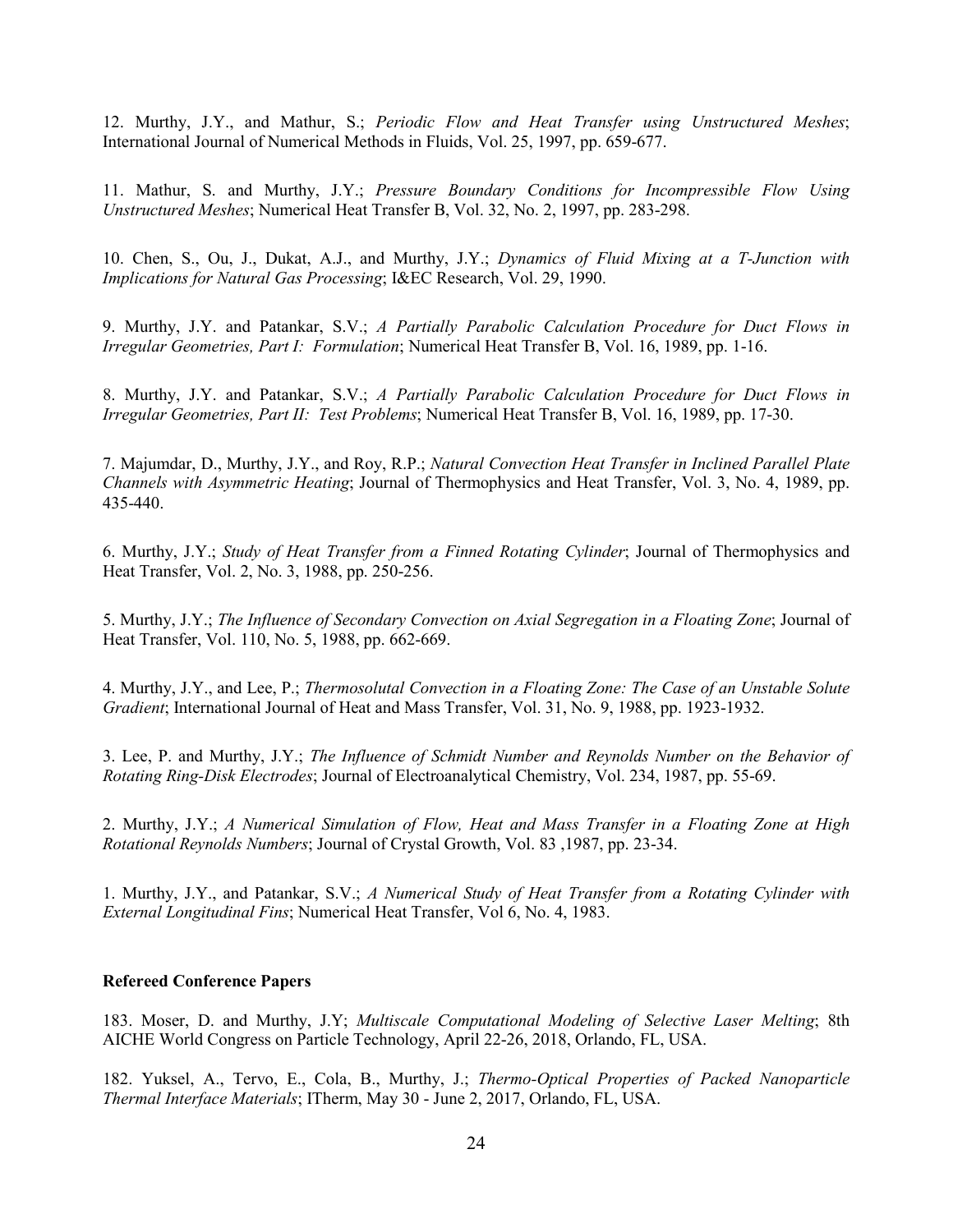181. Yuksel, A., Cullinan, M., Murthy J.; *Thermal Energy Transport Below the Diffraction Limit in Close-Packed Metal Nanoparticles*; ASME Heat Transfer Conference, July 9-14, 2017, Bellevue, WA, USA.

180. Yuksel, A., Cullinan, M., Murthy J.; *Polarization Effect on Out-of-Plane Configured Nanoparticle Packing*; ASME Micro-Nano Manufacturing Conference, June 4-8, 2017, Los Angeles, CA, USA.

179. Yuksel, A., Tervo, E., Cola, B., Ho S. P., Murthy, J.; *Thermal Cooling of High-power Electronics using SiO2 Nanoparticle Packings*; FCMN, March 21-23, 2017, Monterey, CA, USA.

178. Yuksel, A., Cullinan, M., Murthy, J.; *The Effect of Nanoparticle Clustering on Optoelectronic Properties*; Solid Freeform Fabrication Symposium, August 8-10, 2017, Austin, TX, USA.

177. Yuksel, A., Cullinan, M., Murthy, J.; *Optoelectronic Property Modeling of Cu Nanoparticles*; Proceedings of 8th International Symposium on Radiative Transfer, June 5-10, 2017, Cappadocia, Turkey.

176. Yuksel, A., Cullinan, M., Murthy, J.; *Near-Field Thermal Energy Analysis on Non-Uniform Distributed Nanoparticles;* Proceedings of 2016 ASME Summer Heat Transfer Conference, July 10-14, 2016, Washington, DC, USA

175. Moser, D., Cullinan, M., and Murthy, J.Y.; *Particle-Scale Melt Modeling of the Selective Laser Melting Process*; Proceedings of the 2016 Solid Freeform Fabrication Symposium, Austin, TX, 2016.

174. Doty, J., Yerkes, K., Byrd, L., Murthy, J., Alleyne, A., Wolff, M., Heister, S. and Fisher, T.S.; *Dynamic Thermal Management for Aerospace Technology: Review and Outlook*; 53rd AIAA Aerospace Sciences Meeting, January, 2015.

173. Moser, D., Fish, S., Beaman, J. and Murthy, J.Y; *Multilayer Computational Model of Selective Laser Sintering Process*; IMECE2014-37535, Montreal, Canada, 2014.

172. Vadakkepatt, A., Trembacki, B., Mathur, S.R. and Murthy, J.Y.; *Topology Optimization for Heat Conduction Applications*; IMECE2014-38227, Montreal, Canada, 2014.

171. Trembacki, B., Vadakkepatt, Mathur, S.R. and Murthy, J.Y.; *A Coupled Finite Volume Method for Particle Scale Electrochemical Modeling of Lithium Ion Batteries*; IMECE 2013-655774, San Diego, CA, 2013.

170. Loy, J., Vadakkepatt, A., Mathur, S.R, and Murthy, J.Y.; *A Fast Coupled Solver for Phonon Transport in Composites*; HT2013-17302, July 14-19, Minneapolis, MN, 2013.

169. Sun, L., Kim, H. Strachan, A., Mathur, S.R. and Murthy, J.Y.; *Multiphysics Simulation of RF-MEMS with Quantified Uncertainties*; InterPACK2013-73175, July 16-18, San Francisco, CA, 2013.

168. Vadakkepatt A, Trembacki B, Mathur S.R., Murthy J.Y.; *Effective Thermal Conductivity of Lithium Ion Battery Electrodes Employing Fully Resolved Simulation for Use in Volume Averaged Models*; HT2013- 17577, ASME Summer Heat Transfer Conference, Minneapolis, MN, July 2013.

167. Murthy, J.Y., Mathur, S.R., Loy, J., Das, S., Marepalli, P., and Singh, D.; *Advances in the Simulation of Sub-Micron Heat Conduction in Multi-Material Systems*; IMECE2012-89539, (invited) Proceedings of IMECE, Nov. 9-15, Houston, TX, 2012.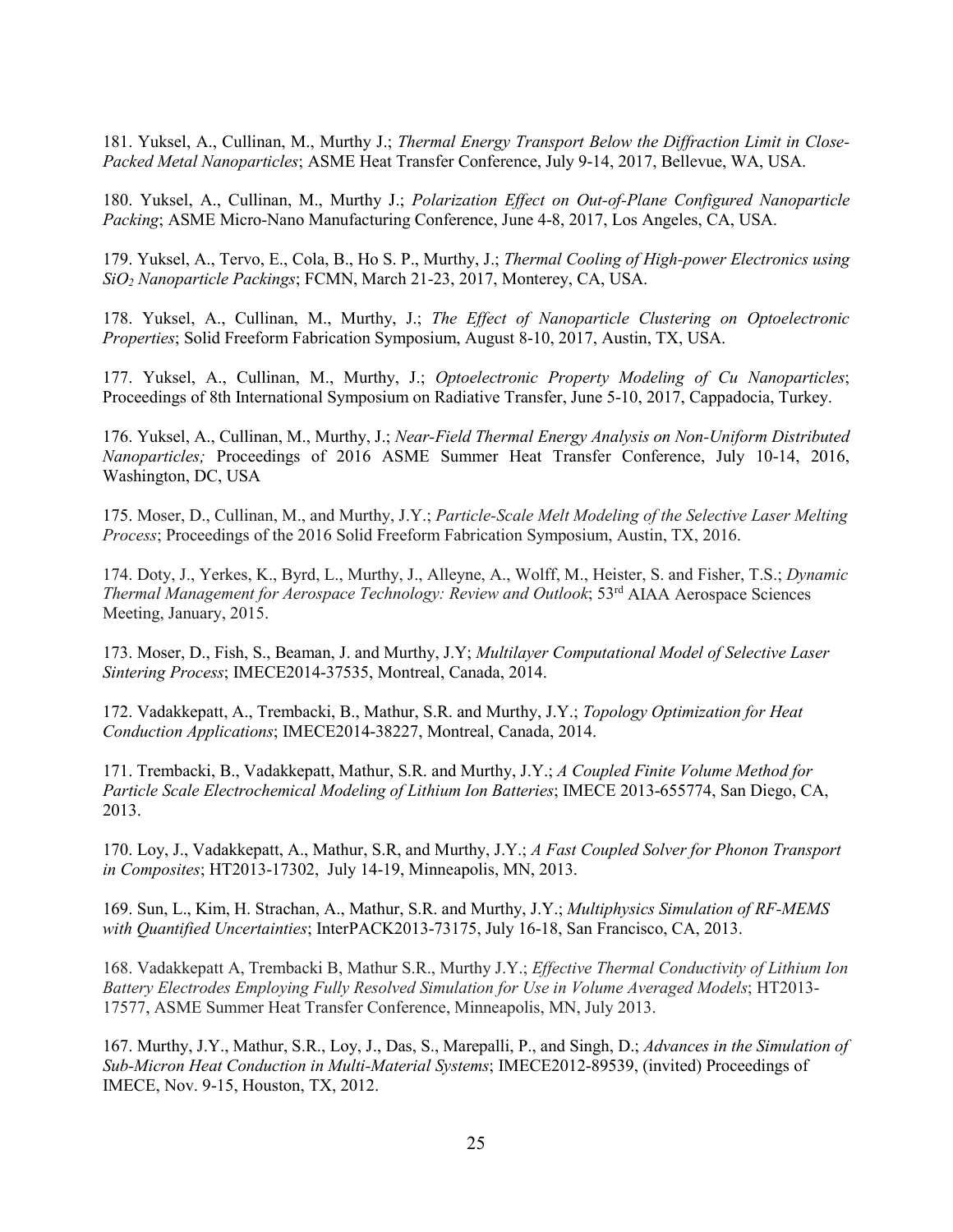166. Das, S., Yildirim, B., Mathur, S., Alexeenko, A., and Murthy, J.Y.; *A Parallel Coupled Ordinates Method for Rarefied Gas Dynamics Simulations*; IMECE2012-89256, Proceedings of IMECE, Nov. 9-15, Houston, TX, 2012.

165. Loy, J.M., Mathur, S.R., and Murthy, J.Y.; *A Coupled Ordinates Method for Convergence Acceleration of the Phonon Boltzmann Transport Equation*; IMECE2012-89352, Proceedings of IMECE, Nov. 9-15, Houston, TX, 2012.

164. Marepalli, P., Qui, B., Ruan, X. and Murthy, J.Y.; *Quantifying Uncertainty in Multiscale Heat Conduction Calculations*; HT2012-58523, Proceedings of the Summer Heat Transfer Conference Puerto Rico, July 8-12, 2012.

163. Sarangi S., Bodla, K. K., Murthy, J. Y., Garimella, S. V.; *Optimization Under Uncertainty of Manifold Microchannel Heat Sinks*; Proc. of IMECE, Houston, USA, 2012.

162. Bodla, K. K., Murthy, J. Y., Garimella, S. V.; *Analysis of Thin-film Evaporation through Sintered Wick Microsructures*;" Proc. of SHTC, Puerto Rico, USA, 2012.

161. Bodla, K. K., Murthy, J. Y., Garimella, S. V.; *Optimization Under Uncertainty for Electronics Cooling Design Applications*; Proc. of ITHERM, San Diego, USA, 2012.

160. Donmezer, F. N., Singh, D., James, W., Christensen, A., Graham, S. and Murthy, J.Y; *Lattice Boltzmann and Discrete Ordinates Methods for Phonon Transport Modeling: A Comparative Study*; IMECE 2011, Denver, CO, November 2011.

159. Annapragada, S.R., Murthy, J.Y. and Garimella, S.; *Droplet Shapes on Superhydrophobic Surfaces under Electrowetting Actuation*; IMECE 2011-65370, Denver, CO, November 2011.

158. Das, S., Mathur, S.R. and Murthy, J.Y.; *Finite Volume Method For Structural Analysis of RF MEMS Devices Using Theory of Plates;* IMECE 2011-62617, Denver, CO, November 2011.

156. Das, S., Koslowski, M., Mathur, S.R. and Murthy, J.Y.; *Finite Volume Method for Simulation of Creep in RF MEMS Devices;* IMECE2011-62660, Denver, CO, November 2011.

156. Mathur, S., Sun, L., Das, S. and Murthy, J.Y.; *Application of Immersed Boundary Method to Fluid, Structure and Electrostatics Interaction in MEMS*; IMECE 2011, Denver, CO, November 2011.

155. Mathur, S., Sun, L., Das, S., Peroulis, D., A. Kovacs, J. Zheng, and Murthy, J.Y.; *Uncertainty Quantification of Pull-in Phenomenon in Capacitive RF-MEMS;* 5th ASME International Conference on Micro- and Nano-systems, IDETC 2011, Washington DC, August 2011.

154. Singh, D., Murthy, J.Y, and Fisher, T.S.; *Spectral Detail of Phonon Scattering and Thermal Conduction in Graphene;* InterPACK 2011, Portland, Oregon, June 2011.

153. Singh, D., Murthy, J.Y, and Fisher, T.S.; *Spectrally Resolved Phonon Transport and Thermal Conductivity in Si/Ge Nanocomposites;* InterPACK 2011, Portland, Oregon, June 2011.

152. Singh, D., Murthy, J.Y, and Fisher, T.S.; *Thermal Conductivity Reduction in Few-layer Graphene*; InterPACK 2011, Portland, Oregon, June 2011.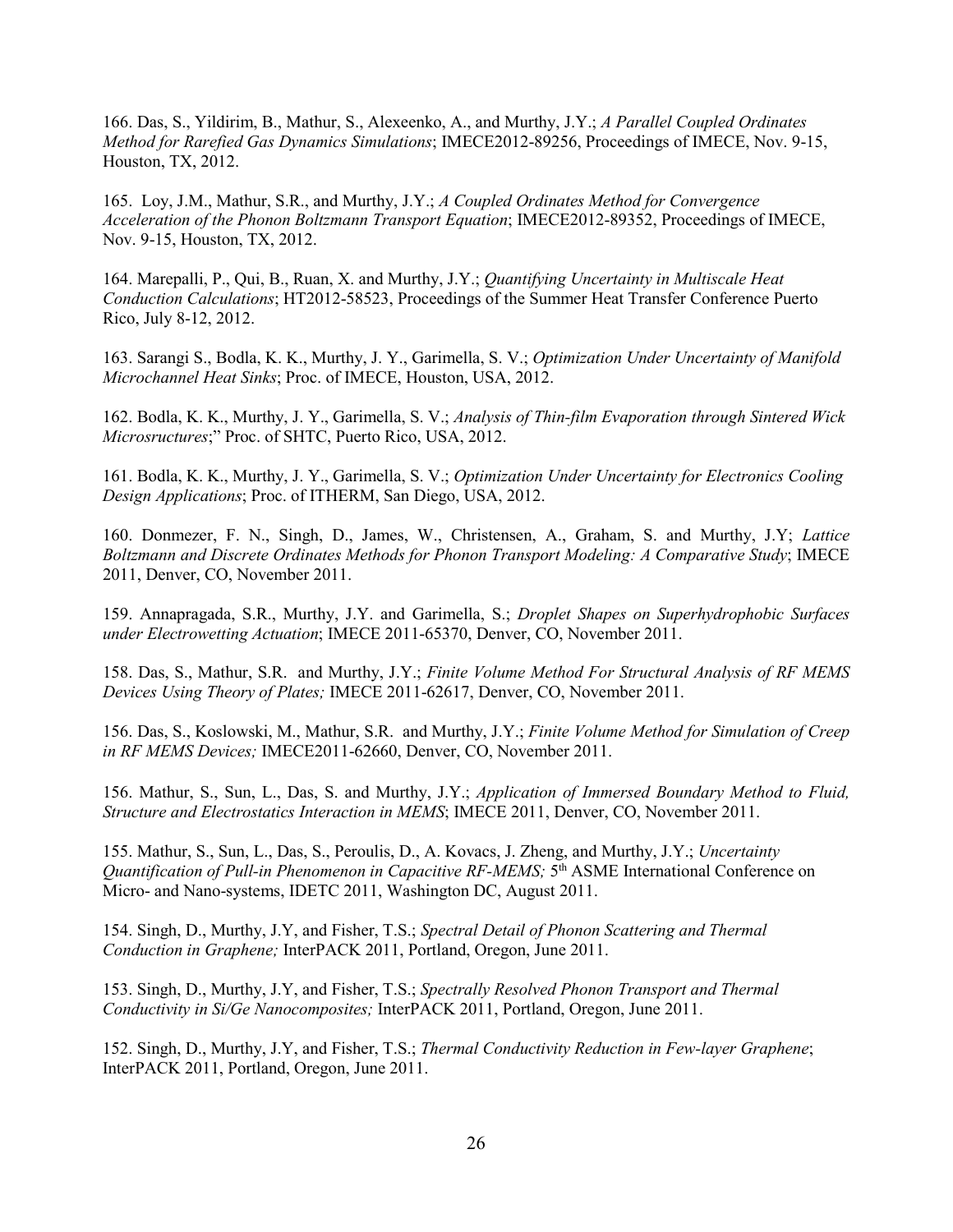151. Annapragada, S.R., Murthy, J.Y., and Garimella, S.; *Prediction of Droplet Shapes on Superhydrophobic Surfaces using Volume of Fluid Method*; InterPACK 2011, Portland, Oregon.

150. Annapragada, S.R., Murthy, J.Y., and Garimella, S.; *Dynamics of Droplet Motion Under Electrowetting Actuation*; InterPACK 2011, Portland, Oregon.

149. Bodla, K., Murthy, J.Y., and Garimella, S.; *Analysis of Thin-Film Evaporation through Sintered Wick Microstructures*; IMECE 2011, Denver, CO, November 2011.

148. Ranjan, R., Patel, A., Garimella, S.V., Murthy, J.Y.; *Wicking and Evaporation Characteristics of Various Micro-Pillared Geometries for Passive Heat Spreaders*; InterPACK 2011, Portland, Oregon.

147. Ranjan, R., Murthy, J.Y., Garimella, S.V. and Altman, D.H.; *A Model for Transport in Thin High Thermal Conductivity, Low CTE Heat Spreaders*; InterPACK 2011, Portland, Oregon.

146. Murthy, J.Y.; Modeling and Simulation of Multi-scale Thermal Transport in Multi-material Systems, Part II; Keynote Presentation, IMECE2010-37887, IMECE 2010, Vancouver, BC, Nov. 2010.

145. Murthy, J.Y.; Modeling and Simulation of Multi-scale Thermal Transport in Multi-material Systems, Part I; Keynote Presentation, IMECE2010-37885, IMECE 2010, Vancouver, BC, Nov. 2010.

144. Murthy, J.; *Simulation Techniques for Sub-Micron Transport*; AIAA Fluids/Thermophysics Conference, Chicago, IL, June 28-July 1, 2010 (Invited).

143. Murthy, J.; *Modeling and Simulation of Multiscale Multiphysics Systems;* Computational Fluid Dynamics Symposium in Honor of Prof. D. Brian Spalding, Villanova University, Philadelphia, PA, April 28, 2010 (Invited).

142. Murthy, J.Y.; *Uncertainty Quantification in Micro-Electromechanical Systems*; IMECE2010-41021, IMECE 2010, Vancouver, BC, Nov. 2010.

141. Vallabhaneni, A., Ruan, X., Rhoads, J. and Murthy, J.Y; *Unusual Size Effects of the Quality Factor of Cantilevered Carbon Nanotube Resonators;* IMECE2010-40394, IMECE 2010, Vancouver, BC, Nov. 2010.

140. Mathur, S., Chigullapalli, A. and Murthy, J.Y.; *A Unified Unintrusive Discrete Approach to Sensitivity Analysis and Uncertainty Propagation in Fluid Flow Simulations*; IMECE 2010-37789, IMECE 2010, Vancouver, BC, Nov. 2010.

139. Das, S., Mathur, S. and Murthy, J.Y.; *A Finite Volume Method for Structure-Electrostatics Interaction with Applications To MEMS*; IMCE2010-40036, IMECE 2010, Vancouver, BC, Nov. 2010.

138. Loy, J., and Murthy, J.; *Simulation of Sub-Micron Thermal Transport in a MOSFET using a Hybrid Fourier BTE Model;* IHTC14-23100, International Heat Transfer Conference, Washington DC, August 8-14, 2010.

137. Murthy, J.Y.; *Computational Heat Transfer in Complex Systems*; International Heat Transfer Conference, Washington DC, August 8-14, 2010. (Keynote)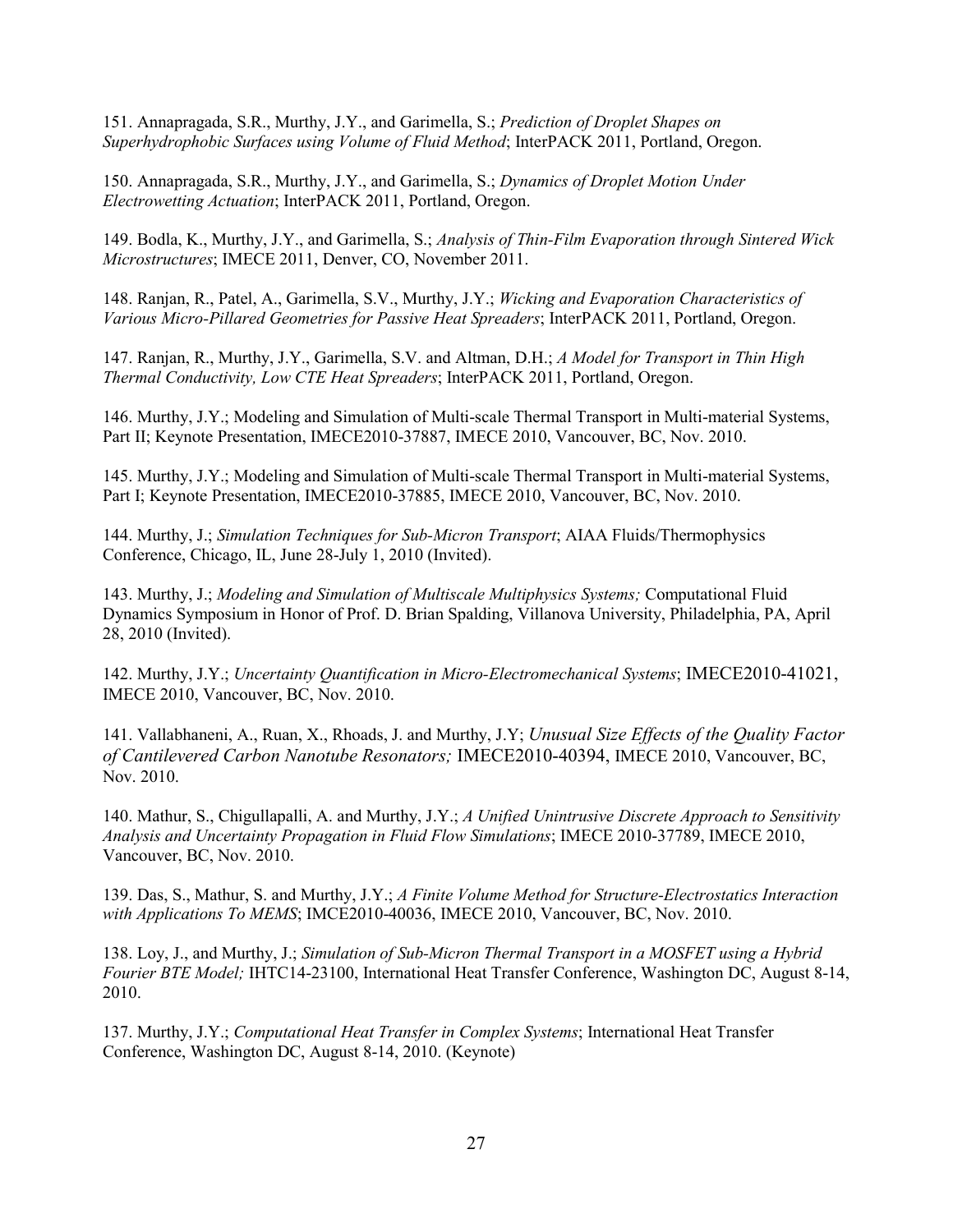136. Weibel, J. A., Garimella, S., Murthy, J. Y. and Altman, D.; *Optimization of Mass Transport in Integrated Nanostructured Wicking Surfaces for Reduction of Evaporative Thermal Resistance*; ITHERM 2010, Las Vegas, NV, June 2-5, 2010.

135. Ranjan, R., Murthy, J. Y., Garimella, S. and Vadakkan, U.; *A Numerical Model for Transport in Heat Pipes considering Microstructure Effects*; ITHERM 2010, Las Vegas, NV, June 2-5, 2010.

134. Bodla, K.K., Murthy, J.Y., and Garimella, S.V.; *XMT Based Direct Simulation of Flow and Heat Transfer through Open-cell Aluminum Foams*; ITHERM 2010. Las Vegas, NV, June 2-5, 2010.

133. Ranjan, R., Murthy, J.Y. and Garimella, S.V; *Heat Transfer during Evaporation of Binary Liquids in Wick Microstructures*: 10<sup>th</sup> ISHMT/ASME Conference, Mumbai, India, January 4-6, 2010.

132. Annapragada, R., Murthy, J.Y. and Garimella, S.V; *Droplet Motion on Inclined Surfaces*; 10<sup>th</sup> ISHMT/ASME Conference, Mumbai, India, January 4-6, 2010.

131. Mathur, S.R. and., Murthy, J.Y.; *An Acceleration Technique for the Computation of Participating Radiative Heat Transfer*; IMECE2009-12923, ASME IMECE, Lake Buena Vista, Florida, November 13- 19, 2009.

130. Huang, Z., Fisher, T.S. and Murthy, J.Y. *Simulation of Phonon Transport through Graphene using a Green's Function Method;* IMECE2009-10651, ASME IMECE, Lake Buena Vista, Florida, November 13- 19, 2009.

129. Ranjan, R., Murthy, J.Y., and Garimella, S.V.; *Numerical Study of Evaporation Heat Transfer from the Liquid-Vapor Interface in Wick Microstructures*; IMECE2009-11326, ASME IMECE, Lake Buena Vista, Florida, November 13-19, 2009.

128. Pascual-Gutierrez, J.A., Murthy, J.Y. and Viskanta, R.V.; *Thermal Conductivity and Phonon Transport Properties of Silicon Using Perturbation Theory and the Environmentally-Dependent Interatomic Potential*; IMECE2009-12934, ASME IMECE, Lake Buena Vista, Florida, November 13-19, 2009.

127. Sun, L., Mathur, S.R. and Murthy, J.Y.; *An Unstructured Finite Volume Method for Incompressible Flows with Complex Immersed Boundaries*; IMECE2009-12917, ASME IMECE, Lake Buena Vista, Florida, November 13-19, 2009.

126. Kumar, S. and Murthy, J.Y.; *Interfacial Thermal Transport Between Nanotubes;* HT2009-88554, ASME Summer Heat Transfer Conference, San Francisco, CA, July 19-23, 2009.

125. Annapragada, R., Murthy, J.Y. and Garimella, S.V..; *Forces Acting on Sessile Droplet on Inclined Surfaces;* HT2009-88365, ASME Summer Heat Transfer Conference, San Francisco, CA, July 19-23, 2009.

124. Loy, J., Singh, D. and Murthy, J.Y.; *Non-Gray Phonon Transport Using a Hybrid BTE-Fourier Solver;*  HT2009-88056, ASME Summer Heat Transfer Conference, San Francisco, CA, July 19-23, 2009.

123. Singh, D., Murthy, J.Y. and Fisher, T.S.; *Effect of Phonon Dispersion on Thermal Conduction across Si/Ge Interface*; IPACK2009-89208, ASME InterPACK2009, San Francisco, CA, July 19-23, 2009.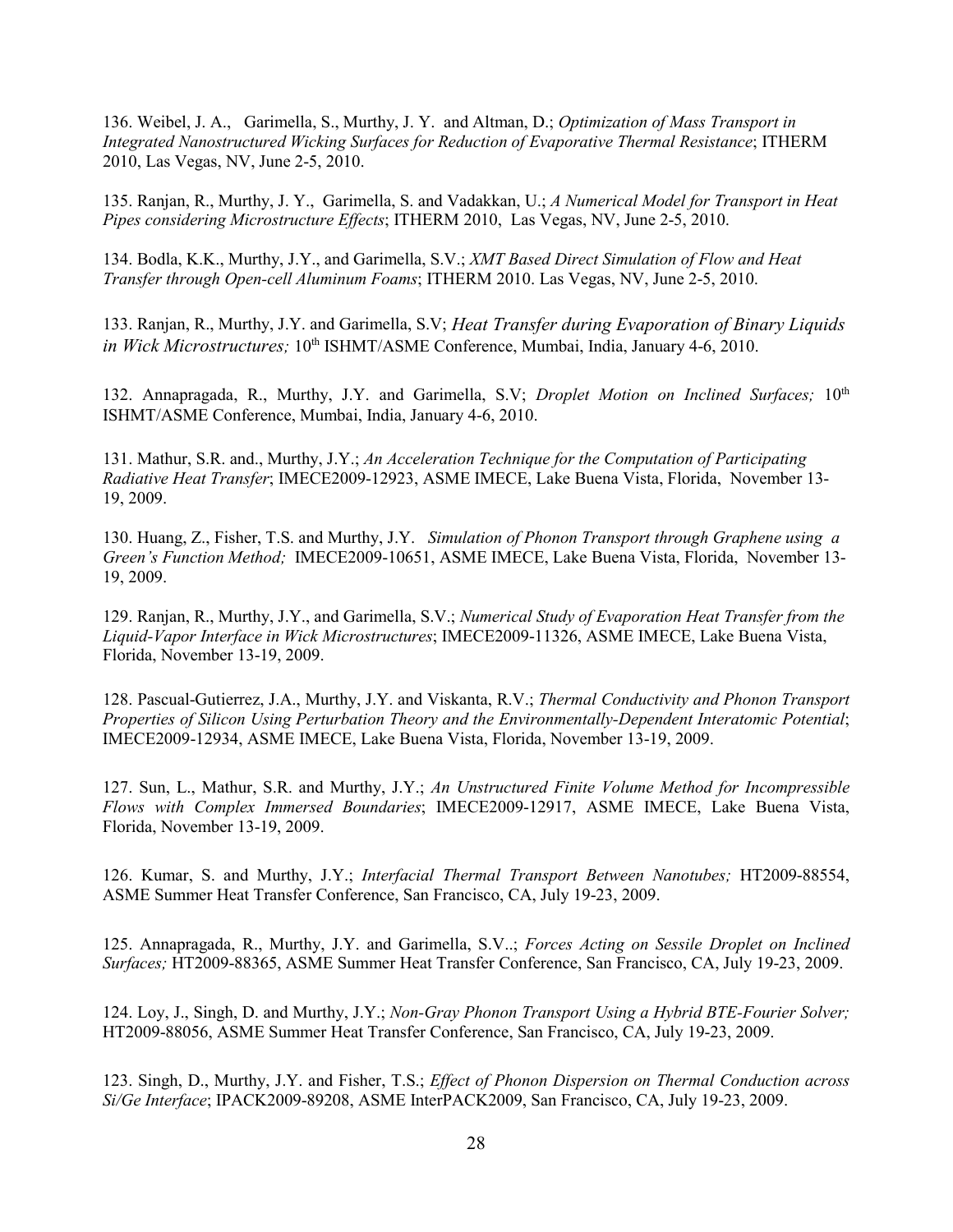122. Ni, C., and Murthy, J.Y.; *Improved Phonon Transport Modeling Using Boltzmann Transport Equation with Anisotropic Relaxation Times*; IPACK2009-89181, ASME InterPACK2009, San Francisco, CA, July 19-23, 2009.

121. Ni, C., Z. Aksamija, Murthy, J.Y. and Ravaioli, U.; *Coupled Electro-Thermal Simulation of MOSFETS*; IPACK2009-89182, ASME InterPACK2009, San Francisco, CA, July 19-23, 2009.

120. Varanasi, C., Murthy, J.Y. and Mathur, S.R.; *A Meshless Finite Difference Method for Conjugate Heat Transfer Problems;* HT2009-88098, ASME Summer Heat Transfer Conference, San Francisco, CA, July 19- 23, 2009.

119. Huang, Z., Singh, D., Murthy, J.Y. and Fisher, T.S.; *Interfacial Heat Conduction Using Boltzmann Transport Simulation with Atomistic Transmission Functions*; Paper T8.9, Materials Research Society Spring Meeting, San Francisco, CA, April 14-17, 2009.

118. Kumar, S., Alam, M.A., and , Murthy, J.Y.; *Percolation Effects on the Thermal Conductivity of 3D Nanotube Composites;* IMECE2008-69208, ASME IMECE, Oct. 31-Nov. 6, Boston, MA, 2008.

117. Sun, L., Murthy, J.Y. and Huang, Z.; *Simulation of Phonon Transport at Semiconductor Interfaces Using Atomistic Green's Function Method;* IMECE2008-69245, ASME IMECE, Oct. 31-Nov. 6, Boston, MA, 2008.

116. Guo, X., Singh, D., Murthy, J.Y., and Alexeenko, A.; *Gas-Phonon Interaction Model for Sub-Continuum Thermal Transport Simulations*; 26th Rarefied Gas Dynamics Conference, Kyoto, Japan, July 21- 25, 2008.

115. Annapragada, S.R., Murthy, J.Y., and Garimella, S.; *Permeability and Thermal Transport in Compressed Open-Celled Foams;* HT2008-56375, ASME Summer Heat Transfer Conference, Jacksonville, FL, August 10-14, 2008.

114. Singh, D., Murthy, J.Y., and Fisher, T.S.; *Thermal Transport in Finite-Sized Nanocomposites*; HT2008- 56385, ASME Summer Heat Transfer Conference, Jacksonville, FL, August 10-14, 2008.

113. Singh, D., Guo, X., Alexeenko, A., Murthy, J.Y., and Fisher, T.S.; *Sub-Continuum Thermal Transport at Semi-Conductor Gas Interfaces*; HT2008-56385, ASME Summer Heat Transfer Conference, Jacksonville, FL, August 10-14, 2008.

112. Ranjan, R., Murthy, J.Y. and Garimella, S; *Characterization of Microstructures for Heat Transfer Performance of Passive Cooling Devices*; HT2008-56385, ASME Summer Heat Transfer Conference, Jacksonville, FL, August 10-14, 2008.

111. Kulkarni, J., Meterelliyoz, M., Roy, K. and Murthy, J.Y.; *Nanoscaled SRAM Stability Analysis Using Hierarchical Compact Models*; ITherm 2008, Orlando, FL, May 28-31, 2008. DOI 10.1109/ITHERM.2008.4544375.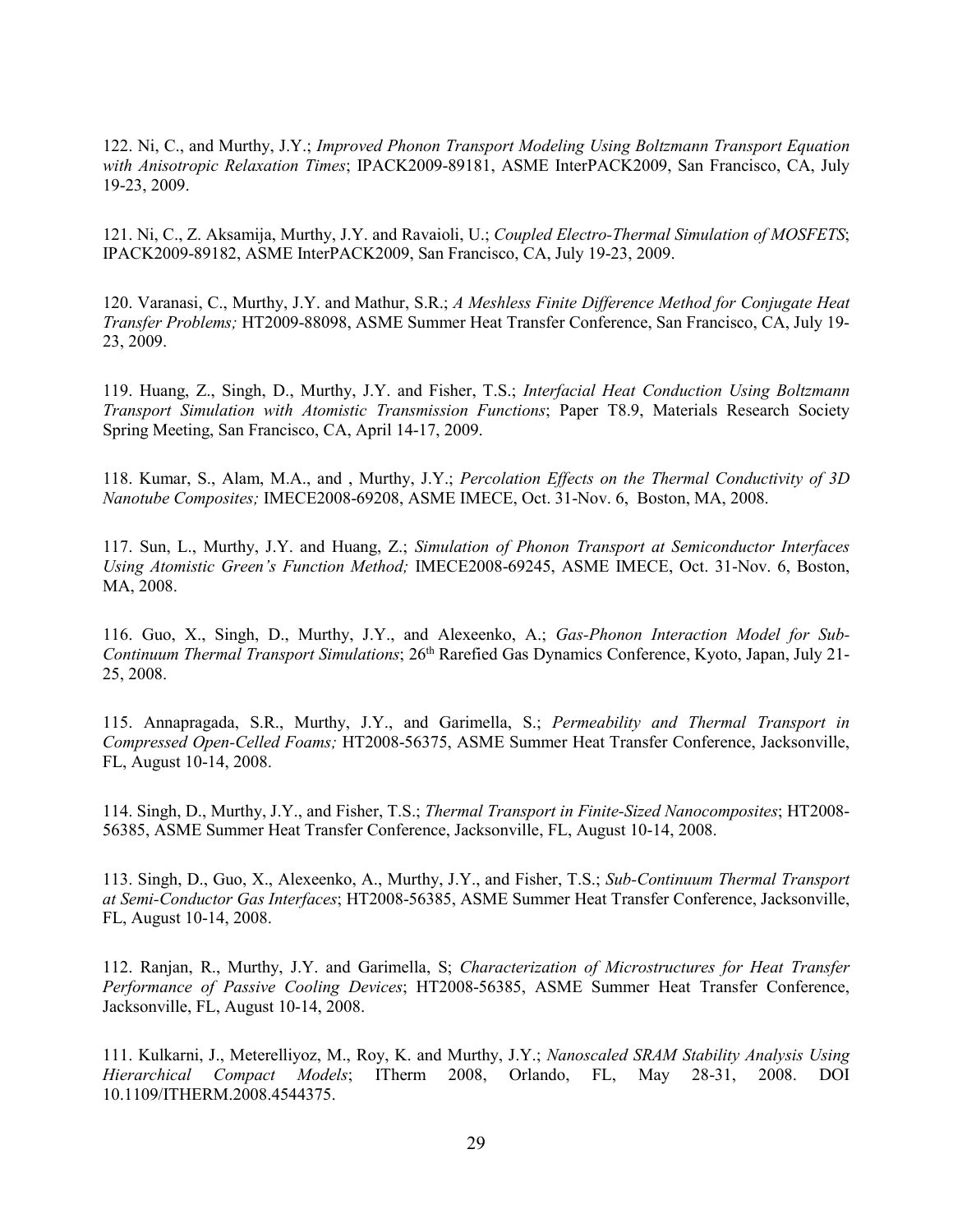110. Sun, L. and Murthy, J.Y.; *Molecular Dynamics Simulation of Phonon Scattering at Rough Semiconductor Interfaces*; ITherm 2008, Orlando, FL, May 28-31, 2008. DOI: 10.1109/ITHERM.2008.4544382

109. Ni, C. and Murthy, J.Y.; *Parallel Computation of the Phonon Boltzmann Transport Equation*; ITherm 2008, Orlando, FL, May 28-31, 2008. DOI: 10.1109/ITHERM.2008.4544384.

108. Ni, C. and Murthy, J.Y.; *Sub-Micron Thermal Transport Modeling by Phonon Boltzmann Transport Equation with Anisotropic Relaxation Times*; ITherm 2008, Orlando, FL, May 28-31, 2008. DOI: 10.1109/ITHERM.2008.4544383.

107. Choi, J.H., Murthy, J., and Roy, K.; *The Effect of Process Variation on Device Temperature in FinFET Circuits*; ICCAD, Proceedings of the 2007 IEEE/ACM International Conference on Computer Aided Design, San Jose, CA, 2007.

106. Huang, Z., Singh, D., Fisher, T. and Murthy, J.Y.; *Thermal Contact Resistance of Heterogeneous Nano-Sized Constrictions*; 19<sup>th</sup> National and 8<sup>th</sup> ISHMT/ASME Conference, Hyderabad, India, January 3-5, 2007.

105. Kumar, S., Joshi, R.V., C-T Chuang and Murthy, J.Y.; *Leakage Analysis for FINFET Devices Using Self-Consistent Electro-Thermal Modeling*; International Conference on IC Design & Technology (ICICDT '07), Austin, Texas, May 30 - June 1 2007.

104. Annapragada, R., Murthy, J.Y. and Garimella, S.V; *Thermal Transport in Open-Celled Metallic Foams of Different Pore Densities;* 19th National and 8th ISHMT/ASME Conference, Hyderabad, India, January 3- 5, 2007.

103. Wang, T., and Murthy, J.Y.; *Computation of Transistor Heat Transfer Using a Full-Scattering Model*  for Phonon Transport; 19<sup>th</sup> National and 8<sup>th</sup> ISHMT/ASME Conference, Hyderabad, India, January 3-5, 2007.

102. Ni, C., Joshi, R.V., Kim, K., Chuang, C.T., and Murthy, J.; *Phonon BTE Based Electro-Thermal Analysis of Nano-Scale Asymmetrical Double-Gate FinFET Device;* InterPACK, IPACK2007-33105, 2007.

101. Kumar, S., Alam, M.A. and Murthy, J.Y.; *Numerical Method for Thermal Transport in 3D Nanotube Composites*; InterPACK, IPACK2007-33296, 2007.

100. Mathur, S.R. and Murthy, J.Y.; *A Multigrid Method for Solution of Ion Transport Using the Poisson Nernst Planck Equation;* InterPACK, IPACK2007-33410, 2007.

99. Singh, D., Fisher, T.S., and Murthy, J.Y.; *Thermal Contact Resistance of a Silicon Nanowire on a Substrate*; InterPACK, IPACK2007-33431, 2007.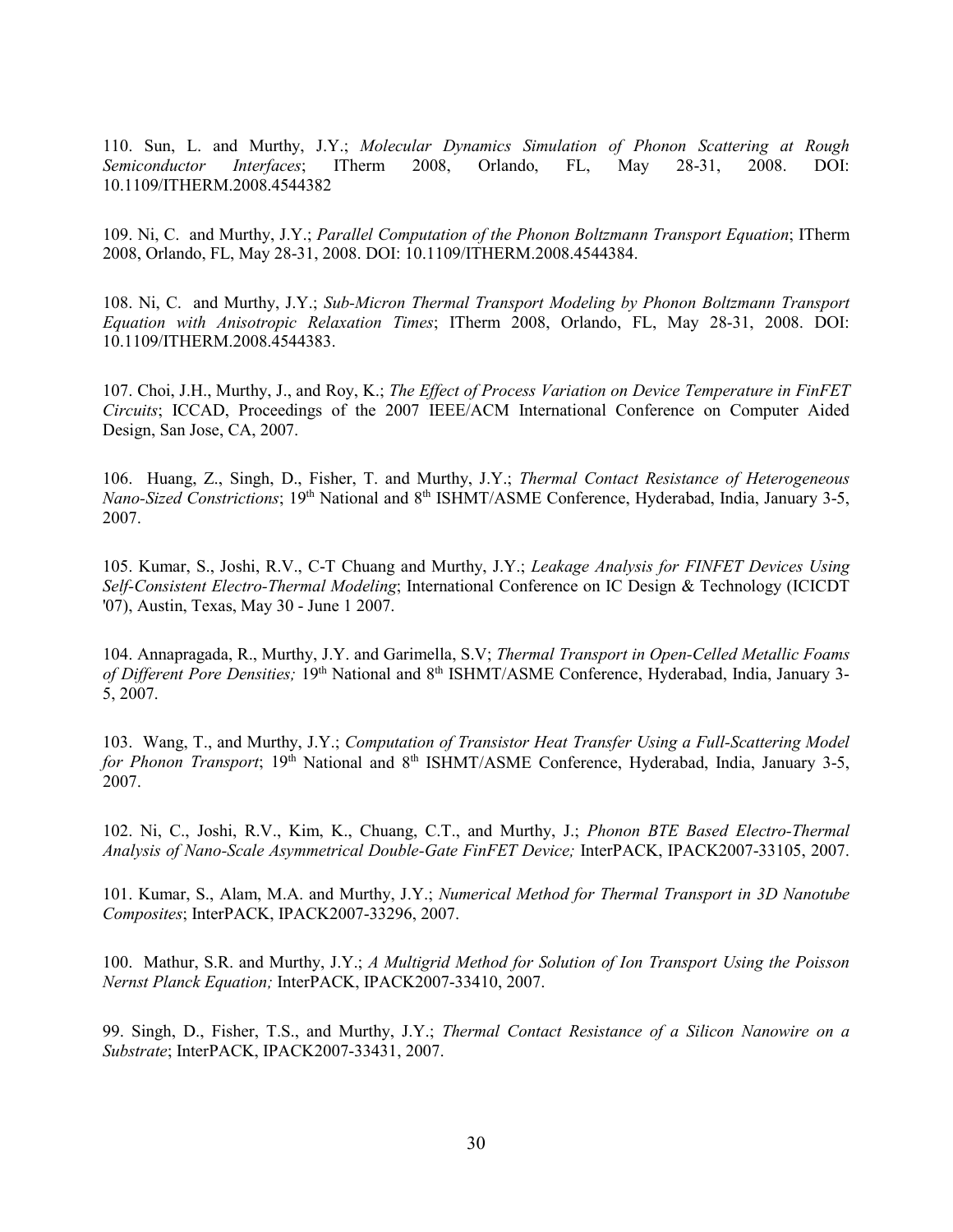98. Chayaprasert,W., Maier, D.E., Ileleji, K.E., and Murthy, J.Y.; *Development of Comprehensive Structural Fumigation Models*; Annual International Research Conference on Methyl Bromide Alternatives and Emissions Reductions, Orlando, Florida, November, 2006.

97. Chayaprasert, W., Maier, D.E., Ileleji, K.E., and Murthy, J.Y.; *Real-Time Monitoring of a Flour Mill Fumigation with Sulfuryl Fluoride*; 9<sup>th</sup> International Working Conference on Stored Product Protection., Paper No. PS6-4 – 6155, Campinas, São Paulo, Brazil, October, 2006.

96. Chayaprasert,W., Maier, D.E., Ileleji, K.E., and Murthy, J.Y.; *Modeling the Structural Fumigation of Flour Mills and Food Processing Facilities*; 9th International Working Conference on Stored Product Protection, Paper No. PS6-5 – 6156, Campinas, São Paulo, Brazil, October, 2006.

95. Chayaprasert, W., Maier, D.E., Ileleji, K.E., and Murthy, J.Y.; *Development of CFD Structural Fumigation Models for Predictions of Fumigant Movement and Half-Loss Time*; American Society of Agricultural and Biological Engineers Annual International Meeting, Paper No. 063001, Portland, Oregon, July, 2006.

94. Soni, S. Neeley, T. and Murthy, J.Y; *Simulation of Flow, Heat and Mass Transfer in a Curing Oven*; ASME IMECE, Chicago, IL, November 5-10, 2006.

93. Chayaprasert, W., Maier, D.E., Ileleji, K.E., and Murthy, J.Y. ; *Structural Fumigation Modeling for Prediction of Gas Movement and Half-Loss Time*; Annual International Research Conference on Methyl Bromide Alternatives and Emissions Reductions. San Diego, California, October 31-November 2, 2005.

92. Chayaprasert, W., Maier, D.E., Ileleji, K., and Murthy, J.Y. ; *Predictions of Fumigant Movement and Half-loss Time of Structural Fumigation in a Flour Mill using CFD Simulations;* ASAE Paper No. 053079 Tampa, FL., July 17-20,2005.

91. Krishnan, S., Garimella, S.V. and Murthy, J.Y.; *Simulation of Thermal Transport in Open-Cell Metal Foams: Effect of Periodic Unit Cell Structure;* ASME IMECE, Chicago, IL, November 5-10, 2006.

90. Wang, T. and Murthy, J.Y.; *Solution of Phonon Boltzmann Transport Equation Employing Rigorous Implementation of Phonon Conservation Rules*; ASME IMECE Chicago IL, November 10-15, 2006.

89. Choi, J.C., Bansal, A., Meterelliyoz, M., Murthy, J.Y., and Roy, K.; *Leakage Power Dependent Temperature Estimation to Predict Thermal Runaway in FinFet Circuits;* ICCAD, San Jose, CA, November 5-9, 2006.

88. Wang, H., Murthy, J.Y. and Garimella, S.; *Transport from a Volatile Meniscus in a Microtube*; IMECE 2006-13898, Chicago, IL 2006.

87. Sun, L., Le C., Saied, F., and Murthy, J.Y.; *A Highly Scalable Simulation Model for Atomistic Calculation of Thermal Properties of Silicon*; PDPTA06, Las Vegas, NV, June 26-29, 2006.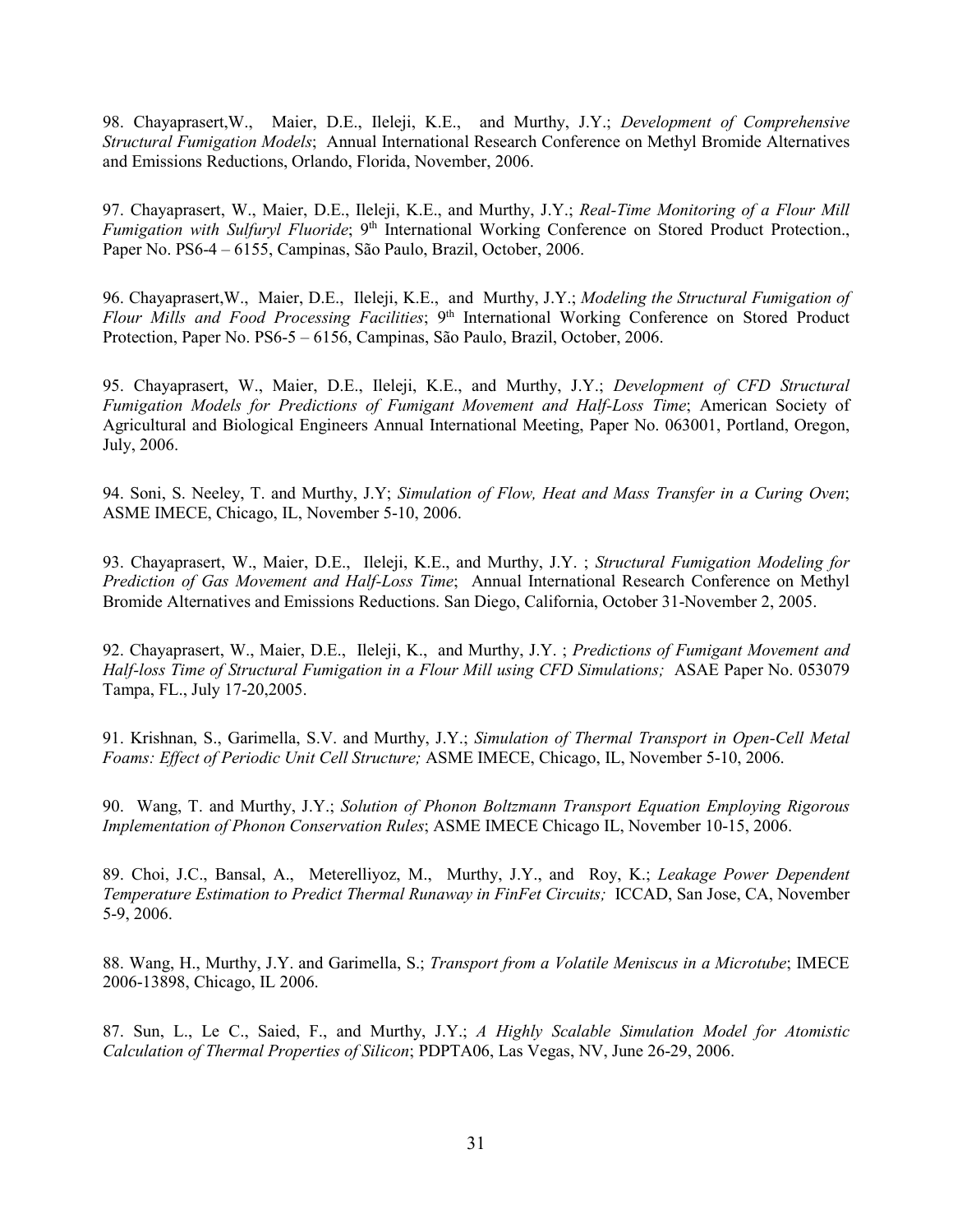86. Meterlliyoz, ,M., Bansal,A., Roy,K. and Murthy, J.Y.; *Concurrent Electro-Thermal Design of VLSI Circuits;* ASME IMECE, Chicago, IL, November 10-15, 2006.

85. Dhillon, N. and Murthy, J.Y.; *Coupled Electro-Thermal-Phase Change Modeling of a Chalcogenide Switch*; ASME IMECE, Chicago IL, November 10-15, 2006.

84. Pascual-Gutierrez, J.A., Viskanta, R.V., and Murthy, J.Y.;*Thermal Properties of Confined Silicon Structures using EDIP*; ASME IMECE, Chicago IL, November 10-15, 2006.

83. Kumar S., Alam, M. A, and Murthy, J. Y.; *Computational Thermal Model for Nanotube Based Display*; Proceedings of ITherm, May 30- June 2, San Diego, California, USA, 2006.

82. Bansal, A., Meterelliyoz, M., Singh, S. J.H, Choi, J.Y. Murthy and K. Roy; *Compact Thermal Models for Estimation of Temperature Dependent Power/Performance in FinFET Technology*; Proceedings of the ASP-DAC conference, Singapore, 2006. Asia and South Pacific Design Automation Conference, 2006.

81. Singh, S. Bansal, A., Meterelliyoz, M., Choi, J., Roy, K., and Murthy, J.Y.; *Compact Thermal Models for Thermally Aware Design of VLSI Circuits*; ITherm 2006, San Diego, CA, May 30-June 2, 2006.

80. Ni., C., and Murthy, J.Y.; *Multiscale Stress Analysis Using EDIP Silicon*; ITherm 2006, San Diego, CA, May 30-June 2, 2006.

79. Kumar, S., Kim, K., Joshi, R. V., Chuang, C. T., and Murthy, J. Y.; *Self-Consistent Electro-Thermal Modeling for FinFet Technologies*; ICCAD, San Jose, CA, November 5-9, 2006.

78. Pascual-Gutierrez, J.A., Murthy J.Y., and Viskanta, R.V.; *Confinement Effects in One- and Two-Dimensional Silicon Structures*; Proceedings of the ASME National Heat Transfer Conference, July17-22, San Francisco, CA, 2005.

77. Sun, L., Pascual-Gutierez, J.A. and Murthy, J.Y; *Molecular Dynamics Simulation of Phonon Transport in EDIP Silicon*; Proceedings of the ASME National Heat Transfer Conference, July17-22, San Francisco, CA, 2005.

76. Kumar, S., Alam, M.A. and Murthy, J.Y.; *Thermal Transport in Nano-Wire Composites for Large-Area Macroelectronics*; Proceedings of the ASME National Heat Transfer Conference, July17-22, San Francisco, CA, 2005.

75. Krishnan, S., Murthy, J.Y. and Garimella, S; *Analysis of Solid-Liquid Phase Change due to Periodic Pulse Heating*; ASME IMECE Paper IMECE-82553, Orlando, November, 2005.

74. Krishnan,S., Murthy, J.Y., and Garimella, S.V.; *Direct Simulation of Transport in Open-Cell Metal Foams*; International Mechanical Engineering Congress and Exposition, IMECE-81309, Orlando, 2005.

73. Kumar, S. and Murthy, J.Y; *A Numerical Technique for Computing Effective Thermal Conductivity of Fluid-Particle Mixtures*; ASME IMECE, IMECE2004-60955, Anaheim CA, Nov. 2004.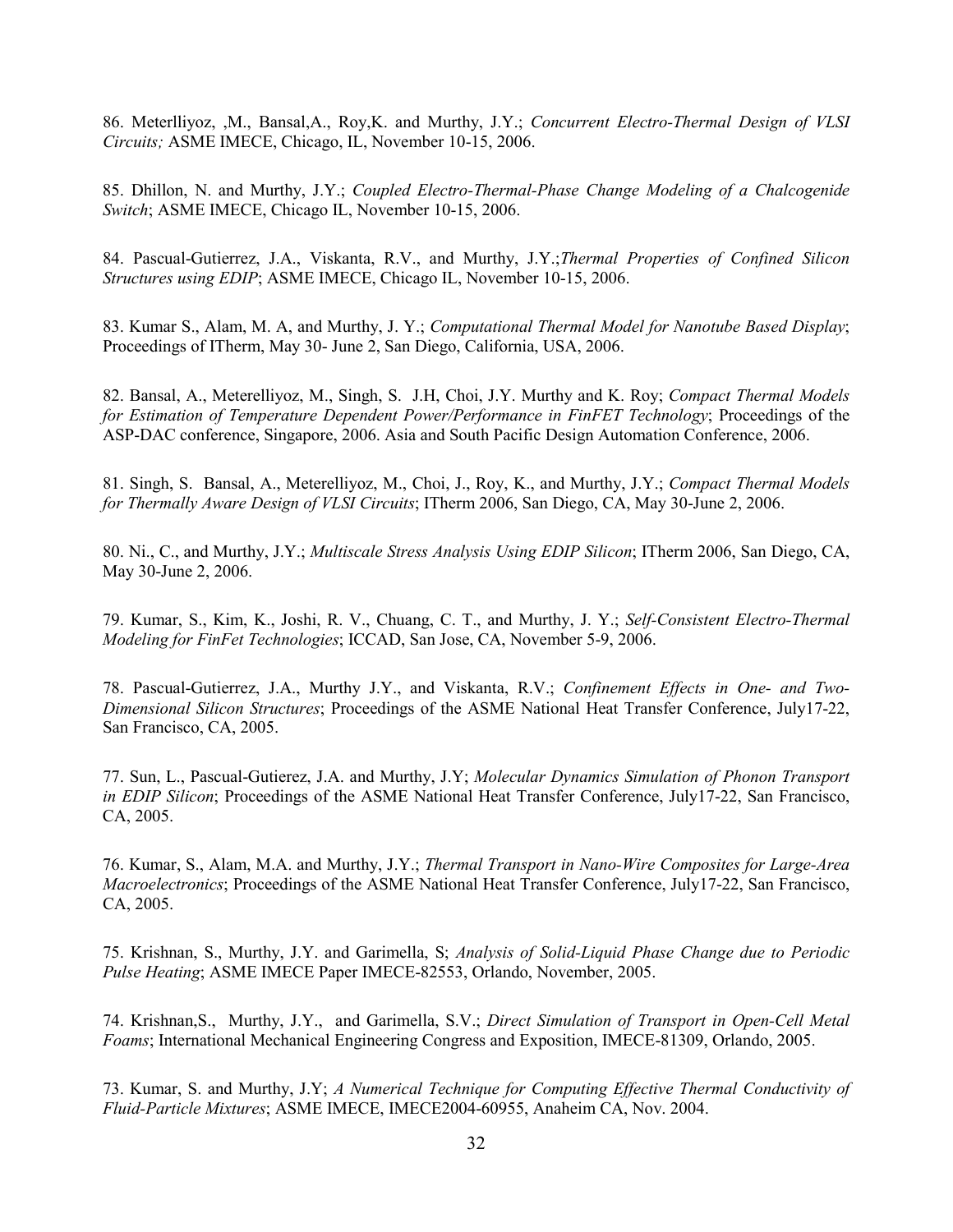72. Wang, T. and Murthy, J.Y.; *An Improved Computation Procedure for Phonon Relaxation Times*; ASME IMECE, IMECE2004-61901, Anaheim CA, Nov. 2004.

71. Amon, C.H., S.V.J. Narumanchi and J.Y. Murthy; *Modeling Nanoscale Transport Via the Boltzmann Transport Equation*; ASME IMECE, IMECE2004-62508, Anaheim CA, Nov. 2004.

70. Kumar, S., Murthy, J.Y. and Alam, M.A.; *Simulation of Thermal Transport in Nanowire Composites for Macroelectronics Applications*; Proceedings of Integrated Nanosystems Conference, NANO2004-46059, Pasadena, CA, September 22-24, 2004.

69. Narumanchi, S.V.J., Murthy, J.Y., and Amon, C.H.; *Boltzmann Transport Equation-Based Thermal Modeling Approaches for Microelectronics*; 2<sup>nd</sup> International Thermal Sciences Seminar (ITSS), Bled, Slovenia, June, 2004.

68. Narumanchi, S.V.J., Murthy, J.Y., and Amon, C.H.; *Simulation of ESD Events in Sub-Micron Silicon Transistors Accounting for Phonon Dispersion*; Paper No. HT-FED2004-56252, ASME Summer Heat Transfer Conference, July, 2004.

67. Narumanchi, S.V.J., Murthy, J.Y., and Amon, C.H.; *Simulation of Heat Conduction in Sub-Micron Silicon-On-Insulator Transistors Accounting for Phonon Dispersion and Polarization*; Paper No. IMECE2003-42447, ASME IMECE, Washington DC, November, 2003.

66. Pascual-Gutiérrez, J., Murthy, J.Y., Viskanta R., Joshi, R.V., Chuang,C-T, and Kang, S.S.; *Simulation of Nano-Scale Multi-Fingered PD/SOI MOSFETs using Boltzmann Transport Equation;* ASME National Heat Transfer Conference, HT-FED2004-56375, Charlotte, NC, July 2004.

65. Krishnan, S., Murthy, J.Y. and Garimella, S.; *A Two-Temperature Model for Solid/Liquid Phase Change in Metal Foams*; ASME National Heat Transfer Conference, HT-FED2004-56335, Charlotte, NC, July 2004.

64. Cao, Y. and Murthy, J.Y; *Numerical Simulation of Granular Flow Using Hypoplasticity Model*; presented at the ASME National Heat Transfer Conference , Charlotte, NC, July 2004.

63. Cao, Y. and Murthy, J.Y; *Simulation of Granular and Gas-Solid Flows of Ellipsoidal Particles*; presented at the ASME National Heat Transfer Conference, Charlotte, NC, July 2004.

62. Singhal, V., Garimella, S. and Murthy, J.Y., *Numerical Characterization of Low-Reynolds Number Flow through the Nozzle-Diffuser Element in a Valveless Micro-Pump*, TED, AJ03-507, The 6<sup>th</sup> ASME/JSME Thermal Engineering Joint Conference, March 16-20, Hawaii, 2003.

61. Boyalakuntla, D. and Murthy, J.Y., *Discrete Element Simulation of the Flow of Granular Material*, presented at the SIAM conference on Computational Science and Engineering, San Diego, CA, Feb 10-14, 2003.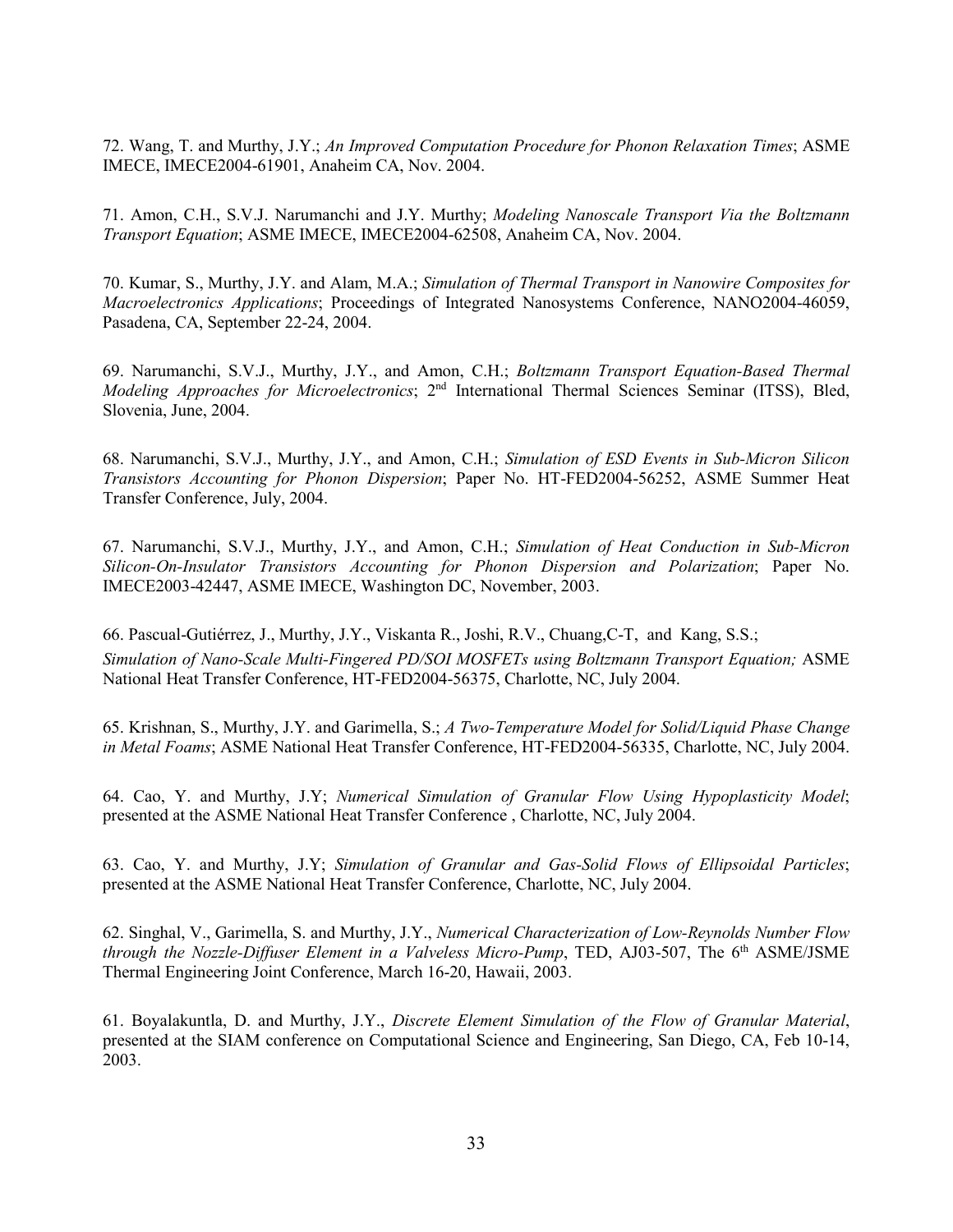60. Narumanchi, S.V.J, Murthy, J.Y. and Amon, C.H., *Computations of Sub-Micron Heat Conduction Accounting for Phonon Dispersion*, HT2003-47490, ASME Summer Heat Transfer Conference, Las Vegas, NV, July 21-23, 2003.

59. Murthy, J.Y. and Mathur, S.R*., Ballistic-Diffusive Approximation for Phonon Transport Accounting for Polarization and Dispersion*, HT2003-47491, ASME Summer Heat Transfer Conference, Las Vegas, NV, July 21-23, 2003.

58. Vadakkan, U., Murthy, J.Y. and Garimella, S., *Transient Analysis of Flat Heat Pipes*, HT2003-40349, ASME Summer Heat Transfer Conference, Las Vegas, NV, July 21-23, 2003.

57. Xu, X., Cheng, C., Choudhury, I., Wang, X., Murthy, J.Y. and Grama, A., *Numerical Simulation of Femto-Second Laser Ablation of Copper: Comparison Between Molecular Dynamics and Finite Difference Calculations*, HT2003-47596, ASME Summer Heat Transfer Conference, Las Vegas, NV, July 21-23, 2003.

56. Vadakkan, U., Garimella, S., and Murthy, J.Y., *Prediction of Dry-Out in Flat Heat Pipes at High Heat Fluxes from Multiple Discrete Heat Sources,* IMECE2003-42444, ASME IMECE, Washington D.C., November 15-21, 2003.

55. Narumanchi, S.V.J, Murthy, J.Y. and Amon, C.H., *Computations of Heat Transport in Sub-Micron Thin Films Accounting for Phonon Dispersion and Polarization*, IMECE 2003-42447, ASME IMECE, Washington D.C., November 15-21, 2003.

54. Murthy, J.Y. and Mathur, S.R.; *An Improved Computational Procedure for Sub-Micron Heat Conduction*; Paper No. IMECE2002-32123, ASME IMECE, New Orleans, LA, November, 2002.

53. Krishnan, S., Murthy, J.Y., and Garimella, S.; *Two-Temperature Models for the Analysis of Passive Thermal Control Systems for Electronics*; Paper No. IMECE2002-21622, ASME IMECE, New Orleans, November LA 2002.

52. Shwaish, I.K., Amon, C.H. and Murthy, J.Y.; *Performance Evaluation and Optimization of Serrated Heat Sinks*; presented at ITherm 2002, San Diego, CA 2002.

51. Murthy, J.Y. and Mathur, S.R.; *Computational Techniques for Sub-Micron Thermal Conduction;* presented at Thermes 2002, Santa Fe, NM , January 2002.

50. Xia, C. and Murthy, J.Y.; *A Finite Volume Based Time Splitting Scheme for Computation of Electrodeposition*; presented at IMECE 2001, New York, November 2001.

49. Murthy, J.Y., and Mathur, S.R.; *Computation of Sub-Micron Thermal Transport Using an Unstructured Finite Volume Method*; presented at IMECE 2001, New York, November 2001.

48. Boyalakuntla, D., Murthy, J.Y. and Amon, C.H.; *Computation of Natural Convection in Channels with Staggered Pin Fins*; presented at IMECE 2001, New York, November 2001.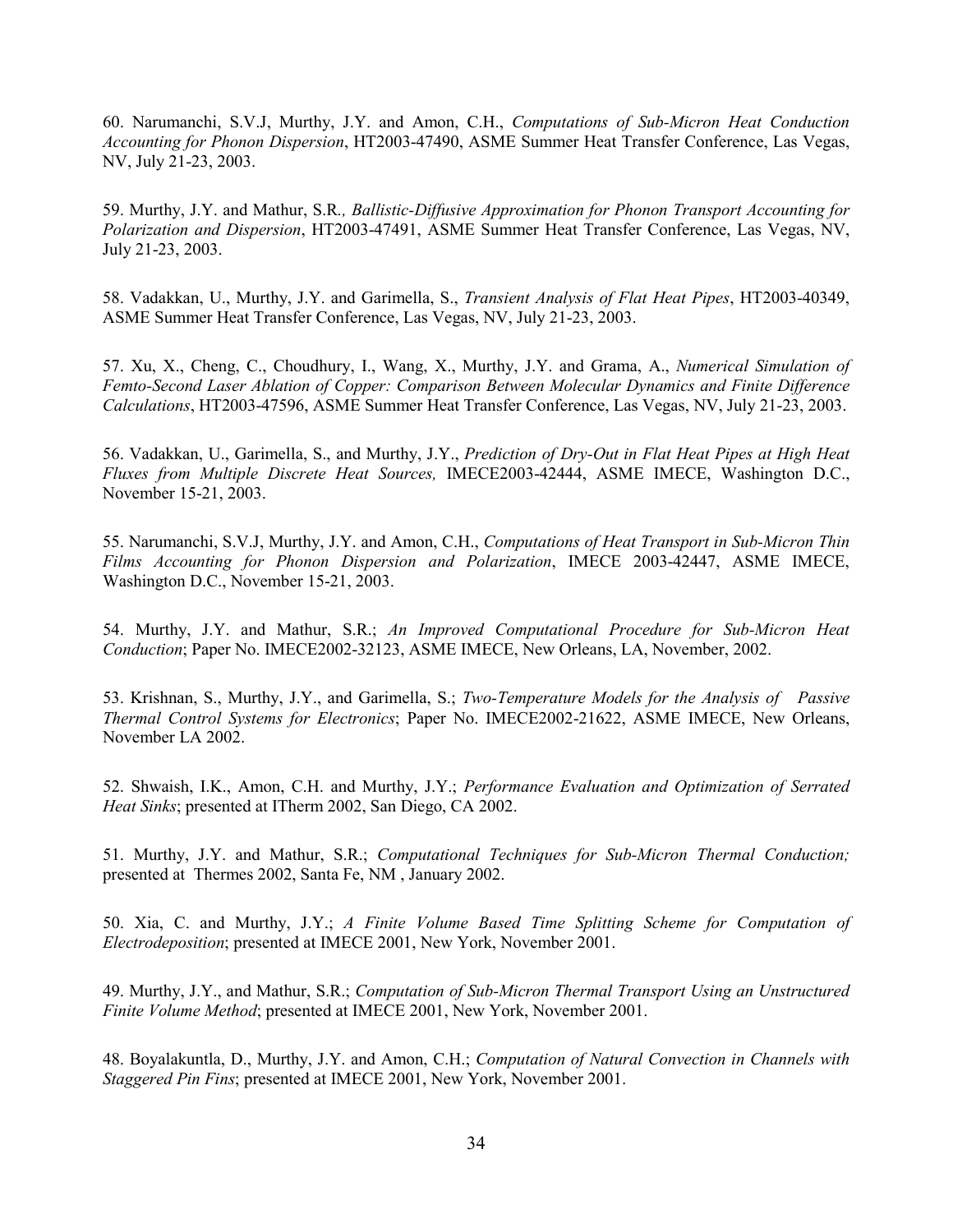47. Amon, C., Gabriel, K., Kumta, P., Murthy, J. and Yao, S.C.; *MEMs Enabled Micro-Spray Cooling System for Thermal Control of Electronic Chips*; presented at IMECE, New York, November 2001.

46. Shwaish, I.K., Murthy, J.Y., Amon, C.H., and Bains, D.; *Performance Evaluation of Serrated Plate Fins For Undercarriage Electronics Cooling in Transportation Applications*; presented at IMECE 2001, New York, November 2001.

45. Jain, A., Murthy, J.Y. and Amon. C.H.; *Buoyancy-Driven Cooling in Inclined Channels with Pin Fins*; presented at the National Heat Transfer Conference, Anaheim, CA, June 2001.

44. Mathur, S.R. and Murthy, J.Y.; *Computation of Multi-Mode Heat Transfer with Internal Radiation and Phase Change*; presented at Computational Heat Transfer '01, Queensland, Australia, May 2001.

43. Xia, C., Murthy, J.Y. and Mathur, S.R.; *Finite Volume Computations of Buoyancy-Driven Flow in a Cubical Cavity: A Benchmarking Exercise*; presented at Computational Heat Transfer '01, Queensland, Australia, May 2001.

42. Xia, C. and Murthy, J.Y.; *Buoyancy-Driven Flow Transitions in Deep Cavities Heated from Below*; presented at Computational Heat Transfer '01, Queensland, Australia, May 2001.

41. Boyalakuntla, D., and Murthy, J.Y.; *COBRA-based Compact Models for Simulation of Electronic Chip Packages*; presented at InterPACK 2001, Hawaii, U.S.A, July 2001.

40. Amon, C., Gabriel, K., Kumta, P., Murthy,J. and Yao, S.C.;Thermal *Management of High-Heat Flux Devices-EDIFICE*; presented at InterPACK 2001, Hawaii, U.S.A., July 2001.

39. Narumanchi, S.V.J., Amon, C.H. and Murthy, J.Y.; *Dielectric Jet Impingement Cooling of Electronic Chips*; Paper No. NHTC2000-12138, Pittsburgh, PA, August 2000.

38. Murthy, J.Y., and Mathur, S.R.; *Computation of Radiation Heat Transfer in Packed Beds Using an Unstructured Finite Volume Scheme*; presented at the ISHMT-ASME National Heat and Mass Transfer Conference, Pune, India, January 12-14, 2000.

37. Murthy, J.Y., and Mathur, S.R.; *Unstructured Finite Volume Methods for Multi-Mode Heat Transfer*; presented at the International Symposium on Challenges and New Directions in Computation of Internal Flows, Center for Computational Fluid Dynamics, IIT Madras, Chennai, India, January 7-8, 2000.

36. Mathur, S.R., and Murthy, J.Y.; *Acceleration of Anisotropic Scattering Computations Using Coupled Ordinate Method (COMET)*; ASME National Heat Transfer Conference, 2000.

35. Mathur, S.R., and Murthy, J.Y.; *Computation of Multi-Mode Heat Transfer Using an Unstructured Finite Volume Method*; ASME National Heat Transfer Conference, Albuquerque, NM, 1999.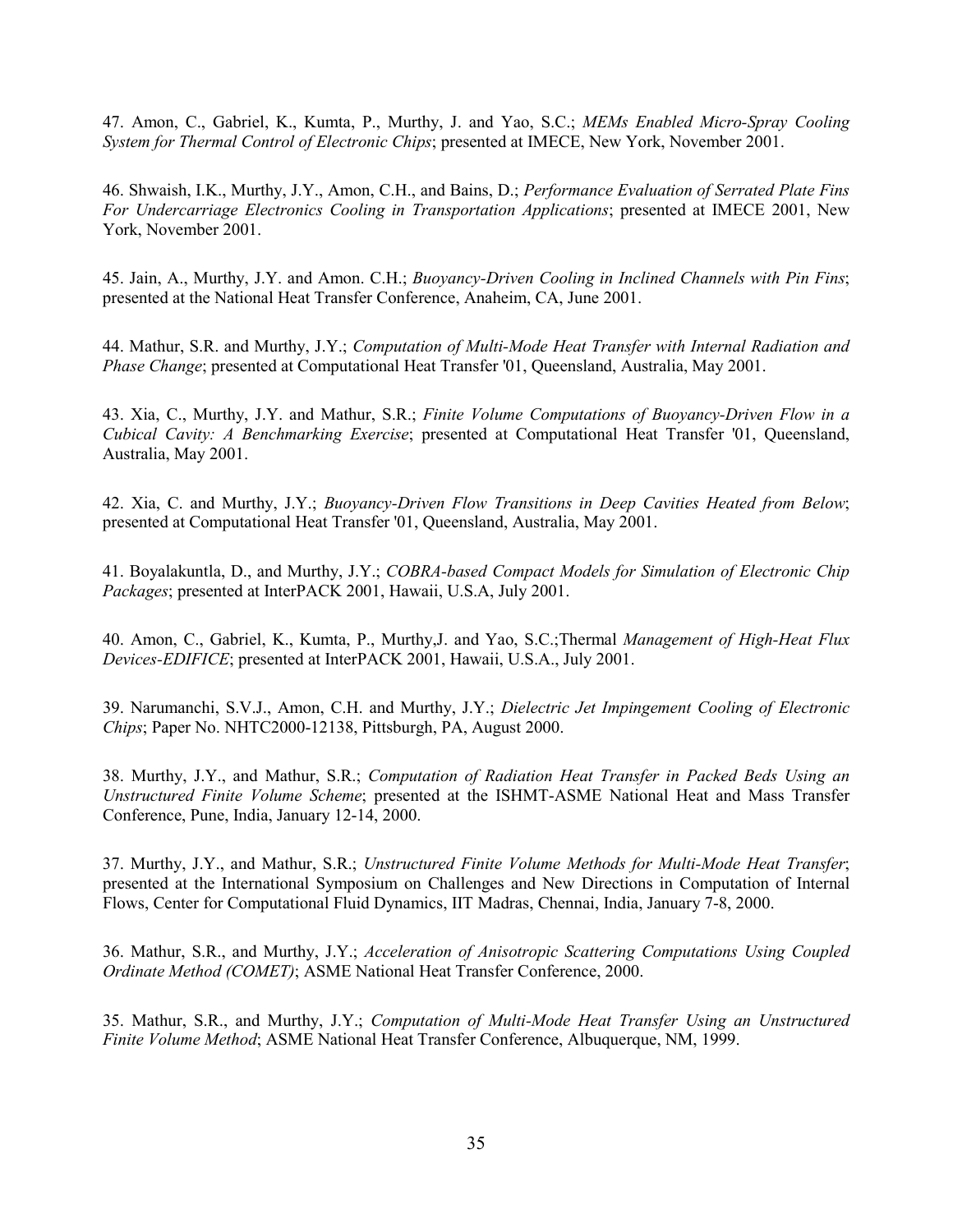34. Xia, C., Murthy, J.Y., and Chyu, M. K.; *Multidimensional Calculation of Coupled Flow and Electrodeposition in Microscopic Trenches*; presented at SPIE 1999 International Symposium on Micromachining and Microfabrication, Santa Clara, CA, September 20-22, 1999.

33. Wu, C-F, Murthy, J.Y., and Yao, S.C.; *Computational Analysis of Embedded Droplet Impingement for Integrated Cooling of Electronics*; presented at SPIE 1999 International Symposium on Micromachining and Microfabrication, Santa Clara, CA, September 20-22, 1999.

32. Mathur, S.R. and Murthy, J.Y.; *All-Speed Flows on Unstructured Meshes Using a Pressure Correction Approach*; AIAA 99-3365, Norfolk, VA, June, 1999.

31. Mathur, S.R. and Murthy, J.Y.; *A Point-Coupled Multi-Grid Acceleration Scheme for Radiation Heat Transfer*; AIAA 99-0872, Reno, Nevada,1999.

30. Murthy, J.Y., and Mathur, S.R.; *A Finite Volume Method for Radiative Heat Transfer in Semi-Transparent Media*; AJTE99:6293, 5th ASME/JSME Thermal Engineering Conference, March 15-19, 1999, San Diego, CA.

29. Mathur, S.R. and Murthy, J.Y.; *Coupled Flow and Stress Analysis Simulations in Glass Processing*; presented at the 1999 Fall Meeting of the Glass and Optical Materials Division, American Ceramics Society, October 1999, Cleveland, OH.

28. Mathur, S.R. and Murthy, J.Y.; *Radiative Heat Transfer in Periodic Geometries Using a Finite Volume Scheme*; HTD-Vol. 361-2, 1998, pp. 145-156.

27. Murthy, J.Y. and Mathur, S.; *A Finite Volume Method for Radiative Heat Transfer Using Unstructured Meshes*; AIAA-98-0860, 36th AIAA Aerospace Sciences Meeting and Exhibit, Reno, Nevada, January 1998.

26. Kim, S.E., Mathur, S., Murthy, J.Y. and Choudhury, D.; *A Reynolds-Averaged Navier Stokes Solver Using an Unstructured Mesh Based Finite-Volume Scheme*; AIAA-98-0231, 36th AIAA Aerospace Sciences Meeting and Exhibit, Reno, Nevada, January 1998.

25. Murthy, J.Y., Mathur, S.R. and Lim, C-K.; *Automotive Applications of a Finite Volume Method for Radiative Heat Transfer*; FEDSM98:4844, Proceedings of the FEDSM98, 1998 ASME International Fluids Engineering Division, Washington DC, June 1998.

24. Mathur, S., Murthy, J.Y., Missaghi. M. and Faltsi-Saravelou, O.; *Computation of Combusting Flows Using Unstructured Solution-Adaptive Meshes*; presented at ASME IMECE 1996, Atlanta, Georgia.

23. Weiss, J.M. and Murthy, J.Y.; *Computation of Reacting Flowfields Using Unstructured Adaptive Meshes*; Fluent Inc. TN-86, AIAA 95-0870; presented at AIAA 33rd Aerospace Sciences Meeting and Exhibit, Reno, NV, January 9-12, 1995.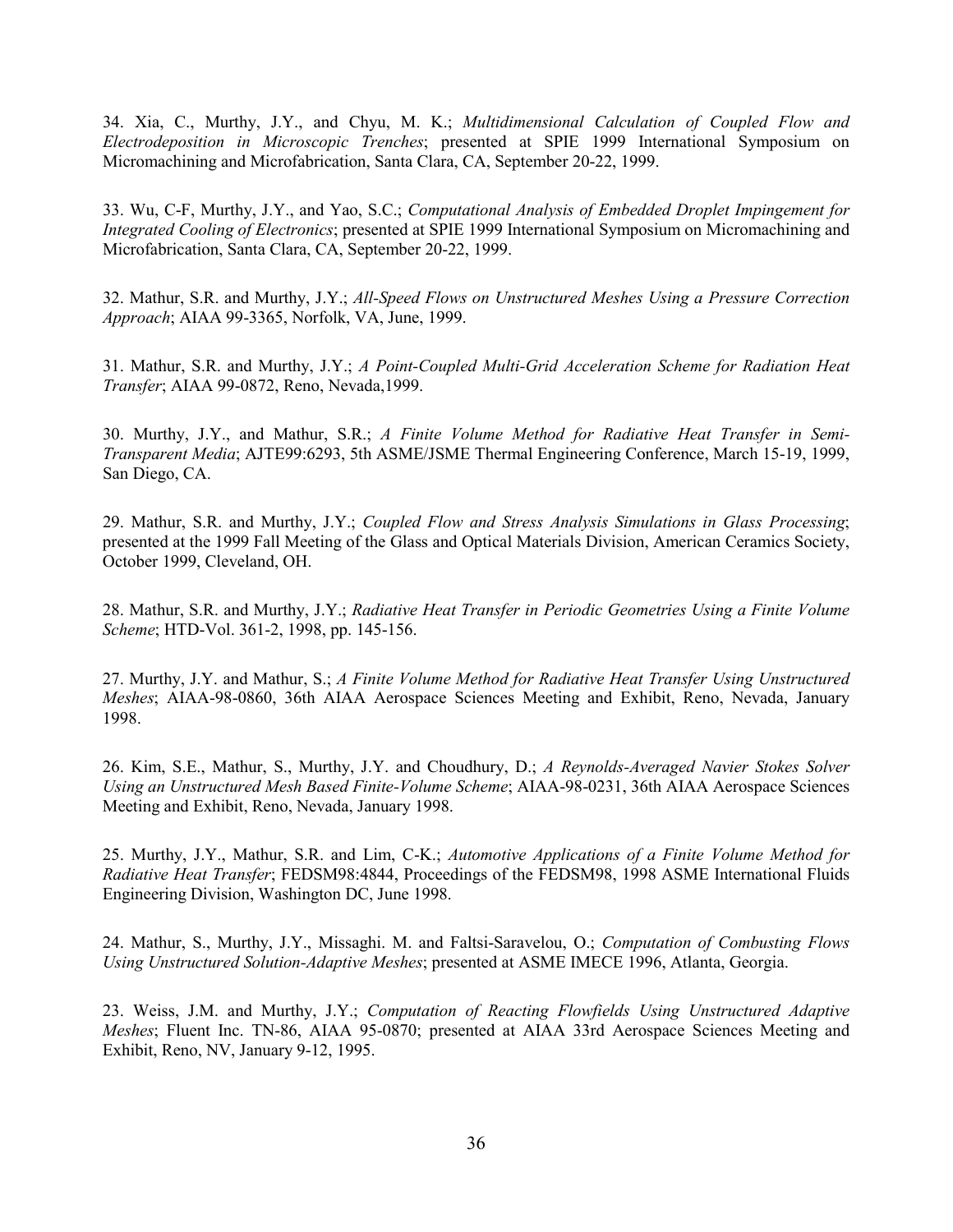22. Weiss, J.M., and Murthy, J.Y.; *Computation of Propulsion-Related Flow Fields Using Unstructured Adaptive Meshes*; 5th Annual Symposium on Space Propulsion, Pennsylvania State University, September, 1993.

21. Thompson, M., Missaghi, M., and Murthy, J.Y.; *Computer Simulation of the Free Surface Between Two Fluids in an Industrial Reactor*; AMD-Vol. 160/MD-Vol. 41, Recent Advances in Mechanics of Structured Continua, Presented at ASME Applied Mechanics Meeting, Charlottesville, VA, 1993.

20. Perng, C.Y. and Murthy, J.Y.; *A Sliding Mesh Technique for Simulation of Flow in Mixing Tanks*; ASME Winter Annual Meeting, New Orleans, LA, November 28-December 3, 1993.

19. Murthy, J.Y., and Choudhury, D.; *Computation of Participating Radiation in Complex Geometries*; HTD-Vol. 203, ASME, 1992.

18. Murthy, J.Y., and Choudhury, D.; *Flow Multiplicity in Natural Convection in Cylindrical Annuli*; HTD-Vol. 214, ASME, 1992.

17. Perng, C-Y., and Murthy, J.Y.; *A Moving Mesh Technique for the Simulation of Flow in Mixing Tanks*; AIChE Winter Annual Meeting, Miami Beach, December 1992.

16. Perng, C-Y., and Murthy, J.Y.; *A Moving-Deforming Mesh Technique for the Simulation of Flow in Mixing Tanks*; Proceedings of the AIChE/NAMF Mixing Symposium, 1992.

15. Murthy, J.Y.; *An Adaptive Bin Eulerian Method for Particle Transport*; ASME 91-HT-33, 1991.

14. Habib, H., Murthy, J.Y., and Wood, B.D.; *Effect of Non-Absorbable Gas on the Performance of a Falling Film Absorber for Open-Cycle Absorption Solar Cooling System*; presented at the ASME Solar Energy Conference, 1989, San Diego,CA.

13. Murthy, J.Y.; *Transient Low-Prandtl Number Natural Convection in a Rectangular Cavity*; presented at the 1989 ASME Winter Annual Meeting, San Francisco, CA.

12. Murthy, J.Y.; *Computation of Viscous Free Surface Flow in a Rectangular Cavity*; presented at the AIAA Thermophysics, Plasmadynamics and Lasers Conference, San Antonio, Texas, 1988.

11. Ameel, T. and Murthy, J.Y.; *Simulation of Mixed Convection in a Barrel Reactor*; presented at the AIAA Thermophysics, Plasmadynamics and Lasers Conference, San Antonio, Texas, 1988.

10. Murthy, J.Y. and Patankar, S.V.; *A Partially Parabolic Calculation Procedure for the Prediction of Duct Flows in Irregular Geometries*; Numerical Methods in Heat Transfer, Eds. J.L.S Chen and K. Vafai, HTD-Vol. 62, 1986.

9. Murthy, J.Y., Chyu, M.K.; *A Numerical Study of Laminar Flow and Heat Transfer in a Channel with a 180-Degree Ben*; presented at the 1987 ASME/AICHE National Heat Transfer Conference, August 9-12, Pittsburgh, PA.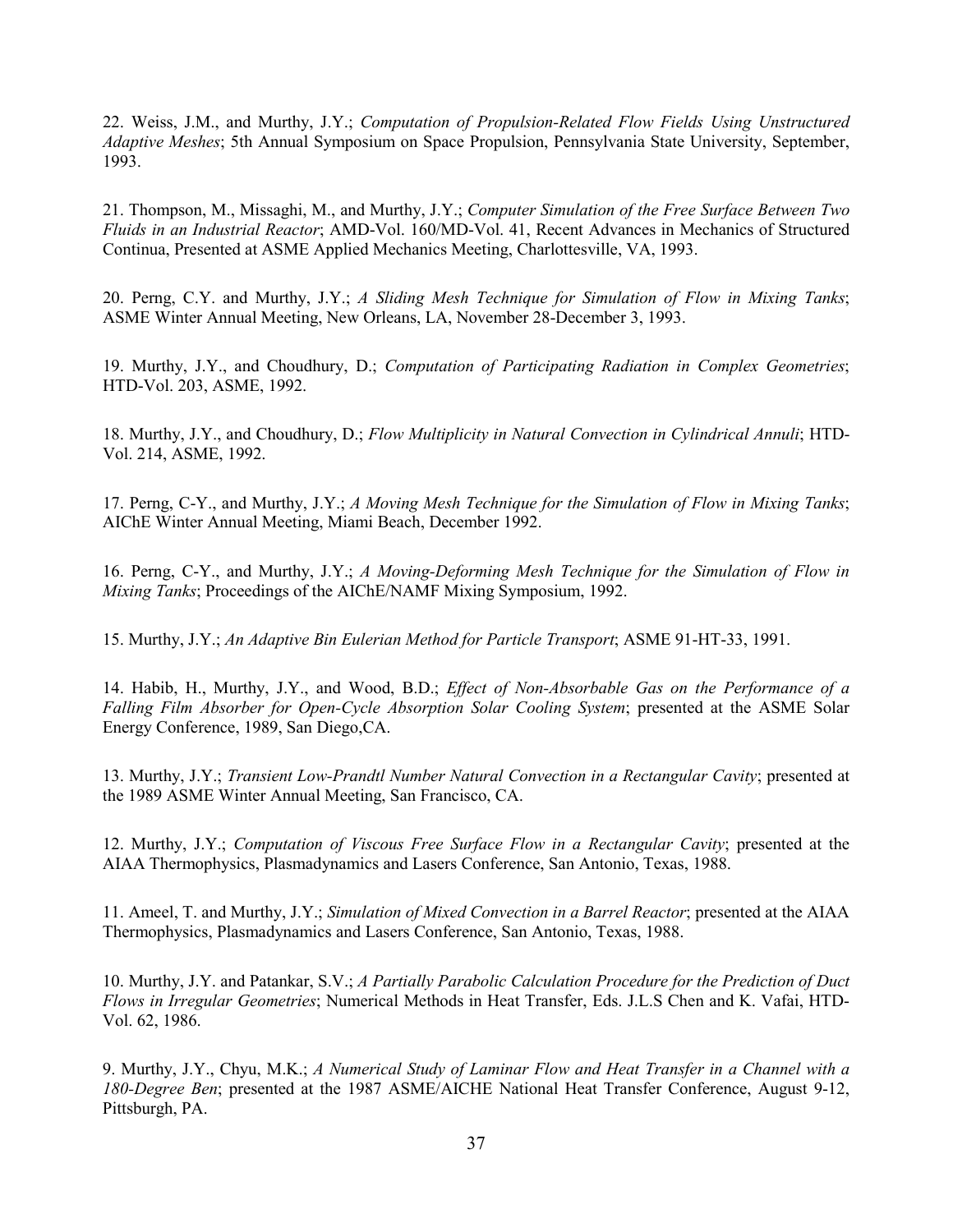8. Rued, K., Murthy, J.Y. and Metzger, D.; *Turbulent Convection at the Corner Intersection of Heated and Unheated Walls in a Square Flow Channel*; presented at the 1987 ASME Winter Annual Meeting, December, 1987, Boston, MA.

7. Murthy, J.Y.; *The Effect of Centrifugally Driven Buoyant Convection on Heat Transfer from a Rotating Cylinder with Circumferential Fins*; presented at the AIAA/ASME Heat Transfer and Thermophysics Conference, June 2-4, 1986, Boston, MA.

6. Murthy, J.Y.; *Laminar Forced convection in the Floating Zone Process: Some High Reynolds Number Results*; presented at the 1986 ASME Winter Annual Meeting, December 7-12, 1986, Anaheim, CA.

5. Murthy, J.Y.; *Laminar Mixed Convection Heat Transfer from a Rotating Cylinder with Circumferential Fins*; presented at the 8th National Heat and Mass Transfer Conference, December 29-31, 1985, Vishakhapatnam, India.

4. Murthy, J.Y., Singhal, A.C., and Hutchinson, G.L.; *Fluid Soil Structure Interaction During Seismic Excitation of Tanks*; Seismic Performance of Pipelines and Storage Tanks, PVP, Vol. 98-4, 1985.

3. Murthy, J.Y. and Patankar, S.V.; *A Numerical Study of Heat Transfer from a Rotating Cylinder with External Longitudinal Fins*; presented at the 21st National Heat Transfer Conference, July 24, 1983, Seattle, WA.

2. Murthy, J.Y., and Crowe, C.T.; *Aerodynamic Effects on Partial Motion Near Erosion Targets*; presented at the AIAA/ASME 3rd Joint Thermophysics, Fluids, Plasma and Heat Transfer Conference, June 10, 1982, St. Louis, MO.

1. Murthy, J.Y., and Patankar, S.V.; *Analysis of Heat Transfer from a Rotating Cylinder with Circumferential Fins*; Proceedings of the Symposium on Heat and Mass Transfer in Rotating Machinery, August 1982, Dubrovnik, Yugoslavia.

#### **Conference Presentations (Unrefereed)**

16. Mohaghegh, F., M. A. Alam and Murthy, J.Y.; *Phase-resolved Ocean Wave Prediction via Machine*  Learning; 72<sup>nd</sup> Annual Meeting of of the APS Division of Fluid Dynamics, Seattle, WA, November 23-36, 2019.

15. Marepalli, P., Mathur, S.R. and Murthy, J.Y.; *Sensitivity Analysis and Property Computation in Nanoscale Thermal Transport*; Materials Research Society Meeting, Phoenix, AZ, 2019 (invited).

14. Mohaghegh, F. and Murthy, J.Y.; *Prediction of Thermal Conductivity of Lithium Ion Battery electrodes Using Machine Learning Techniques*; American Physical Society DFD Conference, Atlanta, GA, 2018.

13. Vadakkepatt, A., Mathur, S.R. and Murthy, J.Y.; *Topology Optimization for Fluid Flow Applications Using Unstructured Finite Volume Scheme*; Summer Heat Transfer Conference, 2016.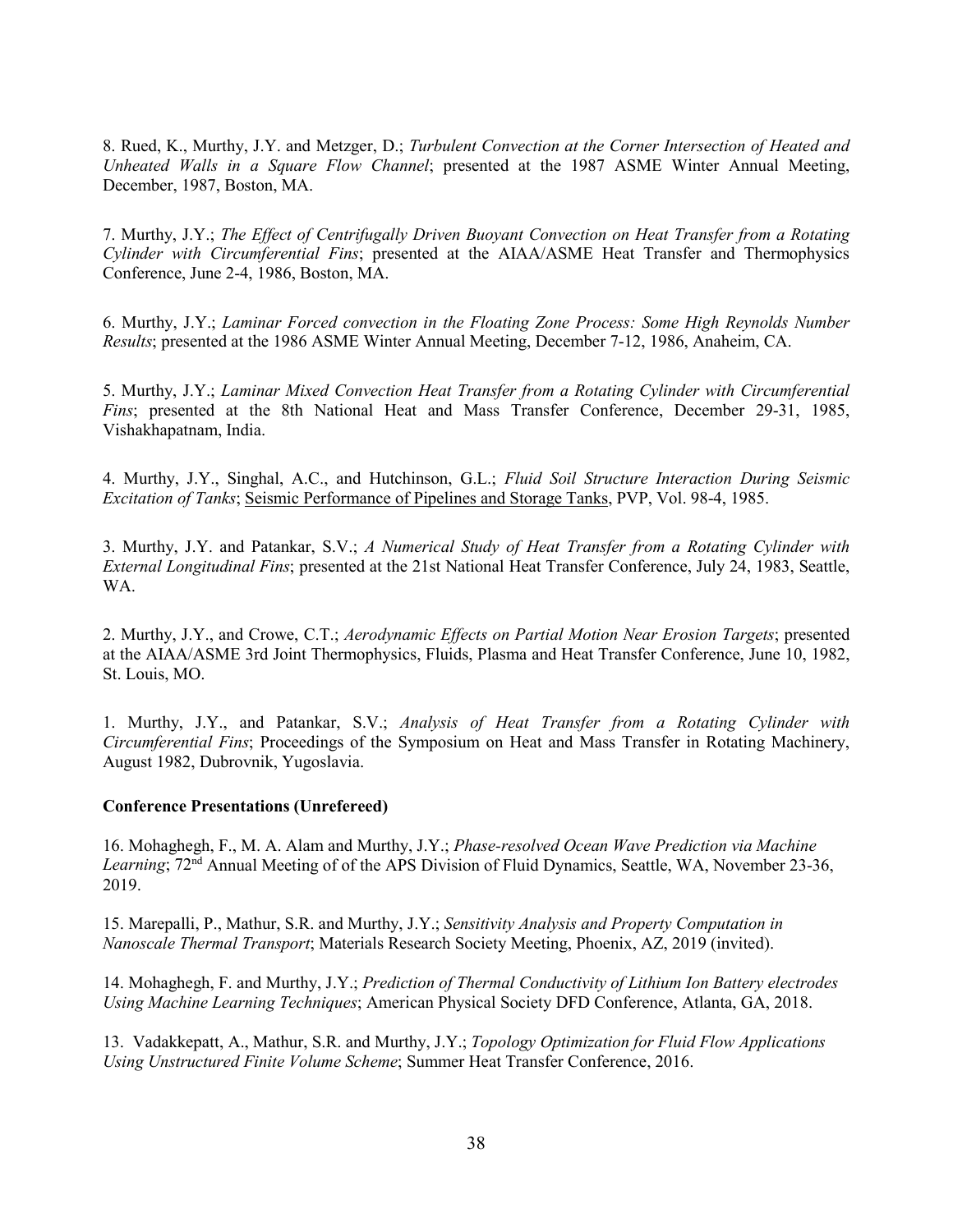12. Mishra, C., Loy, J., Mathur, S.R. and Murthy, J.Y.; *Volume-averaged Boltzmann Transport Equation for Heat Transport in Nanoporous Composites*; Summer Heat Transfer Conference 2016.

11. Marepalli,P., Sellan, D.P., Shi,L., and Murthy, J.Y.; *Prediction of Thermal Conductivity of Ultrathin Graphite Foams*; Poster Presentation, Material Research Society, San Francisco, April 2013.

10. Marepalli, P., Mathur, S.R., and Murthy, J.Y.; *A Generalized Method for Computation of Exact Anharmonic Force Constants*; IMECE2013-66148, International Mechanical Engineering Congress and Exposition, San Diego, Nov. 2013.

9. Vallabhaneni, A.K., Singh,D., Bao, H., Ruan, X., and Murthy, J.Y.; Non-equilibrium between Energy Carriers in Laser-irradiated Graphene; MRS 2013 Spring Meeting, San Francisco.

 8. Vallabhaneni, A., Murthy, J.Y., and Ruan, X.; *Electron-Phonon Non-Equilibrium in Single-Layer Graphene*; Proceedings of PHONONS 2012, page 128, Ann Arbor, MI, 2012.

7. Murthy, J.Y; "*Computational Techniques for Multiscale Thermal Transport in Multimaterial Systems*; Invited paper, MRS Spring Meeting, April 2011, San Francisco, CA.

6. Mathur, S.R., Chigullapalli, A., and Murthy, J.Y.; *Benchmarking of Discrete Stochastic Galerkin Solver for Computational Fluid Dynamics*; SIAM CSE 2011, Reno, Nevada.

5. Singh, D., Murthy, J.Y and Fisher, T.S.; "*Frequency Detail of Phonon Scattering in Graphene*"; MRS Spring Meeting, April 2011, San Francisco, CA.

 4. Singh, D., Murthy, J.Y., and Fisher, T.S.; *Phonon Dispersion and Thermal conductivity in Graphene Nanoribbons*; 2010 MRS Spring Meeting, San Francisco, April 5-9, 2010.

3. Boyalakuntla, D. and Murthy, J.Y., *Simulation of Vibrated Binary Mixtures using Discrete Element Simulatio*n, presented at the AICHE Annual Meeting, San Francisco, Nov. 16-21, 2003.

2. Boyalakuntla, D. and Murthy, J.Y., *Effect of Drag Correlations on Fluidized Bed Simulation*, presented at the AICHE Annual Meeting, San Francisco, Nov. 16-21, 2003.

1. Boyalakuntla, D. and Murthy, J.Y., *Discrete Element Simulations of Bubbling Fluidized Bed with a Binary Particle Size Distribution*, presented at the AICHE Annual Meeting, San Francisco, Nov. 16-21, 2003.

#### **Public-Domain Reports from Fluent Inc.**

5. Tysinger, T.L., Missaghi, M. and Murthy, J.Y.; *Parallel Processing for Solution-Adaptive Computation of Moving Front Problems*; Final Report, NSF contract DMI-9360521, 1995.

4. Weiss, J.M. and Murthy, J.Y.; *Advanced Fluid Dynamics Code Development for Centrifugal Compressors*; Final Report, DOD contract DAAJ02-92-C-0053, 1995.

3. Murthy, J.Y.; *Development and Assessment of Advanced Turbulence Models on Unstructured Triangular Meshes*; Final Report, NASA contract NAS3-26912, 1993.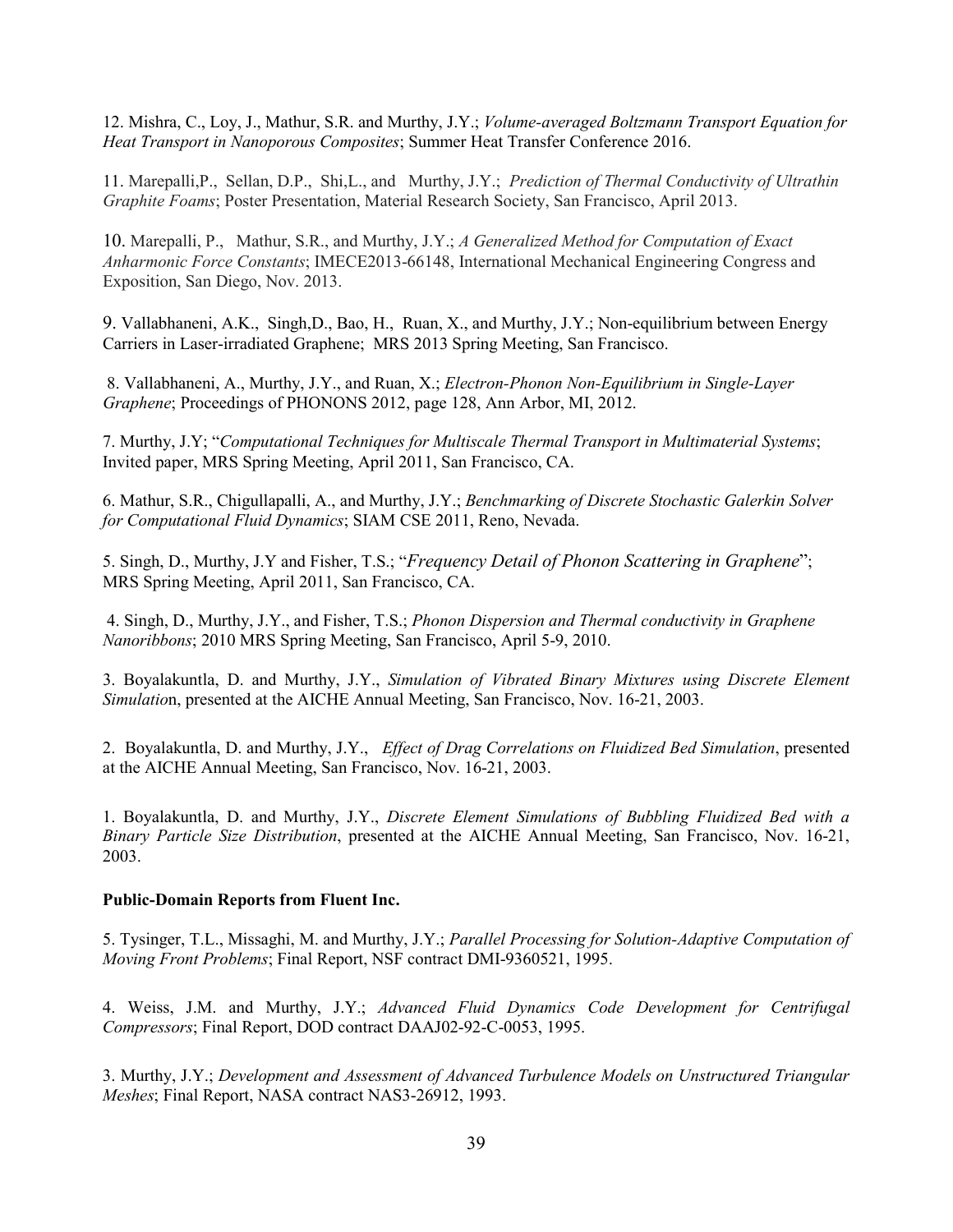2. Murthy, J.Y., Missaghi, M., and Mathur, S.; *Advanced Modeling of Combustion Systems*; Final Report, NASA contract NAS1-19307, 1994.

1. Murthy, J.Y. and Mathur, S.; *Fluid Structure Interaction Using Unstructured Meshes*; Final Report, NASA contract NAS3-27220, 1993.

### **Other**

Gorman J.M., Abraham J.P., Acharya S, Avedisian T, Baliga B.R., Bejan A, Charmchi M, Cheng P, Davidson J.H., Dhir V.K. *et al.*; *In Memoriam: Ephraim M. Sparrow: May 27, 1928 – August 1, 2019*; Numerical Heat Transfer Part A: Applications, Vol. 76, No. 9, pp. 683-686, 2019.

### **Selected Keynotes, Invited Talks and Panels**

Only recent selected talks are listed for brevity.

Plenary Lecture, 7<sup>th</sup> American Society for Thermal and Fluids Engineers (ASTFE) Conference, Las Vegas, NV, May 2022.

Keynote Lecture, ITherm 2021, San Diego, June 2021.

Frontiers in Mechanical Engineering Distinguished Seminar, *"Beyond CFD: Possible Futures in the Computational Thermal Sciences,"* April 2021.

Rutgers University, *"Automatic Code Differentiation for Thermal-Fluid Problems,"* November 2020.

Monte and Usha Ahuja Distinguished Lecture, Ohio State University*, "Applications of Automatic Code Differentiation in Heat Transfer,"* November, 2019.

Inspiration Lecture, Virginia Tech College of Engineering, *"Automatic Code Differentiation for Fun and Profit,"* September 2019.

Panelist, Women in Heat Transfer, ASME Summer Heat Transfer Conference, Bellevue, Washington, July 2019.

M.V. Krishnamurthy Plenary Lecture, "*Topology Optimization Techniques for Fluid Flow and Heat Transfer*," International Heat and Mass Transfer Conference, Hyderabad, India, December 2017.

Tedori-Callinan Distinguished Lecture, "*Topology Optimization Using Unstructured Finite Volume Methods*," University of Pennsylvania, October, 2016.

Plenary lecture, "*Topology Optimization for Thermal-Fluid Problems Using Unstructured Finite Volume Methods*," 4<sup>th</sup> International Conference on Computational Methods for Thermal Problems, Atlanta, GA, 2016.

Invited talk, "*Fast Computational Techniques for Sub-Continuum Transport*," Technion, Israel, March, 2014.

Invited talk, "*Fast Computational Techniques for Sub-Continuum Transport*," UC San Diego, May, 2014.

Invited talk, "*Uncertainty Quantification for Aerospace Systems*" AFRL CITMAV workshop, August, 2014.

Keynote lecture, "*Computational Techniques for Sub-Continuum: Opportunities and New Directions*," ASME-ISHMT Conference, IIT Kharagpur, India, December 2013.

NSF Workshop on Energy Conservation and Waste Heat Recovery, "*Fast Computational Techniques for Sub-Micron Thermal Transport,*" Institute for Pure and Applied Mathematics, UCLA, Los Angeles, November, 2013.

Qualcomm, Corporation, "*Electro-Thermal Simulation of Advanced Node Devices*," San Diego, CA, November, 2013.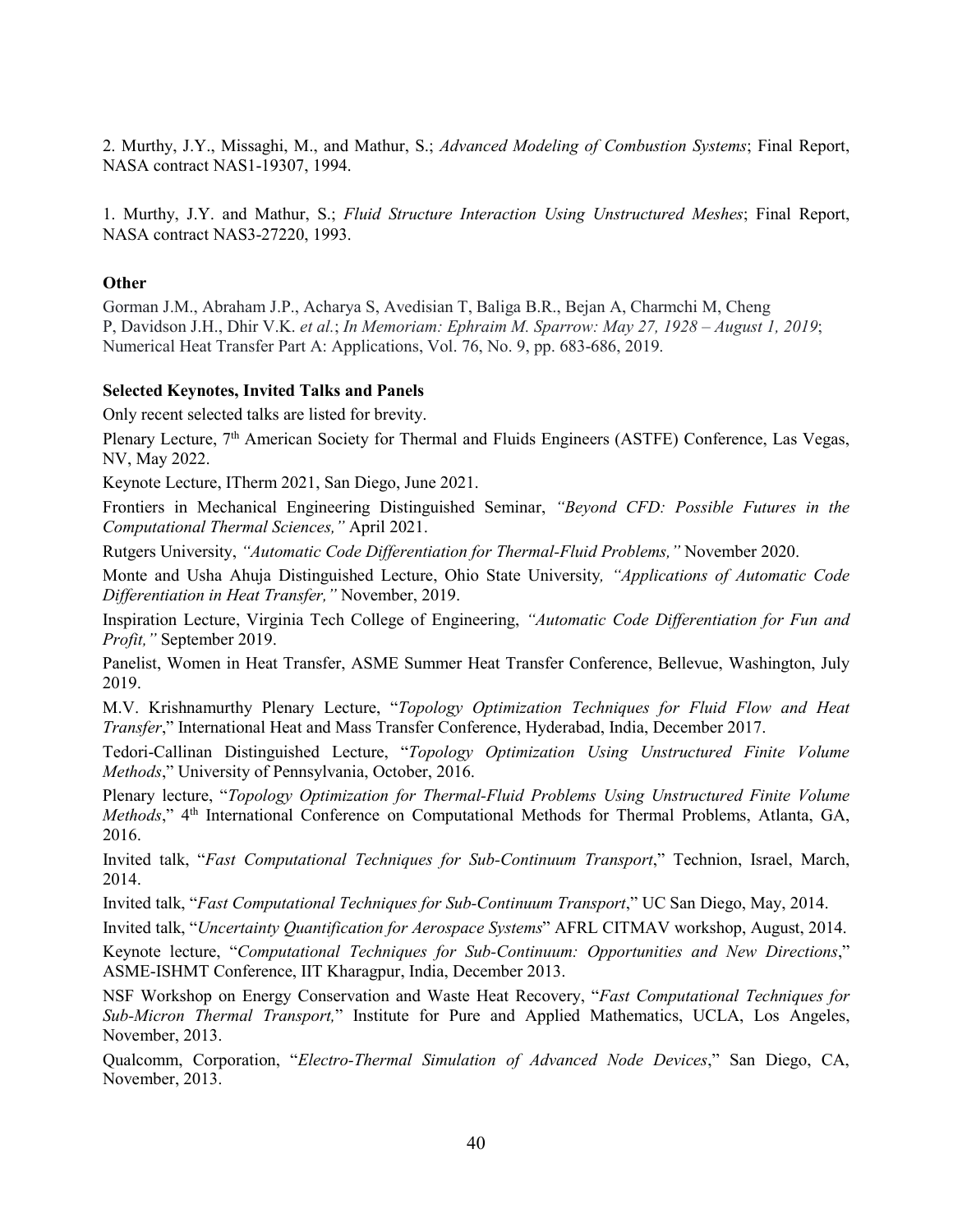Hawkins Memorial Lecture, Purdue University, "*Predictive Simulation in the Thermal Sciences*" West Lafayette, IN, October, 2013.

Hawkins Heat Transfer Lecture, Purdue University, "*Fast Computational Techniques for Sub-Continuum Transport*," West Lafayette, IN, October 2013.

University of Notre Dame, "*Fast Computational Techniques for Sub-Continuum Transport*," South Bend, IN, October 2013.

Gordon Research Conference on Nanomechanical Interfaces, HKUST, "*Phun with Phonons*", Hong Kong, August, 2013.

ASME Summer Heat Transfer Conference, Panel on Multiscale Heat Transfer Simulation, "*Uncertainty Quantification in Multiscale Heat Transfer*", Minneapolis, MN, July 2013.

ASME Summer Heat Transfer Conference, Panel on Career Paths for Women in ME "*Numerical Heat Transfer - Why do Anything Else?*" Minneapolis, MN, July 2013.

SSAP Conference, "*Predictive Simulation of RF MEMS*," Albuquerque, NM, July 2013.

Lawrence Livermore National Laboratory, "*Recent Advances in the Simulation of Microsystems*," Livermore, CA, July 2013.

Qualcomm Corporation, "*Advances in the Simulation of Sub-Micron Transport*," San Diego, CA, June 2013.

International Workshop on Micro and Nanostructures for Phase Change Heat Transfer, MIT, "*Multiscale Uncertainty Quantification in Thermal Transport,*" Boston, MA, April 2013.

University of Houston, "*Uncertainty Quantification in Simulation of Microsystems: Opportunities and New Directions*," Houston, TX, January 2013.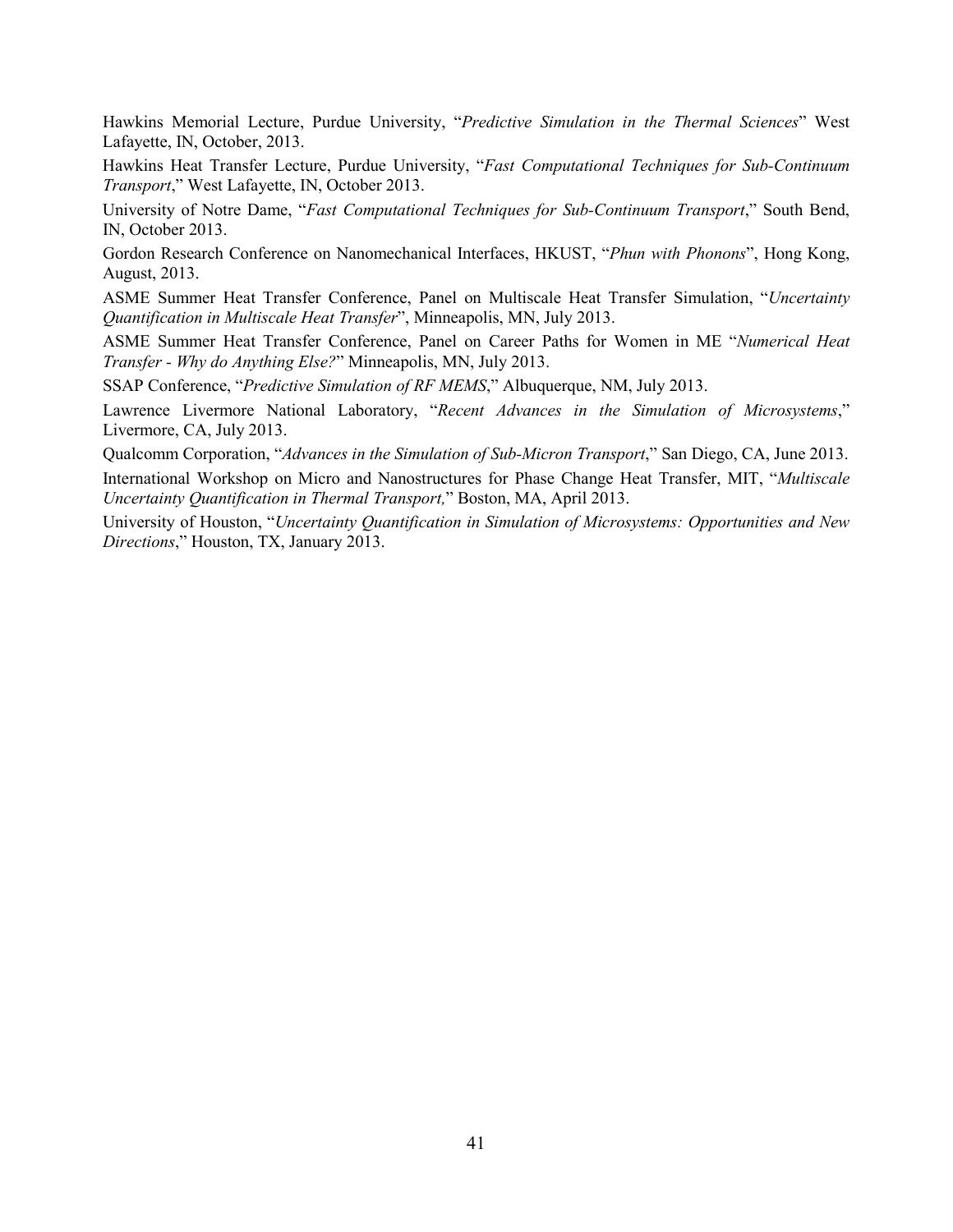# **SPONSORED RESEARCH**

# **Selected Sponsored Research Projects**

| <b>Title</b>                             | <b>Sponsor</b>     | Amount    | Period       | PI/Co-PI |
|------------------------------------------|--------------------|-----------|--------------|----------|
| CDS&E: Decision Framework for            | <b>NSF</b>         | \$510,493 |              | PI       |
| Predictive Simulation of Highly Non-     |                    |           | $8/15/14-$   |          |
| Equilibrium Thermal Transport in         |                    |           | 7/31/17      |          |
| Nanomaterials                            |                    |           |              |          |
| CITMAV: Center for Integrated            | <b>AFRL</b>        | \$3M      | $2/7/14-$    | Co-PI    |
| Thermal Management of Aerospace          |                    | (UT share | 10/31/16     |          |
| Vehicles                                 |                    | \$175,607 |              |          |
| Evaluation of Gyroidal Battery           | <b>LLNL</b>        | \$30,000  | $4/30/14$ -  | PI       |
| <b>Structures</b>                        |                    |           | 9/30/14      |          |
| Qualcomm QinF Fellowship Award           | Qualcomm           | \$100K    | $9/1/14$ -   | PI       |
| (Fellowship to students)                 |                    |           | 8/31/15      |          |
| CPS: Synergy: Cyber Enabled              | <b>NSF</b>         | \$1.0M    | 10/1/2012-   | Co-PI    |
| Manufacturing Systems (CeMs) for         |                    |           | 9/30/2016    |          |
| <b>Small Lot Manufacture</b>             |                    |           |              |          |
| NASCENT: NSF ERC on                      | <b>NSF</b>         |           | $9/1/2012$ - | $Co-PI$  |
| Nanomanufacturing Systems for Mobile     |                    | \$18.0 M  | 8/31/2015    |          |
| Computing and Energy Technologies        |                    |           |              |          |
| PRISM: Center for Prediction of          | <b>DOE/NNSA</b>    | \$21.25M  | $3/1/08 -$   | PI       |
| Reliability, Integrity and Survivability | (Includes \$4.25M) |           | 4/15/14      |          |
| of Microsystems                          | in cost-share)     |           |              |          |
| Modeling and Simulation of Thermal       | <b>AFRL</b>        | \$41,900  | $6/1/08 -$   | PI       |
| Transport across Interfaces              |                    |           | 5/31/09      |          |
| Energizing Research through Cyber        | <b>NSF</b>         | \$1.99 M  | $9/01/10-$   | Co-PI    |
| infrastructure: Renovation of Research   |                    |           | 8/31/13      |          |
| Data Center                              |                    |           |              |          |
| Development of Nano Thermal              | DARPA/Raytheon     | \$797,775 | 06/05/09-    | Co-PI    |
| <b>Interface Materials</b>               |                    |           | 12/31/10     |          |
| IMPACT: Center for Advancement of        | <b>DARPA</b>       | \$4.5M    | $9/19/06 -$  | Co-PI    |
| <b>MEMS/NEMS VLSI</b>                    |                    |           | 9/18/09      |          |
| Micro/Nanotechnologies for Ultra High    | Sony               | \$532,259 | 10/01/07-    | Co-PI    |
| Flux Cooling and Enhanced Thermal        |                    |           | 9/30/09      |          |
| Spreading                                |                    |           |              |          |
| Microscale Transport in Evaporating      | <b>NSF</b>         | \$149,227 | $6/01/02 -$  | Co-PI    |
| Thin Films                               |                    |           | 5/21/10      |          |
| qHUB: Cyberinfrastructure for            | <b>NSF</b>         | \$157,588 | 10/01/07-    | $Co-PI$  |
| Community Driven Research and            |                    |           | 9/31/08      |          |
| <b>Education in Heat Transfer</b>        |                    |           |              |          |
| Thermal Ground Plane: Microscale         | DARPA/Raytheon     | \$778,393 | $4/28/08 -$  | $Co-PI$  |
| Transport Analysis and Characterization  |                    |           | 1/23/12      |          |
| and Nanostructured Material Wick         |                    | \$469,260 | 05/05/08-    |          |
| <b>System Development</b>                |                    |           | 11/05/10     |          |
|                                          |                    | \$528,353 | $10/1/07 -$  |          |
|                                          |                    |           | 9/30/11      |          |
|                                          |                    |           |              |          |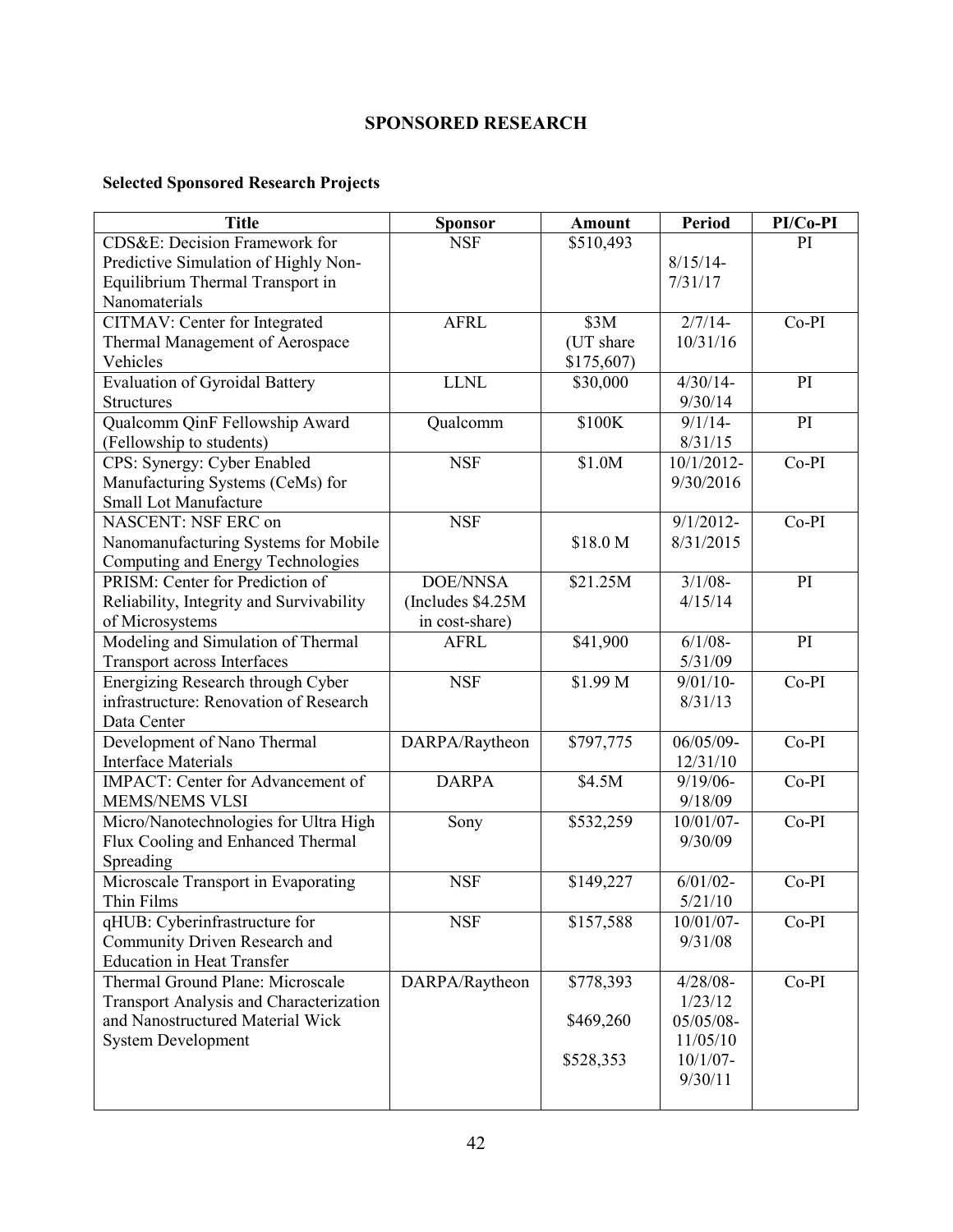| <b>Title</b>                                 | <b>Sponsor</b>        | <b>Amount</b> | Period      | $PI/Co-PI$      |
|----------------------------------------------|-----------------------|---------------|-------------|-----------------|
| Network for Computational                    | <b>NSF</b>            | \$18M         | $9/15/02 -$ | $Co-PI$         |
| Nanotechnology                               |                       |               | 8/31/10     |                 |
| <b>Integrated Multiscale Thermal</b>         | PC Krause             | \$246,343     | $6/19/06$ - | $Co-PI$         |
| Simulation                                   | Associates            |               | 4/30/08     |                 |
| Fumigation Modeling, Monitoring and          | USDA/Cooperative      | \$450,000     | $9/1/0$ -   | $Co-PI$         |
| Control for Precision Fumigation of          | <b>State Research</b> |               | 8/31/08     |                 |
| Flour Mill and Food Processing               | Service               |               |             |                 |
| <b>Structures</b>                            |                       |               |             |                 |
| <b>ITR: Concurrent Electro-Thermal</b>       | <b>NSF</b>            | \$393,950     | $8/15/03 -$ | PI              |
| Modeling of Ultra-Scaled MOS                 |                       |               | 7/31/08     |                 |
| Technologies                                 |                       |               |             |                 |
| ITR: Large-Scale Continuum and               | <b>NSF</b>            | \$411,885     | $9/01/02 -$ | PI              |
| Molecular Dynamics Simulations of            |                       |               | 7/31/07     |                 |
| <b>Ultra-Fast Laser Machining</b>            |                       |               |             |                 |
| HOTPAK: A CFD Design and                     | Indiana 21st          | \$429,456     | $8/20/04 -$ | PI              |
| Optimization Tool for Curing Ovens           | Century Fund          |               | 8/20/07     |                 |
| <b>CFD Simulation of Wet Friction Brakes</b> | Raybestos             | \$22,990      | $1/1/06$ -  | PI              |
| and Clutches, Phase I                        |                       |               | 6/30/06     |                 |
| CFD Simulation of Wet Friction Brakes        | Raybestos             | \$27,932      | $1/1/07 -$  | $\overline{PI}$ |
| and Clutches, Phase II                       |                       |               | 6/30/07     |                 |
| <b>IBM Faculty Award</b>                     | <b>IBM</b>            | \$90K         | $8/20/03 -$ | PI              |
|                                              |                       |               | Present     |                 |
| Multiscale Simulation                        | Fluent Inc.           | \$100K        | $1/26/04 -$ | PI              |
|                                              |                       |               | present     |                 |
| Carbon Nanotube Wick Structures for          | Intel                 | \$50K         | 12/31/05-   | PI              |
| Electronics                                  |                       |               | present     |                 |
| Cooling Technologies Research Center         | Representative        |               |             |                 |
| (Ongoing collaboration)                      | Projects:             | \$143.6K      | 2003-2010   | $Co-PI$         |
|                                              |                       |               |             |                 |
|                                              | Phase Change          |               |             |                 |
|                                              | Materials             | \$124K        |             |                 |
|                                              |                       |               |             |                 |
|                                              | <b>Heat Pipes</b>     |               |             |                 |
|                                              |                       | \$161K        |             |                 |
|                                              | Thin Film             |               |             |                 |
|                                              | Evaporation           | \$85K         |             |                 |
|                                              |                       |               |             |                 |
|                                              | Metallic Foams        |               |             |                 |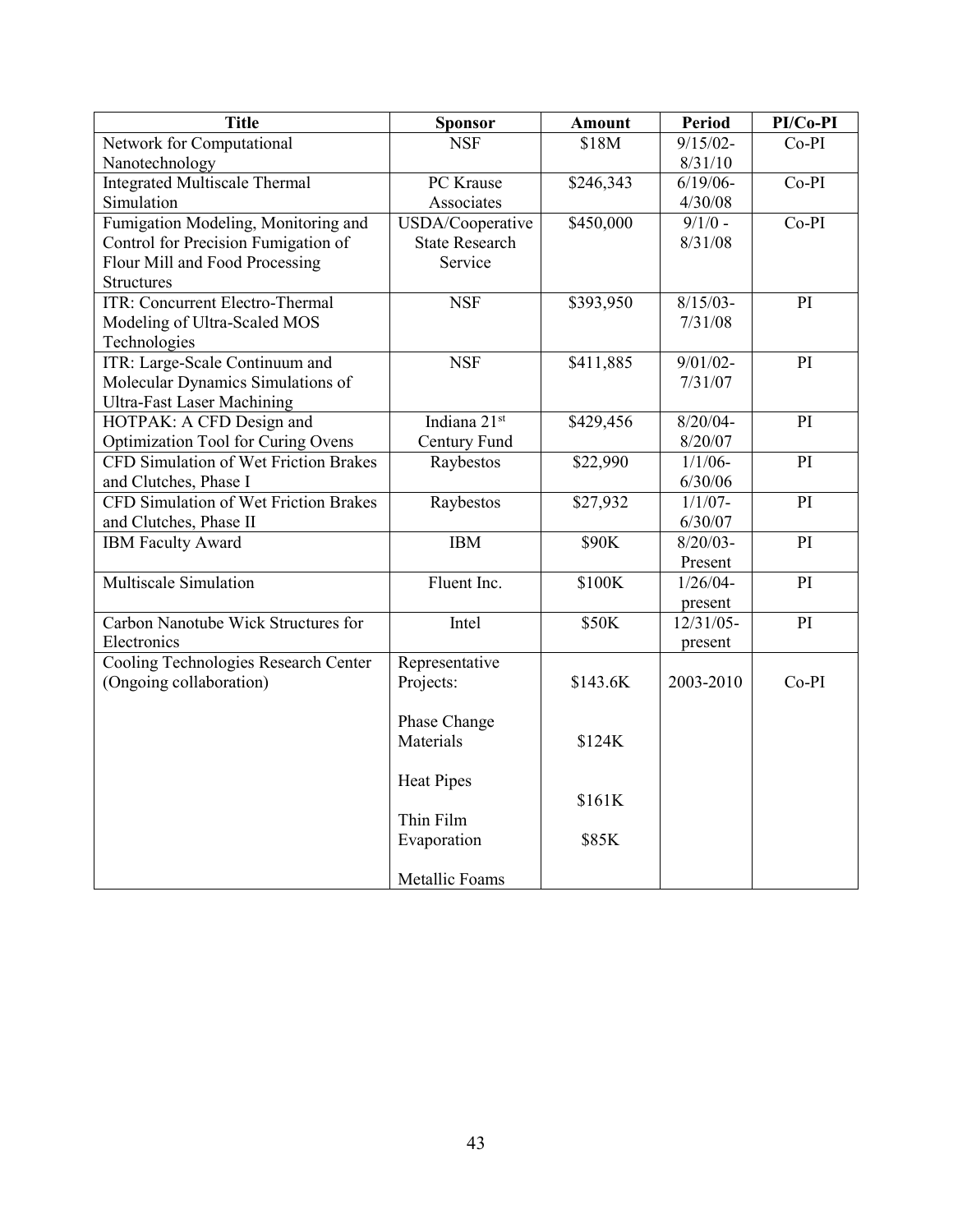| <b>Title</b>                             | <b>Sponsor</b>  | <b>Amount</b> | <b>Period</b> | PI/Co-PI    |
|------------------------------------------|-----------------|---------------|---------------|-------------|
| <b>EDIFICE: Embedded Droplet</b>         | <b>DARPA</b>    | \$1.87M       | 1999-         | PI (with C. |
| Impingement for Integrated Cooling of    |                 |               | 2002          | Amon)       |
| Electronics                              |                 |               |               |             |
| Computation of Flow and Heat Transfer    | <b>DOE/NETL</b> | \$246K        | 1998-         | PI          |
| in Gas-Solid Transport                   |                 |               | 2001          |             |
| CFD Code Development                     | Fluent          | \$50K         | 1998-         | PI          |
|                                          |                 |               | 2001          |             |
| Modeling and Fabrication of Ultra-Deep   | Pennsylvania    | \$85K         | 1998-         | PI          |
| Microsystems                             | Infrastructure  |               | 2000          |             |
|                                          | Technology      |               |               |             |
|                                          | Alliance (PITA) |               |               |             |
| Computational Tools for Thermal          | <b>PITA</b>     | \$152K        | 1999-         | PI          |
| Management of Electronics                |                 |               | 2001          |             |
| Numerical Simulation and Experimental    | <b>PITA</b>     | \$46K         | 2000-         | PI          |
| Verification of Microscale Heat Transfer |                 |               | 2001          |             |
| in Electronic Devices                    |                 |               |               |             |
| Axle Parasitic Loss Computations Using   | Caterpillar     | \$85K         | 2000-         | PI          |
| <b>CFD</b>                               |                 |               | 2001          |             |
| Thermal Management of Under-Carriage     | AdTranz         | \$65K         | 2000-         | PI          |
| <b>Heat Loads</b>                        |                 |               | 2001          |             |
| Phonon Transport in Nanostructures with  | <b>NSF NIRT</b> | \$3.2M        | 2000-         | $Co-PI$     |
| Applications to Ultra-Thin SOI           |                 |               | 2003          |             |
| Transistors                              |                 |               |               |             |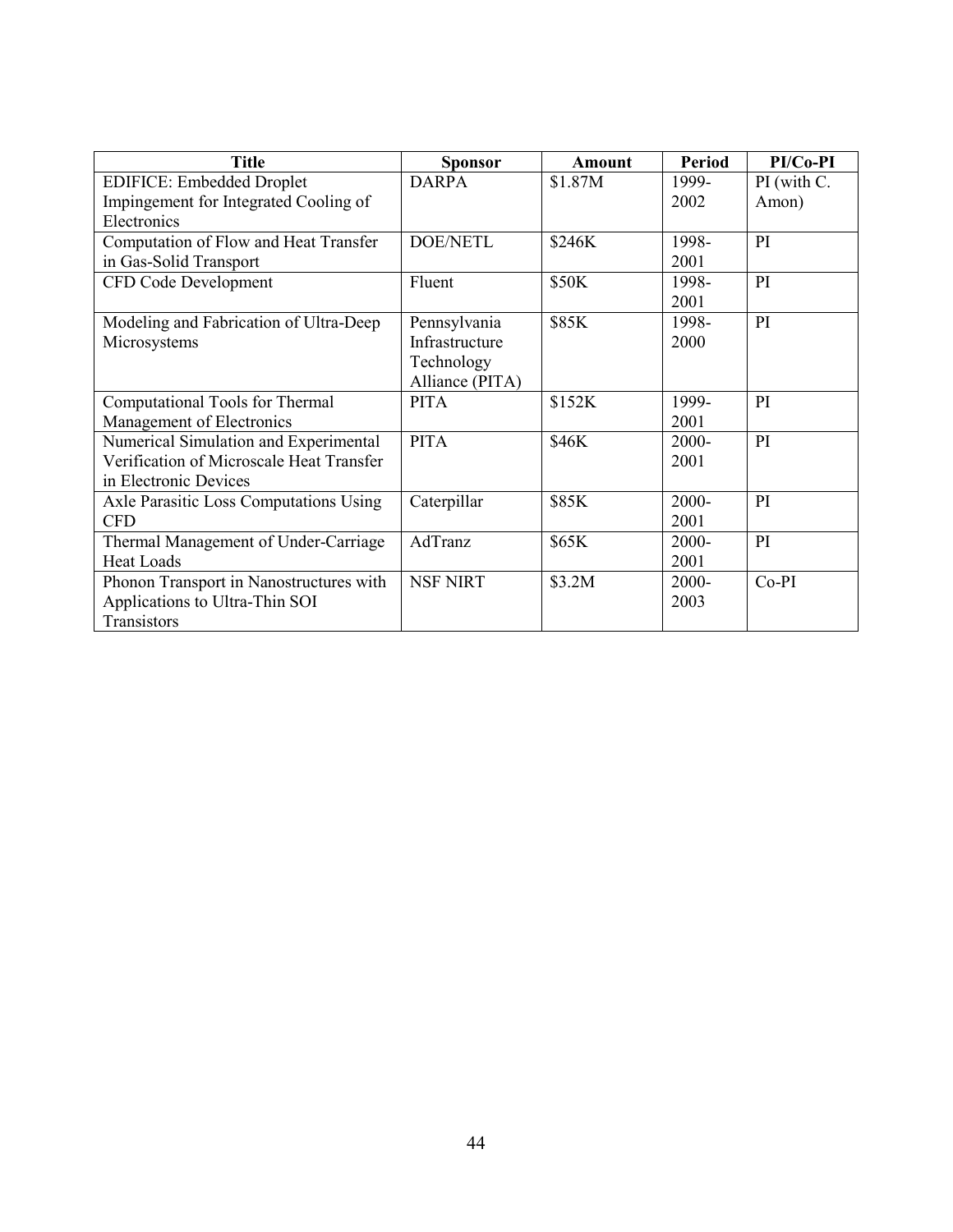# **EDUCATIONAL ACTIVITIES**

# **Graduate Theses Supervised**

| <b>Name</b>            | <b>Degree</b>     | <b>Graduation Date</b> | Co-Chair                |
|------------------------|-------------------|------------------------|-------------------------|
| D. Boyalakuntla        | M.S.              | 2000                   |                         |
| C. Xia                 | Ph.D              | 2001                   |                         |
| D. Boyalakuntla        | Ph.D              | 2003                   |                         |
| Y. Cao                 | Ph.D              | 2003                   |                         |
| S. Narumanchi          | Ph.D              | 2003                   | C. Amon, CMU            |
| U. Vadakkan            | Ph.D              | 2004                   | S. Garimella,           |
|                        |                   |                        | Purdue                  |
| J.Jewers               | M.S. (Non-Thesis) | 2005                   |                         |
| S. Krishnan            | Ph.D              | 2006                   | S. Garimella,           |
|                        |                   |                        | Purdue                  |
| S. Soni                | M.S.              | 2006                   |                         |
| N. Dhillon             | M.S.              | 2006                   |                         |
| C. G. Bhatt            | M.S.              | 2006                   | D. Maier, Purdue        |
| P. Maruti Ram          | M.S. (Non-Thesis) | 2006                   |                         |
| V. Ambatipudi          | M.S.              | 2007                   |                         |
| T. Wang                | Ph.D              | 2007                   |                         |
| S. Kumar               | Ph.D              | 2007                   | M.A. Alam, Purdue       |
| L. Sun                 | Ph.D              | 2008                   |                         |
| $C.$ Ni                | Ph.D              | 2008                   |                         |
| D. Pradhan             | M.S.              | 2008                   |                         |
| J.A. Pascual-Gutierrez | Ph.D              | 2010                   |                         |
| H. Dhavaleswarapu      | Ph.D              | 2010                   | S. Garimella,<br>Purdue |
| C. Varanasi            | Ph.D              | 2011                   |                         |
| J.Loy                  | $MS+Ph.D$         | 2013                   |                         |
| $D.$ Singh             | Ph.D              | 2011                   | T.S. Fisher, Purdue     |
| Z. Huang               | Ph.D              | 2010                   | T.S. Fisher, Purdue     |
| R. Ranjan              | Ph.D              | 2011                   | S. Garimella,<br>Purdue |
| R. Annapragada         | Ph.D              | 2011                   | S. Garimella<br>Purdue  |
| B. Pax                 | M.S.              | 2011                   |                         |
| K. Bodla               | Ph.D              | 2013                   | S. Garimella,<br>Purdue |
| S. Das                 | Ph.D              | 2013                   | S. Mathur, UT           |
| A.Vallabhaneni         | Ph.D              | 2014                   | X. Ruan, Purdue         |
| C. Mishra              | Ph.D              | 2016                   |                         |
| Ajay Vadakkepatt       | Ph.D              | 2016                   |                         |
| P. Marepalli           | Ph.D              | 2015                   |                         |
| B. Trembacki           | Ph.D              | 2015                   |                         |
| D. Moser               | Ph.D              | 2017                   |                         |
| Y. Huang               | M.S.              | 2016                   |                         |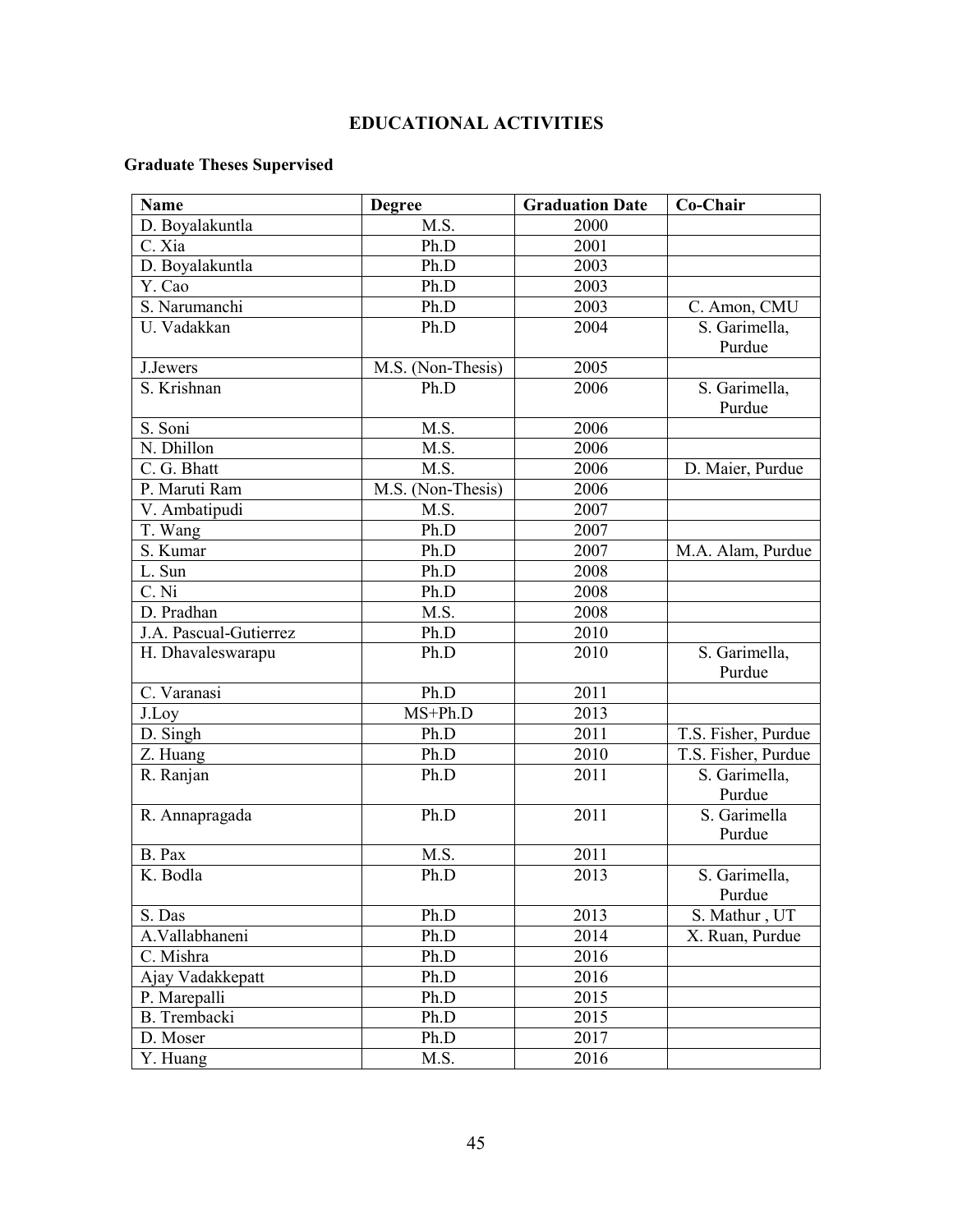# **Postdoctoral Fellows Supervised**

| Yanguang Zhou      | Post-doctoral<br>Fellow | 2018-present    | Co-supervised with<br>T.S. Fisher, UCLA |
|--------------------|-------------------------|-----------------|-----------------------------------------|
| Fazlolah Mohaghegh | Postdoctoral<br>Fellow  | $2018$ -present |                                         |

# **Courses Taught at Purdue and UT Austin**

| <b>Semester</b>   | Course                                                                                                                                                                                 | <b>Course Score</b><br>$(5.0 \text{ Max})$ | <b>Instructor Score</b><br>$(5.0 \text{ Max})$ |
|-------------------|----------------------------------------------------------------------------------------------------------------------------------------------------------------------------------------|--------------------------------------------|------------------------------------------------|
| Fall 2001         | ME 309 Fluid Mechanics 3 credits                                                                                                                                                       | unavailable                                | unavailable                                    |
| Spring 2002       | ME 608 Numerical Methods for Heat, Mass and<br>Momentum Transfer 3 Credits                                                                                                             | 4.8                                        | 4.9                                            |
| Fall 2002         | ME 581 Numerical Methods in<br>Mechanical<br>Engineering 3 Credits                                                                                                                     | 4.3                                        | 4.6                                            |
| Spring 2003       | ME 315 Heat and Mass Transfer<br>3 Credits                                                                                                                                             | $\overline{3.9}$                           | 4.0                                            |
| Fall 2003         | ME 605 Convection of Heat and Mass<br>3 Credits                                                                                                                                        | 4.4                                        | 4.9                                            |
| Spring 2004       | ME 608 Numerical Methods for Heat, Mass and<br>Momentum Transfer 3 Credits                                                                                                             | 4.7                                        | 4.6                                            |
| Fall 2004         | ME 315 Heat and Mass Transfer<br>3 Credits                                                                                                                                             | $\overline{3.9}$                           | 4.5                                            |
| Spring 2005       | ME 315 Heat and Mass Transfer<br>3 Credits                                                                                                                                             | 3.7                                        | 4.0                                            |
| Maymester<br>2005 | ME 595M Computational Methods for Nanoscale<br>Thermal Transport 1 Credit                                                                                                              | $-$                                        | $-$                                            |
| Fall 2005         | ME 505 Intermediate Heat Transfer 3 Credits                                                                                                                                            | 4.7                                        | 4.7                                            |
| Spring 2006       | ME 608 Numerical Methods for Heat, Mass and<br>Momentum Transfer 3 Credits                                                                                                             | 4.8                                        | 4.9                                            |
| Fall 2006         | ME 309 Fluid Mechanics 3 Credits                                                                                                                                                       | 3.4                                        | 4.2                                            |
| Spring 2007       | ME 309 Fluid Mechanics 3 Credits                                                                                                                                                       | 4.1                                        | 4.8                                            |
| Maymester<br>2007 | ME 595M Computational Methods for Nanoscale<br>Thermal Transport 1 Credit                                                                                                              | $\overline{a}$                             |                                                |
| Fall 2007         | ME 315 Heat and Mass Transfer Divisions 1&2<br>3 Credits                                                                                                                               | 4.0, 3.9                                   | 4.5, 4.6                                       |
| Spring 2008       | ME 608 Numerical Methods for Heat, Mass and<br>Momentum Transfer 3 Credits                                                                                                             | 4.7                                        | 4.9                                            |
|                   | ME 697R Computation Methods for Nanoscale<br>Energy Transport 3 Credit (with X. Ruan and T.S.<br>Fisher)                                                                               | N/A                                        | N/A                                            |
| Spring 2009       | ME 315 Heat and Mass Transfer                                                                                                                                                          | 4.1                                        | 4.6                                            |
| Spring 2010       | ME 608 Numerical Methods for Heat, Mass and<br>Momentum Transfer 3 Credits<br>ME 697R Computation Methods for Nanoscale<br>Energy Transport 3 Credit (with X. Ruan and T.S.<br>Fisher) | 4.7                                        | 4.8                                            |
| Fall 2010         | ME 597/AAE 590 Introduction to Uncertainty<br>Quantification (with A. Alexeenko, AAE) 1 Credit                                                                                         | N/A                                        | N/A                                            |
| Spring 2011       | ME 608 Numerical Methods for Heat, Mass and                                                                                                                                            | $\overline{4.8}$                           | 4.9                                            |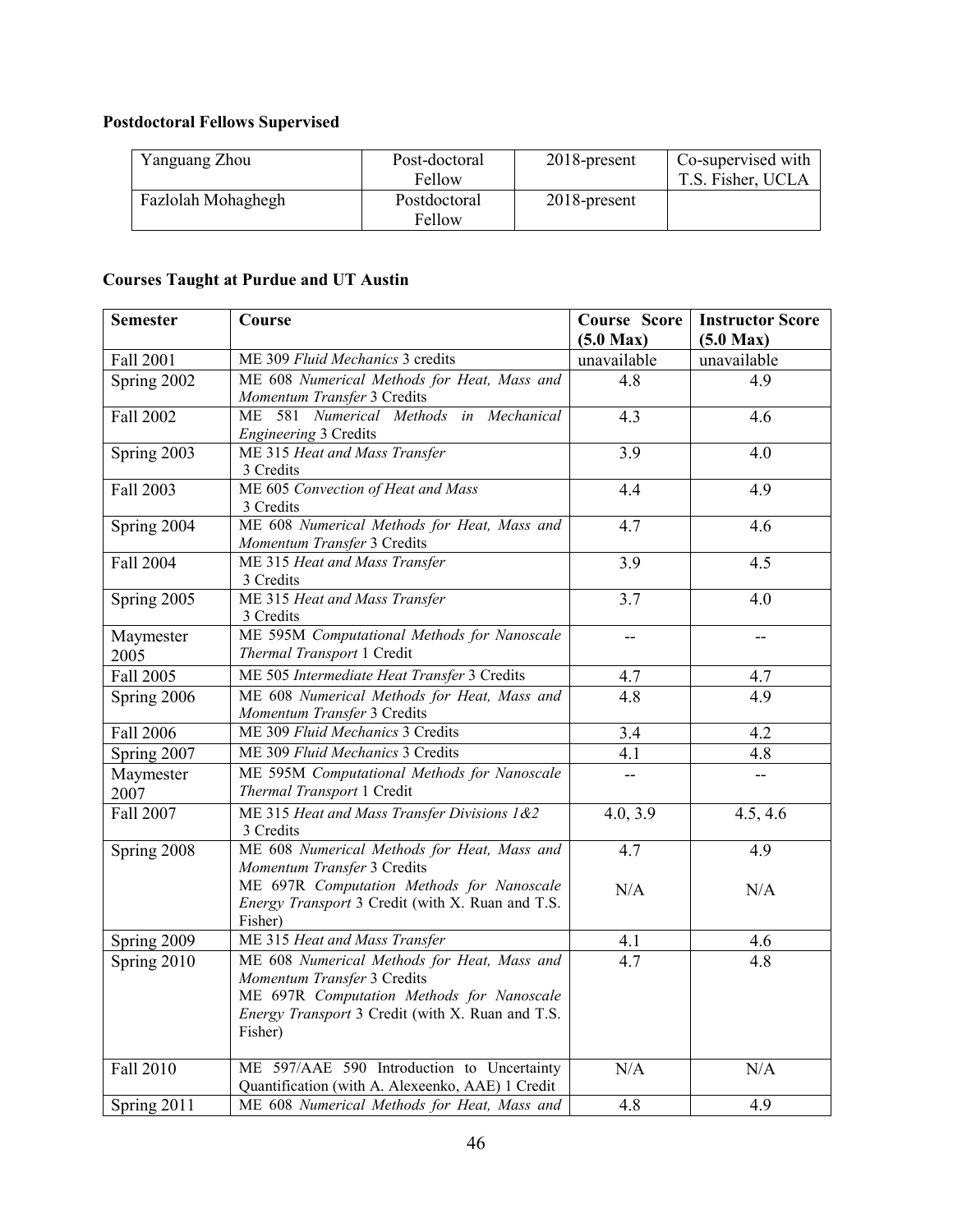|             | Momentum Transfer 3 Credits                  |     |     |
|-------------|----------------------------------------------|-----|-----|
| Fall 2012   | ME 339: Heat Transfer                        | 3.6 |     |
| Fall 2013   | ME 339: Heat Transfer                        | 4.3 | 4.4 |
| Spring 2015 | ME 397: Numerical Methods for Heat, Mass and | 4.8 | 4.8 |
|             | Momentum Transfer                            |     |     |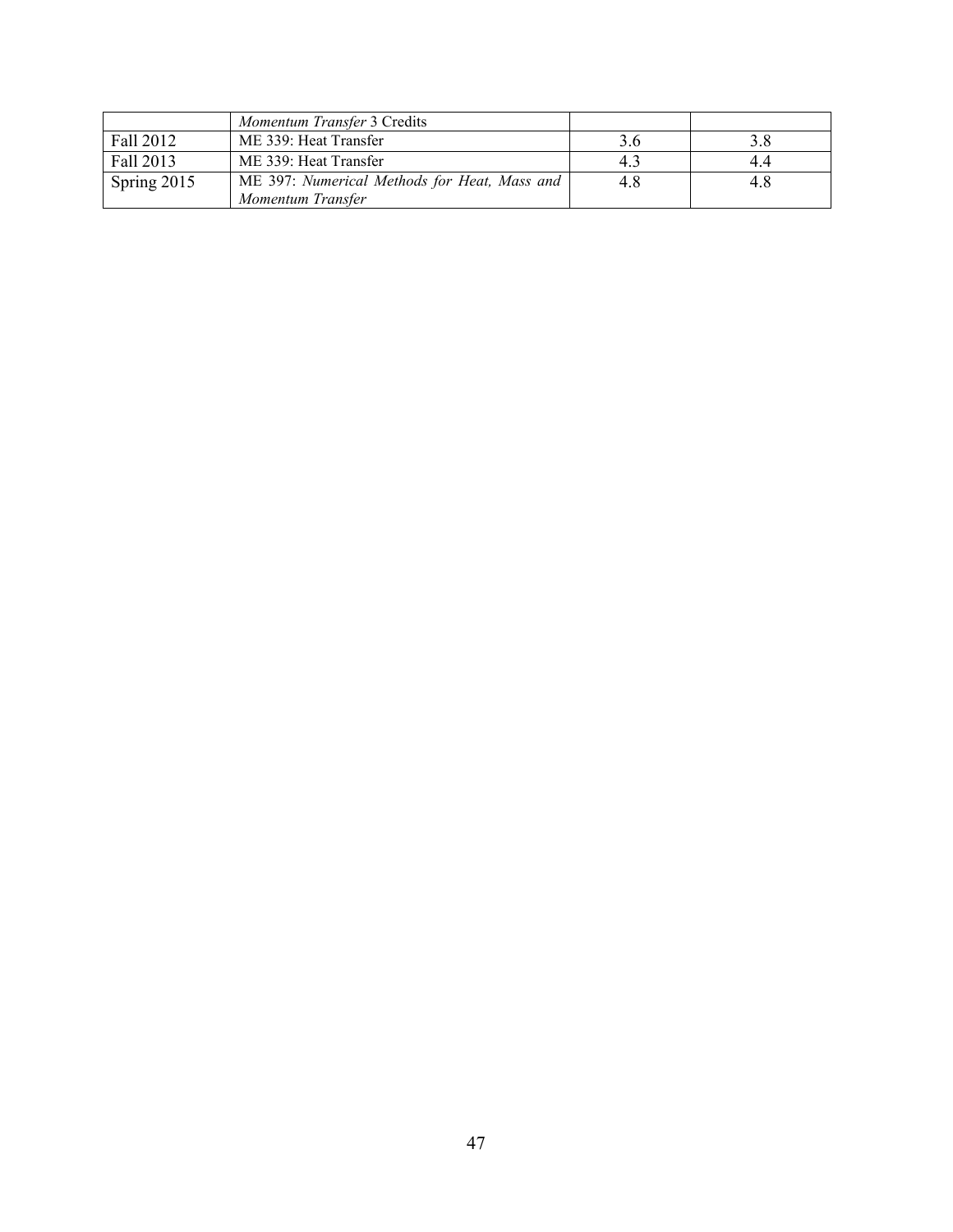#### **SERVICE**

Prof. Murthy has been an active member of the international mechanical engineering community. She has been an active member of ASME, has served on numerous conference program committees, and organized conference tracks and sessions nearly every year for ASME, InterPACK, and ITherm. In the interest of brevity, a few selected service activities are listed below.

#### **National and International Activities (Selected)**

| <b>Memberships</b><br><b>In Professional</b><br><b>Societies</b>               | Vice Chair, Section 10 Peer Committee, NAE<br>Chair, Program Committee, ASEE Engineering Deans Institute, 2022.<br>Executive Committee, Engineering Deans' Council, 2017<br>Engineering Deans' Public Policy Forum, 2017- present<br>ASME Technical Committee on Publications and Communications; ASME Committee<br>on Honors; ASME K-16 and K-20 Committees; past member, ASME Technical Program<br>Committee, ASME Membership Development Committee, ASEE,<br>Treasurer, ASME ME Department Heads Committee<br>Member, Big 10+ ME Department Heads Committee                                                                                                                                                                                                                                                                                                                                                                                                                                                                                                                                                                                                                                                                                                                                                                                                                                                                                                                                                                                                                                                         |
|--------------------------------------------------------------------------------|------------------------------------------------------------------------------------------------------------------------------------------------------------------------------------------------------------------------------------------------------------------------------------------------------------------------------------------------------------------------------------------------------------------------------------------------------------------------------------------------------------------------------------------------------------------------------------------------------------------------------------------------------------------------------------------------------------------------------------------------------------------------------------------------------------------------------------------------------------------------------------------------------------------------------------------------------------------------------------------------------------------------------------------------------------------------------------------------------------------------------------------------------------------------------------------------------------------------------------------------------------------------------------------------------------------------------------------------------------------------------------------------------------------------------------------------------------------------------------------------------------------------------------------------------------------------------------------------------------------------|
| Program<br><b>Review</b><br><b>Committees</b><br>and Advisory<br><b>Boards</b> | Member, Selection Committee, INFOSYS Prize, 2018-present<br>Lawrence Livermore National Labs Engineering Directorate Review Committee, 2015-<br>present<br>Lawrence Berkeley National Laboratories, Chair, Energy Technologies Review<br>Committee, $2020$ – present<br>National Renewable Energy Laboratories (NREL) Strategic Plan for High Performance<br>Computation Reviewer (2018)<br>Reviewer, US DOE National Energy Technology Laboratory Strategic Plan on High<br>Performance Computing, (2018)<br>University of Delaware School of Engineering Advisory Committee, 2019 - present<br>University of Connecticut School of Engineering Review Committee (2019).<br>Carnegie Mellon University Department of Mechanical Engineering 8-year Review<br>Committee (2019).<br>Hong Kong University School of Engineering Review Committee (2018)<br>City University of Hong Kong CSE Review Committee (2017)<br>Technion School of Engineering Review Committee (2017)<br>Department of Mechanical Engineering, University of Utah (2017)<br>Department of Mechanical Engineering, Rice University (2017)<br>Department of Mechanical Engineering, University of Florida (2016)<br>Rice University School of Engineering Review Committee (2015)<br>Department of Mechanical Science and Engineering, University of Illinois, Urbana<br>Champaign (2015)<br>Department of Mechanical Engineering, University of Wisconsin-Madison (2015)<br>Department of Mechanical Engineering, University of Minnesota (2015)<br>Department of Mechanical Engineering, University of Delaware (2015)<br><b>UCLA Committees</b> |
|                                                                                | $F \leftarrow M$ $F \leftarrow T$ $F$ $C \leftarrow CO(11D10, 2020)$                                                                                                                                                                                                                                                                                                                                                                                                                                                                                                                                                                                                                                                                                                                                                                                                                                                                                                                                                                                                                                                                                                                                                                                                                                                                                                                                                                                                                                                                                                                                                   |

Future Planning Task Force for COVID19, 2020 Chair, Search Committee, Dean of Anderson School of Management, 2019 Chair, Search Committee, Dean of Undergraduate Division, 2020 GO IT Board for UCLA-wide IT Governance, 2018-present